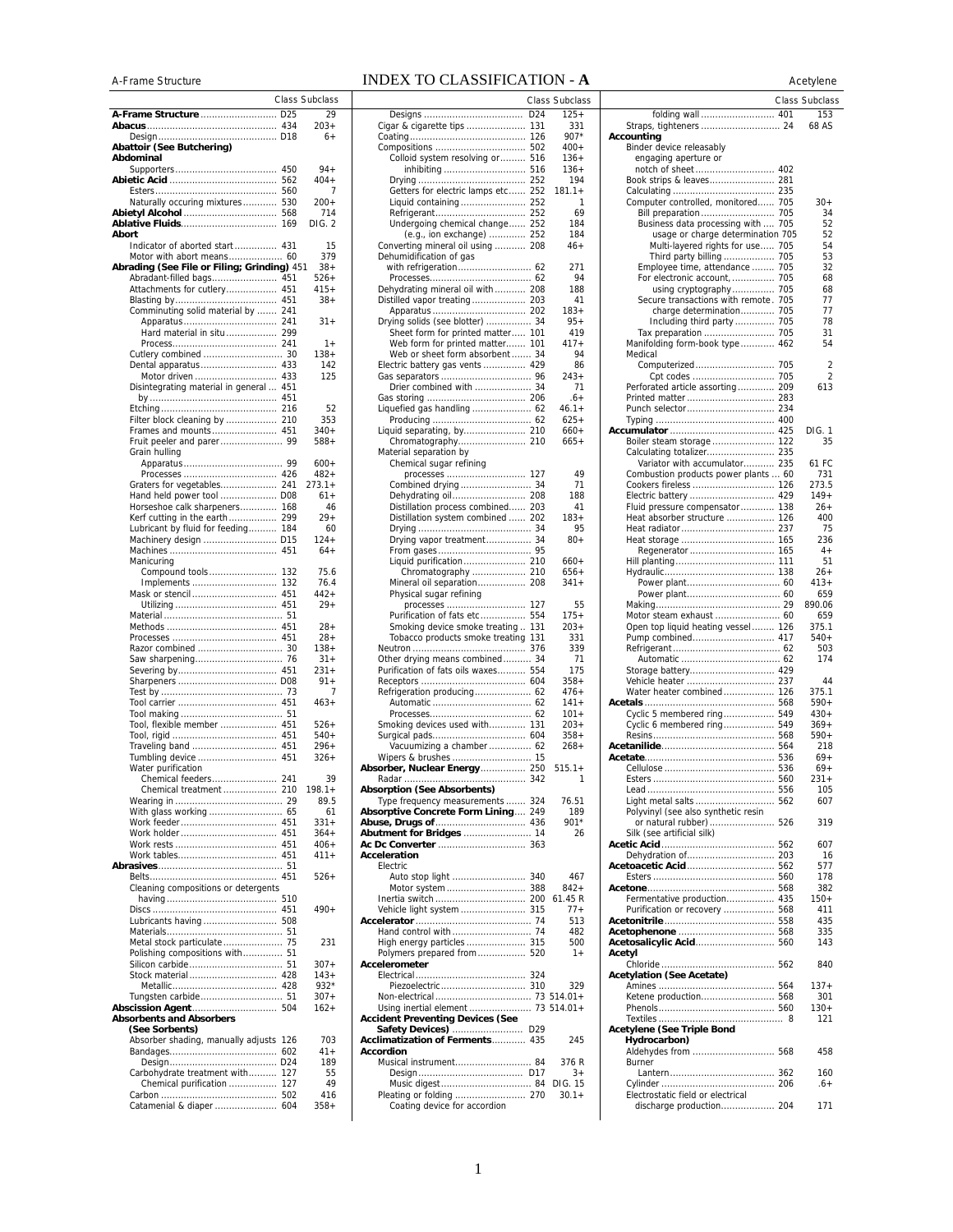### Acetylene **INDEX TO CLASSIFICATIONS** - **A** Aerial

|                                                     |     | Class Subclass   |
|-----------------------------------------------------|-----|------------------|
|                                                     | 560 | 242              |
|                                                     |     | 581+             |
| Generating by wet methods  585                      |     | 534+             |
| Generation from carbide  48                         |     |                  |
| Package or receptacle 206                           |     | $6+$             |
| Separating from gases 95                            |     | $145+$           |
|                                                     |     | 238              |
| Six membered hetero n                               |     |                  |
| compounds from                                      | 546 | 253              |
|                                                     | 585 | 534+             |
| Synthetic resins from (see also                     |     |                  |
| synthetic resin or natural                          |     |                  |
|                                                     | 526 | 285              |
| Vinyl halides from                                  | 570 | 233              |
| <b>Achromatic Image</b>                             |     |                  |
| From chromatic                                      | 430 | 367              |
| From organic compound                               | 430 | 402              |
| To organic compound                                 | 430 | 565              |
| With chromatic<br>Acid (See Type of Acid)           | 430 | 364              |
|                                                     |     |                  |
| Absorbing agents for                                | 252 | 189              |
| Acidizing or formation destroying                   |     |                  |
| in well treating                                    | 507 | $200+$           |
| Activated (see clay)                                |     |                  |
| Anhydride                                           |     |                  |
| Carbocyclic or acyclic                              | 562 | $869+$           |
| Cyclic polycarboxylic                               | 549 | $231+$           |
| Electrolytic synthesis of                           | 205 | 427              |
| Inorganic, phosphorus compound 423                  |     | $304+$           |
| Inorganic, sulfur compound  423                     |     | $511 +$          |
| Catalyst regeneration with                          | 502 | 27               |
|                                                     | 502 | 28               |
|                                                     | 206 | $524.1+$         |
| Electrolytic synthesis of                           | 205 | 440              |
| Metal cleaning compositions                         |     |                  |
|                                                     | 510 | 245+             |
|                                                     | 562 |                  |
| Carboxylic halides                                  | 562 | 840              |
|                                                     | 562 | 800+             |
| Higher fatty electric discharge                     |     |                  |
| treatment                                           | 204 | 167              |
| Higher fatty electromagnetic                        |     |                  |
| wave treatment 204                                  |     | 157.6            |
| Hydrocarbon purification using 585                  |     | 866              |
| Phosphate fertilizer 71                             |     | $33+$            |
| Acidophilus Milk, Cream, Buttermilk 426             |     | 71               |
| Acorn Type Electronic Tube 313                      |     |                  |
| Acoustic Levitation Devices 73                      |     | 570.5            |
| Acoustics (See Sound)  181                          |     |                  |
| Building construction  52                           |     | 144+             |
| Cells                                               |     |                  |
| Altering optical element                            | 359 | $285+$           |
| Isolation of motion picture                         |     |                  |
| housing and supports                                | 352 | 35               |
| Coupler                                             |     |                  |
| Combined telephone-phonograph 379                   |     | 78               |
|                                                     |     | 242              |
| Oscillators                                         | 331 | 155              |
| Electrical, wave systems & devices                  | 367 |                  |
| Airborne shock-wave detection  367                  |     | $906*$           |
| Collision avoidance  367                            |     | 909*             |
| Coordinate determination 367                        |     | 907*             |
| Doppler compensation systems  367                   |     | $904*$           |
| Material level detection  367                       |     | $908*$           |
| Noise reduction in nonseismic                       |     |                  |
| receiving system  367                               |     | 901*             |
| Particular well-logging                             |     |                  |
|                                                     |     | $911*$           |
| Portable sonar devices 367                          |     | 910*             |
| Side lobe reduction or shading  367                 |     | 905*             |
| Sonar time varied gain control 367                  |     | 900*             |
| Speed of sound compensation 367                     |     | 902*             |
| Transmit-receive circuitry  367                     |     | $903*$           |
| Energy measuring  73 861.25+                        |     |                  |
| Fluid pressure leak detector  73                    |     | 40.5 A           |
| Holography, vibration measuring 73                  |     | 603              |
| Measuring instruments 73                            |     | 570+             |
|                                                     |     | $284+$           |
|                                                     |     | 176              |
| Transducer making  29                               |     | 594              |
| Transducer making  29                               |     | 602.1            |
| Tv                                                  |     |                  |
| Mechanical-optical scanning by                      |     |                  |
|                                                     |     | 198              |
| acoustic wave  348<br>Picture projection device 348 |     |                  |
|                                                     |     | $744+$<br>$144+$ |
| Wall construction 52                                |     |                  |
|                                                     |     | $102 +$          |
| Anthrone or anthraquinone nuclei 546                |     |                  |
|                                                     |     | $753+$           |
|                                                     |     | 662              |
|                                                     |     | $104 +$          |
| Acrilan T M (Polyacrylonitrile                      |     |                  |

|        | Class Subclass      |                                            | Class Subclass |                                        | <b>Class Subclass</b> |
|--------|---------------------|--------------------------------------------|----------------|----------------------------------------|-----------------------|
| 560    | 242                 |                                            | 342            | Optical cement  523                    | 168                   |
| 220    | 581+                | Acrolein                                   |                |                                        | 118                   |
| . 585  | $534+$              | Polymers (see also synthetic resin         |                | Vermin catching, trapping 424          | 77                    |
| 48     |                     |                                            | 315            |                                        |                       |
| . 206  | $.6+$               |                                            | 62+            |                                        | 389+                  |
| 95     | $145+$              |                                            | 285            | Insect catching and destroying  424    | 77                    |
| 95     | 238                 | Acrylon T M (Polyacrylonitrile Methyl      |                |                                        | $114+$                |
|        |                     |                                            | 329.4          |                                        | DIG. 1                |
| . 546  | 253                 | Acrylonitrile                              |                |                                        | 900*                  |
| 585    | $534+$              | (See Also Synthetic Resin or Natural       |                | Pressure sensitive 462                 | 901*                  |
|        |                     |                                            | 341            |                                        | DIG. 1                |
|        |                     |                                            | 900*           |                                        |                       |
| . 526  | 285                 |                                            | 30.1+          | Envelope sealing combined  156         | $441.5+$              |
| 570    | 233                 | <b>Actinide Series Metals (See</b>         |                |                                        | $207.1+$              |
|        |                     | <b>Radioactive)</b>                        |                | Separator for sheet feeding 271        | 33                    |
| . 430  | 367                 |                                            | $1+$           |                                        | $149+$                |
| 430    | 402                 |                                            | 625            | Coated on both sides  427              | 208                   |
| 430    | 565                 |                                            | $43+$          | Coated on outermost layer  428         | 343                   |
| 430    | 364                 |                                            | 560            |                                        | 207.1                 |
|        |                     |                                            | $393+$         | Holder with edge for tearing 225       | $6+$                  |
| . 252  | 189                 |                                            | $409+$         |                                        | $343+$                |
|        |                     |                                            | $11+$          | Removable layer 428                    | $40.1 +$              |
| 507    | $200+$              |                                            | $213+$         |                                        | 411                   |
|        |                     |                                            | 169            |                                        | 150 A                 |
|        |                     |                                            | $822*$         | Toys, detachably adhesive  446         | $85+$                 |
| 562    | $869+$              |                                            | 361            | X-art, special receptacle or           |                       |
| 549    | $231 +$             |                                            | 653            |                                        | $813*$                |
| 205    | 427                 |                                            | $180+$         |                                        | 590                   |
| d 423  | 304+                | Activation                                 |                | Adjuncts                               |                       |
| . 423  | $511+$              |                                            | 6              |                                        | $205 +$               |
| 502    | 27                  | Of catalyst before use in                  |                | Sink head or hot top  249              | 202                   |
| 502    | 28                  | hydrocarbon synthesis  585                 | 906*           | Adjustable (See Device to Be Adjusted) |                       |
| 206    | $524.1+$            |                                            | $72+$          |                                        | 365                   |
| 205    | 440                 | <b>Actuated and Actuation (See Type of</b> |                | Medicine containing  424               | $520+$                |
|        |                     | Device Actuated As Door Gate Valve,        |                |                                        | 512                   |
| 510    | $245+$              | Etc or Means Employed to Actuate As        |                | Adrenocorticotrophin Acth  530         | 306                   |
| 562    |                     | Cam, Gear, Motor Pawl, Speed Re-           |                |                                        | 621                   |
| 562    | 840                 | Sponsive Device, Spring Thermostat)        |                | Adsorbent (See Sorbent)                |                       |
| 562    | $800 +$             | Acupuncture Test, Electric 600             | 548            | Advancing                              |                       |
|        |                     |                                            | $907*$         |                                        | $141 +$               |
| . 204  | 167                 | Acyclic Hydrocarbon (See Diolefin;         |                |                                        | $4+$                  |
|        |                     | Olefin; Parafin; Triple Bond)              |                |                                        | 19                    |
| . 204  | 157.6               |                                            | $303+$         | Impacting device combined 173          | $112+$                |
| . 585  | 866                 | Adamantane Synthesis  585                  | 352            | Material of indeterminate-length  226  |                       |
| . . 71 | $33+$               | Adapter                                    |                | Advertising                            |                       |
| k 426  | 71                  | Electrical connector socket  439           | $638+$         |                                        | $212+$                |
| . 313  |                     |                                            |                |                                        | 107                   |
| 73     | 570.5               | Adding                                     |                |                                        | 512                   |
| . 181  |                     | Dispenser cycle totalizer 222              | $36+$          | Coupons, electronic redemption 705     | 14                    |
| 52     | $144+$              |                                            |                |                                        | $10+$                 |
|        |                     |                                            | $3.1+$         |                                        |                       |
| . 359  | $285+$              |                                            | $58 R +$       | Mirror or reflector devices 359        | $838 +$               |
|        |                     |                                            | 64             | Mounting bracket for sign D08          | $354+$                |
| . 352  | 35                  |                                            | $47+$          |                                        | 56                    |
|        |                     | Address printers  D18                      | $50+$          | Show boxes and cards  D20              | 40                    |
| 379 ו  | 78                  |                                            | $369+$         |                                        |                       |
| . D14  | 242                 | <b>Adducts</b>                             |                |                                        | 213                   |
| . 331  | 155                 | Stabilizing an enzyme by 435               | 188            | Telegraph phones & annunciators  369   |                       |
| 367    |                     |                                            | $1.5+$         |                                        | 21                    |
| 367    | 906*                |                                            | 277            |                                        | 308.1                 |
| 367    | 909*                |                                            | 263.4          |                                        | 76                    |
| 367    | $907*$              | Adenoid Removal Devices  606               | 110            | Aeration                               |                       |
| 367    | 904*                |                                            | 27.6           |                                        | 213+                  |
| . 367  | 908*                |                                            | 26.7           |                                        | 263                   |
|        |                     |                                            | 26.26          |                                        | $101 +$               |
| . 367  | $901*$              | Adhesive                                   |                |                                        | 57                    |
|        |                     | Applying                                   |                | Dispensing with gas agitating  222     | 195                   |
| 367    | $911*$              | Stacking apparatus with means              |                | Distillation separatory                |                       |
| 367    | 910*                | to apply adhesive to articles 414          | 904*           |                                        | 203                   |
| 367    | 905*                |                                            | 72             |                                        | 201                   |
| 367    | $900*$              |                                            |                |                                        | 428.5                 |
| 367    | $902*$              | Bonding (see extensive digest list) 156    |                |                                        | DIG. 22               |
| 367    | $903*$              |                                            | $346+$         |                                        | 323.4                 |
|        | $\ldots$ 73 861.25+ |                                            | $60+$          | Liquid purification                    |                       |
| 73     | 40.5 A              | Brackets attached by  248                  | $205.3+$       | Contact surface means 210              | 150+                  |
| 73     | 603                 | Carrier component having adherent          |                |                                        | $620+$                |
| . . 73 | $570+$              |                                            | 901*           |                                        | 758+                  |
| . 181  | $284+$              | Compositions                               |                | With flotation  210                    | $703+$                |
| . 473  | 176                 | Alkali metal silicate  106                 | $600+$         | Submerged fluid inlet 210              | $220+$                |
| 29     | 594                 |                                            |                | Oxygen transfer technique 435          | $818*$                |
| 29     | 602.1               | Carbohydrate gum 106 205.01+               |                | Pumping by aerating liquid column 417  | $108+$                |
|        |                     | Cellulose liberation liquor  106           | 123.11         |                                        | $620+$                |
|        |                     |                                            | 38.2+          |                                        | DIG. 70               |
| 348    | 198                 |                                            | $124.1+$       |                                        | DIG. 71               |
| 348    | $744+$              | Rubber ctg (see synthetic resin            |                | Aerial (See Antenna)                   |                       |
| 52     | $144+$              | or natural rubber)  520                    | $1+$           |                                        | 382+                  |
| . 546  | $102 +$             |                                            | $206.1+$       |                                        | $112+$                |
| 546    |                     | Synthetic resin ctg (see                   |                |                                        | $7+$                  |
| . 534  | $753+$              |                                            |                |                                        | $928*$                |
|        | 662                 | synthetic resin or natural                 | $1+$           | Films, radiation imagery  430          | 136                   |
| . 8    |                     |                                            |                | Fire fighting apparatus  244           |                       |
| . 546  | $104+$              |                                            | 176            |                                        | 1 A                   |
|        |                     |                                            | 116            |                                        | $229+$                |

|                                                               |     | Class Subclass     |
|---------------------------------------------------------------|-----|--------------------|
| Optical cement  523                                           |     | 168                |
| Surgical  523                                                 |     | 118                |
| Vermin catching, trapping 424                                 |     | 77<br>DIG. 11      |
| Fastener for diaper 604                                       |     | 389+               |
| Insect catching and destroying  424                           |     | 77                 |
|                                                               |     | $114+$             |
|                                                               |     | DIG. 1<br>900*     |
| Pressure sensitive 462                                        |     | $901*$             |
| Metal working involving 29                                    |     | DIG. 1             |
|                                                               |     |                    |
| Envelope sealing combined  156                                |     | $441.5+$           |
| Process of forming 427<br>Separator for sheet feeding 271     |     | $207.1 +$<br>33    |
|                                                               |     | $149+$             |
| Coated on both sides  427                                     |     | 208                |
| Coated on outermost layer  428                                |     | 343                |
| Coating process 427                                           |     | 207.1              |
| Holder with edge for tearing 225                              |     | 6+<br>$343+$       |
| Removable layer 428                                           |     | $40.1 +$           |
|                                                               |     | 411                |
|                                                               |     | 150 A              |
| Toys, detachably adhesive  446                                |     | $85+$              |
| X-art, special receptacle or                                  |     | $813*$             |
|                                                               |     | 590                |
| <b>Adiuncts</b>                                               |     |                    |
|                                                               |     | $205 +$            |
| Sink head or hot top  249                                     |     | 202                |
| Adjustable (See Device to Be Adjusted)                        |     |                    |
| Medicine containing  424                                      |     | 365<br>520+        |
|                                                               |     | 512                |
| Adrenocorticotrophin Acth  530                                |     | 306                |
|                                                               |     | 621                |
| Adsorbent (See Sorbent)<br>Advancing                          |     |                    |
|                                                               |     | $141 +$            |
| Automatic                                                     | 173 | $4+$               |
|                                                               |     | 19                 |
| Impacting device combined 173                                 |     | 112+               |
| Material of indeterminate-length  226<br>Advertising          |     |                    |
|                                                               |     | $212 +$            |
|                                                               |     | 107                |
|                                                               |     | 512                |
| Coupons, electronic redemption 705                            |     | 14                 |
|                                                               |     | 10+<br>$124.01+$   |
| Mirror or reflector devices 359                               |     | $838 +$            |
| Mounting bracket for sign                                     | D08 | $354+$             |
|                                                               |     | 56                 |
| Show boxes and cards  D20                                     |     | 40                 |
|                                                               |     | 213                |
| Telegraph phones & annunciators  369                          |     |                    |
|                                                               |     | 21                 |
|                                                               |     | 308.1              |
| Aeration                                                      |     | 76                 |
|                                                               |     | $213+$             |
|                                                               |     | 263                |
| Agitation mixers 366                                          |     | $101 +$            |
|                                                               |     | 57<br>195          |
| Dispensing with gas agitating  222<br>Distillation separatory |     |                    |
|                                                               |     | 203                |
|                                                               |     | 201                |
| Faucet attachment for  239                                    |     | 428.5              |
|                                                               |     | DIG. 22<br>323.4   |
| Liquid purification                                           |     |                    |
| Contact surface means 210                                     |     | $150+$             |
| Process, biological  210                                      |     | $620+$             |
| Oxidation  210<br>With flotation  210                         |     | $758+$<br>$703+$   |
| Submerged fluid inlet 210                                     |     | $220+$             |
| Oxygen transfer technique 435                                 |     | $818*$             |
| Pumping by aerating liquid column 417                         |     | $108 +$            |
|                                                               |     | $620+$             |
|                                                               |     | DIG. 70<br>DIG. 71 |
| Aerial (See Antenna)                                          |     |                    |
|                                                               |     | $382+$             |
|                                                               |     | $112 +$            |
|                                                               |     | $7+$               |
| Films, radiation imagery  430<br>Fire fighting apparatus  244 |     | 928*<br>136        |
|                                                               |     | 1 A                |
|                                                               |     | $229+$             |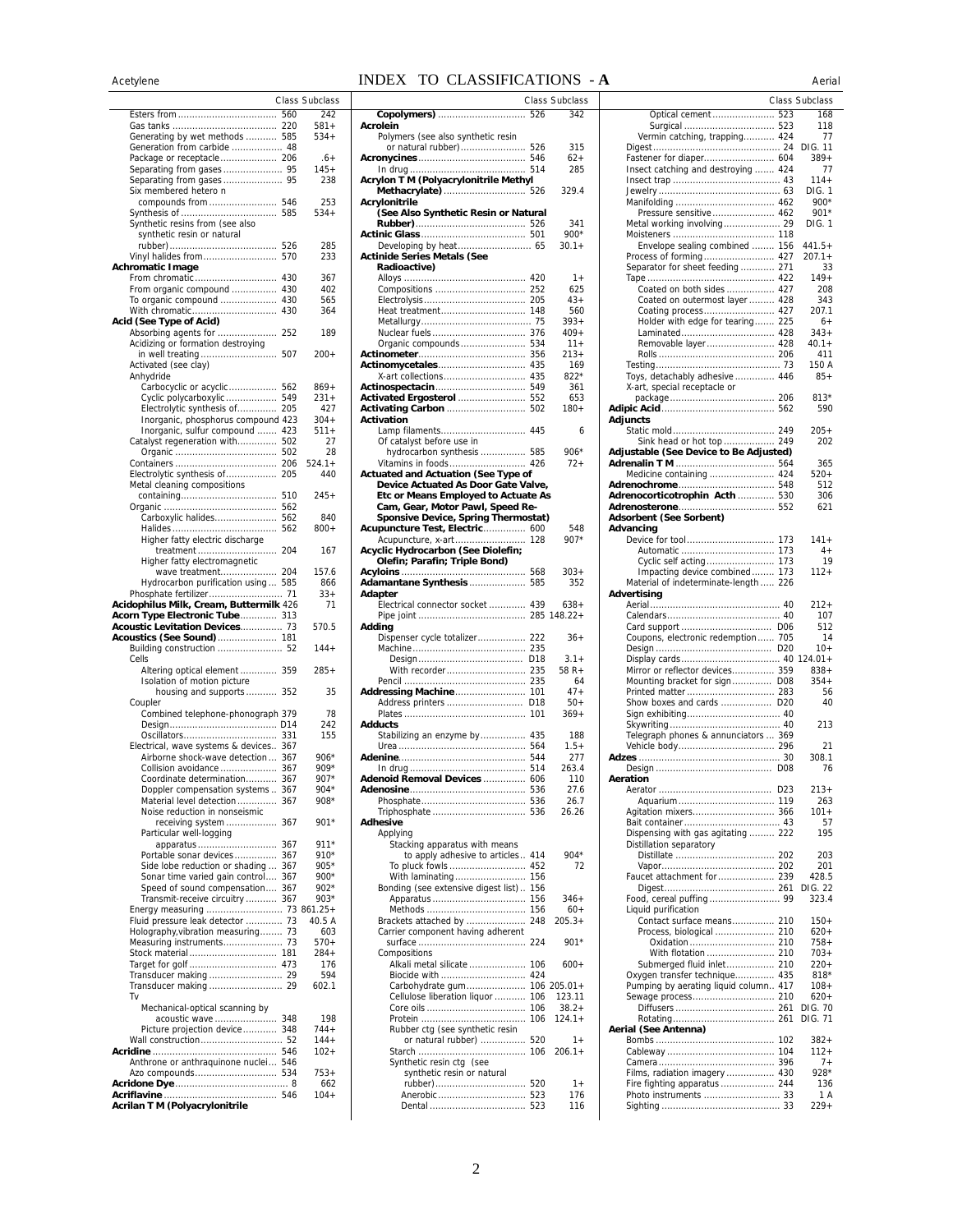# Aerogram DesignINDEX TO CLASSIFICATION - **A** Air

|                                                             |            | Class Subclass        |
|-------------------------------------------------------------|------------|-----------------------|
| Aerogram Design  D19                                        |            | $\overline{2}$        |
|                                                             | 73         | $30.01 +$             |
| Aeroplane (See Aircraft) 244                                |            |                       |
| Aerosol, Compositions & Processes 516                       |            | $1+$                  |
| Aerostatic Exhibiting Devices 40                            |            | 212                   |
|                                                             |            | 213                   |
|                                                             |            | 200.1+<br>18.1        |
| <b>Affixing Apparatus</b>                                   |            |                       |
| Label pasting and paper hanging                             | 156        |                       |
| Sheet metal container making 413                            |            |                       |
| Afghan Blanket  D06                                         |            | 603                   |
| Afterburner, Reaction Motor With  60                        |            | 264+<br>$761+$        |
| <b>Aftertreatment of Polymers</b>                           |            |                       |
| Chemically from ethylenic                                   |            |                       |
|                                                             |            | $326.1+$              |
|                                                             | 528        | $480+$                |
| Age Hardening                                               | 536        | 3                     |
| Ferrous alloys                                              | 148        | $622+$                |
| Nonferrous alloys                                           | 148        | 559+                  |
| Permanent magnet material                                   | 148        | 102                   |
| Agglomerating                                               |            |                       |
|                                                             |            | 222<br>313 R+         |
| Metal powder or scrap  425                                  |            | 222                   |
|                                                             | 75         | 746+                  |
| Preventing                                                  |            |                       |
| Comminution combined                                        | 241        | 381+                  |
| Aggregate and Pellet  425 DIG. 101                          |            | 16                    |
| Composition for making mortars,                             |            | 425 DIG. 101          |
| concrete, or artificial stone                               |            | 425 DIG. 101          |
| Agitating (See Compacting,jarring,                          |            |                       |
| Jogging, Mixer, Stirrer, Vibrators) 366<br>Abrading tumbler | 451        | $326+$                |
|                                                             |            | $32+$                 |
| Sand blast combined                                         | 451        | $85+$                 |
| Agitator discharging                                        | 366        | 184                   |
| Receptacle moving                                           | 366        | 187                   |
| Agitator feeding to<br>Condition responsive control of      | 366<br>366 | $150.1 +$<br>$151.1+$ |
| Liquid injector in mixing                                   |            |                       |
| chamber                                                     | 366        | 167.1                 |
|                                                             | 366        | $163.1+$              |
| Tangential to mixing chamber                                | 366        | $165.1+$<br>$219+$    |
| Agitator mixing chamber movable<br>Oscillating              | 366<br>366 | 237+                  |
|                                                             | 366        | 220                   |
| Agitator mixing chamber stationary.                         | 366        | 341                   |
| With stirrer                                                | 366        | 241                   |
| Agitator plural mixing chamber                              | 366        | 14                    |
|                                                             | 366        | 235                   |
| Rubber & heavy plastic                                      | 366        | 91                    |
| Agitator stirrer                                            | 366        | 343+                  |
| Cover combined                                              | 366        | $242+$<br>$279+$      |
| Rotatable                                                   | 366        | $584+$                |
| Bearing lubricant                                           | 384        | 395                   |
|                                                             |            | 384                   |
| Churn butterworker combined  99                             |            | 459                   |
| Coating implement combined  401                             |            | 4                     |
| Comminuting combined  241<br>Concentrating evaporator 159   |            | 98<br>25.1            |
| Distillation appartus combined 202                          |            |                       |
| Distillation processes combined  201                        |            |                       |
| Distillation processes combined                             | 203        |                       |
| Electrode agitator 204                                      |            | 222+                  |
| Liquid electrode  204<br>Rotary receptacle  204             |            | 221<br>$213+$         |
|                                                             |            | 273                   |
| Diaphragm type  204                                         |            | 261                   |
| Feeders and conveyors                                       |            |                       |
| Article dispensers 221                                      |            | $200+$                |
| Comminutor feeder  241                                      |            | 249                   |
| Fluid current conveyor  406                                 |            | 86+                   |
| In intake receptacle 406                                    |            | $134+$                |
| Gravity flow drier 34                                       |            | 166                   |
| Reciprocating conveyors  198                                |            | 203<br>$750.1 +$      |
|                                                             |            | $736+$                |
|                                                             |            | 245                   |
| Stationary receptacle drier  34                             |            | 179                   |
| Fuels and oils                                              |            |                       |
| Cracking assistant  208<br>Distillation assistant 201       |            | 146+                  |
|                                                             |            | $85.1+$               |
| Oil distillation process  208                               |            | 347+                  |
|                                                             |            |                       |

|                                                                       |                 | Class Subclass     |
|-----------------------------------------------------------------------|-----------------|--------------------|
| Oil vaporizing apparatus                                              | 196             | $123+$             |
| Furnace grate                                                         | 126             | 155+               |
| Gas injection, effected by 366                                        |                 | 101+               |
|                                                                       |                 | 195                |
| Gas and liquid contact  261                                           |                 |                    |
| Mortar mixers 366                                                     |                 | 10+                |
| Mortar mixing processes  366                                          |                 | 3+                 |
| Heating or cooling combined                                           |                 | 409                |
| Canning apparatus  99                                                 |                 | 371                |
| Coffee and tea making apparatus . 99                                  |                 | 287                |
| Congealed product producers 62                                        |                 | $342+$             |
| Congealed product producing 62                                        |                 | $68+$              |
|                                                                       |                 | 348                |
| Cooled heat transfer liquid  62                                       |                 | 435                |
| Cooled withdrawable liquid 62                                         |                 | 392                |
| Drying gas agitator  34                                               |                 | 241                |
| Gravity flow tube drier  34                                           |                 | 166                |
| Heat exchange apparatus 165                                           |                 | 109.1              |
| Heating furnace 432                                                   |                 | 80                 |
| Kiln zigzag flow  34                                                  |                 | $203+$             |
| Mortar mixer heater or cooler 366                                     |                 | $144+$             |
|                                                                       |                 | 22+<br>7           |
| Open top liquid heating vessel 126                                    |                 | 387.1              |
|                                                                       |                 | 108+               |
| Stationary receptacle drier  34                                       |                 | 179+               |
| Vibrating drier 34                                                    |                 | 164                |
| Zigzag flow drier  34                                                 |                 | 171+               |
| Insect catcher                                                        |                 |                    |
| Oscillating plant leaf agitator  43                                   |                 | 143                |
| Rotating plant leaf agitator 43                                       |                 | 142                |
| Liquid heater cleaner  122                                            |                 | 380                |
|                                                                       |                 | $167.1 +$          |
| Amalgamator agitator  209                                             |                 | 66                 |
| Dispensing assistant  222                                             |                 | 195                |
| Flotation apparatus 209<br>Fluid current conveyor  406                |                 | 170                |
|                                                                       |                 |                    |
| Injector for gas and liquid                                           |                 | 76+                |
| Mortar mixing apparatus                                               | 366             | 10                 |
| Mortar mixing processes  366                                          |                 | 3                  |
| Multiple jet gas and liquid                                           |                 |                    |
| contact                                                               | 261             | 40+                |
| Multiple screen sifter 209                                            |                 | 312                |
| Radiant energy treatment                                              |                 |                    |
| combined                                                              | 250             | 428+               |
| Reciprocating sifter 209                                              |                 | 321                |
| Sifter cleaner  209                                                   |                 | 380                |
| Superposed screen sifter 209                                          |                 | 318                |
| Separator                                                             |                 |                    |
|                                                                       |                 | $50+$<br>$360.1 +$ |
| Centrifugal filter  210<br>Electrical or electrical and               |                 |                    |
| magnetic apparatus to separate                                        |                 |                    |
| or purify liquid  204                                                 |                 | 660+               |
|                                                                       |                 | 407                |
|                                                                       |                 | $155+$             |
|                                                                       |                 | 225+               |
|                                                                       |                 | 233+               |
|                                                                       |                 | 278                |
| Textile                                                               |                 |                    |
|                                                                       |                 |                    |
| Fluid treating processes  8<br>Vibratory support or receptacle 366    |                 | 159<br>108+        |
|                                                                       |                 | $196+$             |
| Drying apparatus 34                                                   |                 | 164                |
| Filled bag or receptacle 53                                           |                 | 525                |
| Gas generator fuel 48                                                 |                 | 85.1               |
| Heat exchange receptacle  165<br>Movable dispensing container  222    |                 | $86+$              |
|                                                                       |                 | 161                |
| With glass making apparatus 65                                        |                 | 178                |
|                                                                       |                 | 211                |
| Agriculture & Agricultural (See<br>Plants, Animal, or Implement Type) |                 |                    |
| Implements                                                            |                 |                    |
|                                                                       | D <sub>08</sub> | $1+$               |
|                                                                       |                 | 99                 |
|                                                                       |                 | $328.1 +$          |
| Hand cultivators  172                                                 |                 | $371+$             |
|                                                                       |                 | $239+$             |
|                                                                       |                 |                    |
| Machinery                                                             |                 |                    |
| Boring or penetrating the earth  175                                  |                 |                    |
| Digging & recovering buried                                           |                 |                    |
| objects  171                                                          |                 |                    |
|                                                                       |                 |                    |
|                                                                       |                 |                    |
| Hydraulic & earth engineering  405                                    |                 |                    |
| Not hand-held D15                                                     |                 | 10                 |
|                                                                       |                 |                    |

|                 | Class Subclass |                                        | <b>Class Subclass</b> |
|-----------------|----------------|----------------------------------------|-----------------------|
|                 |                |                                        |                       |
| 196             | $123+$         |                                        |                       |
| 126             | $155+$         |                                        |                       |
| 366             | 101+           | Post or column  D25                    | 131                   |
| 222             | 195            | Aibn (Azobisisobutyronitrile)  526     | 219.6                 |
| 261             |                |                                        | 90 R                  |
| 366             | $10+$          | Aim (See Sight)                        |                       |
|                 |                |                                        |                       |
| 366             | $3+$           | Aiming                                 |                       |
|                 |                |                                        | $227+$                |
| 99              | 409            |                                        | $247+$                |
| 99              | 371            | Radar, external device 342             | $61+$                 |
| .99             | 287            |                                        | 67                    |
|                 |                |                                        |                       |
| 62              | $342+$         | Air (See Gas; Pneumatic)               |                       |
| .62             | $68+$          | Air injected liquid heaters &          |                       |
| 99              | 348            |                                        | 5.51                  |
| 62              | 435            | Airbag passenger restraints  280       | 728.1+                |
| .62             | 392            | Aircooled engines  123                 | $41.56+$              |
|                 |                |                                        |                       |
| 34              | 241            |                                        | 31.01                 |
| 34              | 166            | Auxiliary inlet carburetors 261        | DIG. 1                |
| 165             | 109.1          | <b>Blast or suction</b>                |                       |
| 432             | 80             | Dispensed material entraining 222      | $630+$                |
| 34              | $203+$         | In conduit or guide 406                |                       |
| 366             | $144 +$        |                                        | 195                   |
|                 |                | Dispensed material propelling 222      |                       |
| 366             | $22 +$         |                                        | 9                     |
| 366             | 7              |                                        | 407                   |
| 126             | 387.1          | Solid material comminution             |                       |
| 34              | 108+           |                                        | $38+$                 |
| .34             | 179+           | Solid material comminution             |                       |
|                 |                |                                        |                       |
| 34              | 164            |                                        | 15+                   |
| 34              | $171+$         | Blast or suction cleaning              |                       |
|                 |                |                                        | $405+$                |
| .43             | 143            | Both blast and suction  15             | 345+                  |
| 43              | 142            |                                        | $328+$                |
|                 |                |                                        |                       |
| 122             | 380            | Ejectors for unstacking                |                       |
| 366             | $167.1+$       | articles  414                          | 795.5                 |
| 209             | 66             | Installed or fixed position            |                       |
| 222             | 195            |                                        | $301 +$               |
| 209             | 170            |                                        |                       |
| 406             |                |                                        | $316.1+$              |
|                 |                |                                        |                       |
|                 |                |                                        | $347+$                |
| 261             | $76+$          | With mechanical agitator for           |                       |
| 366             | 10             |                                        | $363+$                |
| 366             | 3              | Blow molding needle or nozzle 425      | 535                   |
|                 |                |                                        | 3 R                   |
|                 |                |                                        |                       |
| 261             | 40+            | Cleaner (see air purification)         |                       |
| 209             | 312            |                                        |                       |
|                 |                | Conditioning (see cooling; drying;     |                       |
| 250             | $428 +$        | disinfection; filter; heat;            |                       |
| 209             | 321            | moistener; purifying; sterlizing)  D23 | $351+$                |
|                 |                |                                        |                       |
| 209             | 380            |                                        | $404+$                |
| 209             | 318            |                                        | DIG. 43               |
|                 |                |                                        | DIG. 3                |
| 209             | $50+$          |                                        | $186+$                |
| 210             | $360.1+$       | Compressing and expanding 62           | 401+                  |
|                 |                |                                        |                       |
|                 |                |                                        | 401+                  |
| te              |                |                                        | 172                   |
| 204             | 660+           |                                        | $86+$                 |
| 210             | 407            |                                        | $89+$                 |
| 209             | $155+$         |                                        | 326+                  |
| 209             | 225+           | Disinfecting or sterilizing  422       | 4                     |
|                 |                |                                        |                       |
| 209             | $233+$         |                                        | $120+$                |
| . 4             | 278            | Using heat transfer other              |                       |
|                 |                | than air  422                          | 38                    |
| 68              |                | Displacement                           |                       |
| 8               | 159            |                                        | $297+$                |
| 366             | $108 +$        | Portable receptacle filling  141       | 37                    |
|                 |                |                                        |                       |
| 222             | 196+           | Distributor                            |                       |
| 34              | 164            | Register baseboard 454                 | $287 +$               |
| 53              | 525            | Register ceiling 454                   | $292+$                |
| 48              | 85.1           | Register floor  454                    | $289+$                |
| 165             | $86+$          | Sweeping type 454                      | 285                   |
| 222             | 161            | Wick type fuel burner 431              | 298+                  |
|                 |                |                                        |                       |
| 65              | 178            |                                        |                       |
| 84              | 211            |                                        | 194                   |
|                 |                |                                        |                       |
| 'pe)            |                | Feeding (see air mixer)                |                       |
|                 |                | Filled nuclear counter 376             | $108 +$               |
|                 |                |                                        | 374                   |
| D <sub>08</sub> | 1+             |                                        |                       |
| 111             | 99             |                                        | $861+$                |
| .56             | $328.1+$       |                                        | 99 R+                 |
| 172             | $371+$         | Industrial blast stoves, etc 432       | 214+                  |
| 56              | $239+$         | Impregnating inhaler  128              | 203.12                |
|                 |                |                                        | $199+$                |
|                 | 56 400.01+     |                                        |                       |
|                 |                |                                        | DIG. 2                |
| 175             |                |                                        | DIG. 35               |
| 171             |                |                                        | 955*                  |
|                 |                |                                        | 706+                  |
| 171             |                | Mixer                                  |                       |
|                 |                |                                        |                       |
| 172             |                | Gas heating illuminating 48            | $180.1 +$             |
| 56              |                | Internal combustion engine 123         | $527+$                |
| 405             |                |                                        |                       |
| D <sub>15</sub> | 10             |                                        |                       |
| 111             |                |                                        | $261+$                |
|                 |                |                                        |                       |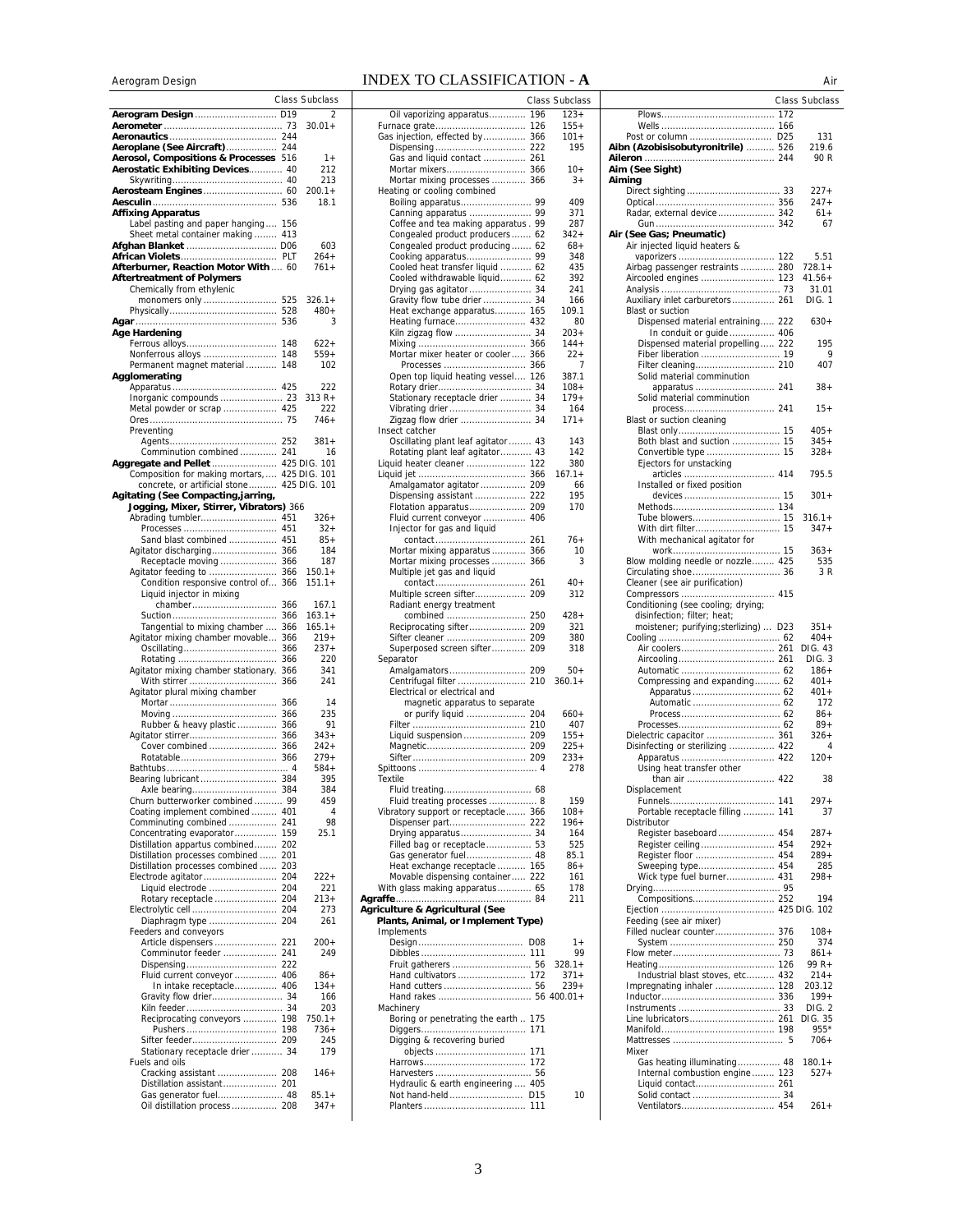### Air **INDEX TO CLASSIFICATIONS** - **A** Aldehyde

| Cabinet combined                        | 312 | $31 +$             |
|-----------------------------------------|-----|--------------------|
| Fireplace attachments                   | 126 | 508                |
|                                         |     | 157                |
| Furnace hot air                         | 126 | 113                |
| Heat exchanger combined 165             |     | 60                 |
| Radiator combined  237                  |     | 78 R               |
|                                         |     | $34+$              |
| Stovepipe attachments  126              |     | 313                |
|                                         |     | 291                |
| Ventilating floor register 454          |     |                    |
| Ventilating wall register 454           |     | 337                |
| Window ventilator  454                  |     | 223                |
| Monitor radioactivity  250              |     | $374+$             |
| Motor expansible chamber  91            |     |                    |
| Dental plugger  433                     |     | 120                |
|                                         |     |                    |
|                                         |     |                    |
|                                         |     | 645                |
| Plane (see aircraft)  244               |     |                    |
|                                         |     | 120                |
|                                         |     |                    |
| Port (see airport)                      |     |                    |
| Pressure indicator                      |     |                    |
|                                         |     | $700+$             |
| Tire deflation  116                     |     | 34 R               |
|                                         |     |                    |
| Aircraft type 416                       |     |                    |
|                                         |     |                    |
| Pump (see pump)                         |     |                    |
|                                         |     |                    |
|                                         |     | 210                |
|                                         |     |                    |
|                                         |     | 176                |
|                                         |     |                    |
|                                         |     | $282+$             |
|                                         |     |                    |
|                                         |     | $181 +$            |
| Suction cleaning 15                     |     | $300.1 +$          |
| Supply device for breathing 128 204.18+ |     |                    |
| Combined with fire fighting             |     |                    |
|                                         |     | 270                |
| Support for shaping-treating item  425  |     | DIG. 2             |
| Syringe thermal medicator  604          |     | $113+$             |
| Tank                                    |     |                    |
|                                         |     |                    |
| Filling portable receptacles 141        |     |                    |
| Fluid pressure dispenser  222           |     | $394+$             |
|                                         |     | 581+               |
| Ship raising 114                        |     | $52+$              |
|                                         |     | 10                 |
| Tire inflater 222                       |     | $3+$               |
|                                         |     |                    |
|                                         |     |                    |
| Tire inflater wheel carried  152        |     | $418 +$            |
|                                         |     | $37+$              |
| Tracer for pattern control  409         |     | 126+               |
| Vehicle heating effected by             |     |                    |
|                                         |     | 12.3 A             |
| circulating air  237                    |     | 75+                |
| Washing apparatus 261                   |     |                    |
| Air Brake                               |     |                    |
| Fluid pressure operator  188            |     | $151 R +$          |
|                                         |     |                    |
| System testing                          | 73  | 39                 |
| Vehicle fender combined 293             |     | 5                  |
| Vehicle momentum responsive  188        |     | 141                |
|                                         |     | $223+$             |
| Air Conditioning (See Cooler)           |     |                    |
|                                         |     | 56+                |
|                                         | 173 | $90+$              |
| Air Hammer Motor                        |     |                    |
|                                         |     | 230                |
| Air Lock                                |     |                    |
|                                         |     | 9                  |
|                                         | 49  | 68                 |
| Diving bell combined  405               |     | 192                |
| Pneumatic conveyer 406                  |     | 169                |
| Air Wick TM Composition                 |     |                    |
|                                         |     | $44 +$             |
|                                         |     |                    |
| Airbag Passenger Restraints 280         |     | 728.1+             |
| Steering wheel mount 280                |     | 777                |
| Aircraft (See Airship; Balloon)  244    |     |                    |
|                                         |     | $116+$             |
|                                         |     | 306                |
|                                         |     | $328+$             |
| Angle or direction instrument  D10      |     | 67                 |
|                                         |     |                    |
| Synchronized with propeller  89         |     | 133                |
|                                         |     | 17.11+             |
|                                         |     |                    |
|                                         |     | $36+$              |
| Autorotating wing 244                   |     | $17.11 +$          |
|                                         |     | $31 +$             |
| Gas cell construction 244               |     | 128                |
| Boarding stairs design D34              |     | 30                 |
|                                         |     | 229                |
|                                         |     | 86+                |
|                                         |     |                    |
|                                         |     | $87+$              |
| Cabin air pressure maintenance 454      |     | $71 +$             |
| Cable or rail mounted  104              |     | $23.1+$<br>$261 +$ |

|                  | Class Subclass    |                                                                     |     | <b>Class Subclass</b> |
|------------------|-------------------|---------------------------------------------------------------------|-----|-----------------------|
| 261              |                   | Control automatic                                                   | 244 | $175+$                |
| 312<br>126       | 31+<br>508        | Crash signal                                                        |     | $385+$                |
| .454             | 157               |                                                                     |     | 211                   |
| 126              | 113               |                                                                     |     | 319+                  |
| 165              | 60                |                                                                     |     | $24 +$                |
| . 237<br>239     | 78 R<br>$34+$     | Inflatable evacuation slide 244                                     |     | $137.1+$<br>$905*$    |
| 126              | 313               |                                                                     |     | $386+$                |
| .454             | 291               | Flares parachute 102                                                |     | 337+                  |
| .454             | 337               | Gas & liquid contact apparatus  261                                 |     | DIG. 2                |
| .454<br>.250     | 223<br>$374+$     |                                                                     |     | 116+<br>$41.21 +$     |
| 91               |                   |                                                                     |     | 17.11+                |
| 433              | 120               |                                                                     |     | $900+$                |
| .415<br>.416     |                   |                                                                     |     | $86+$<br>$64+$        |
| . 5              | 645               |                                                                     |     | 17.11+                |
| . 244            |                   |                                                                     |     | 134 R                 |
| 433              | 120               |                                                                     |     | $200.1 +$             |
|                  |                   |                                                                     |     | 154<br>100 R+         |
| . 73             | 700+              |                                                                     |     | 2+                    |
| 116              | 34 R              |                                                                     |     | $198 +$               |
| .416             |                   |                                                                     |     | 470+                  |
| 416              |                   |                                                                     |     | 137.1+<br>470+        |
| 95               |                   | Maintenance vehicle  D12                                            |     | $14 +$                |
| 423              | 210               |                                                                     |     | 405                   |
| 109              |                   | Mobile stair for boarding  D34                                      |     | 30                    |
| .416<br>96       | 176               | Model airplane systems 244<br>Motion retarding device 244           |     | 190<br>113            |
| 55               | $282+$            |                                                                     |     | 142+                  |
| 73               | 181+              |                                                                     |     | $554+$                |
| 15               | $300.1 +$         | Navigation instruments  73                                          |     | $178R +$              |
|                  | $.128204.18+$     | Operator training or testing 434<br>Radio navigation simulation 434 |     | $30+$<br>$239+$       |
| .239             | 270               | View simulation 434                                                 |     | $38+$                 |
| 425              | DIG. 2            | Ordnance mounts 89                                                  |     | $37.16+$              |
| .604             | 113+              |                                                                     |     | 220+                  |
| 141              |                   | Pilotless control  244<br>Propeller or airplane system  60          |     | $190+$<br>$904*$      |
| . 222            | $394+$            |                                                                     |     | 335+                  |
| 220              | $581+$            | Radio beacon for  342                                               |     | 385+                  |
| 114<br>.152      | $52+$             | Radio controlled radar 342                                          |     | 36+                   |
| $\therefore$ 222 | 10<br>$3+$        | Radio course or bearing for  342<br>Radio glide slope  342          |     | 407+<br>$410+$        |
| . 152            | 418+              |                                                                     |     | 345                   |
| 73               | $37+$             |                                                                     |     | 384                   |
| 409              | 126+              | Simulations                                                         |     | 225                   |
| .237             | 12.3A             |                                                                     |     | 1.21                  |
| . 261            | 75+               | Velocipede occupant propelled 280                                   |     | 1.12                  |
|                  |                   |                                                                     |     | 137.4                 |
| 188<br>303       | 151 R+            | Bomb, flare, or signal  89                                          |     | $1.51+$<br>130        |
| 73               | 39                | Structural element strength                                         |     |                       |
| .293             | 5                 |                                                                     |     | 802                   |
| 188<br>D23       | 141<br>$223+$     | Take off condition measuring 73<br>Take off signal calculation  701 |     | 178 T+<br>15          |
|                  |                   |                                                                     |     | 360+                  |
| 124              | $56+$             |                                                                     |     | $230+$                |
| 173              | 90+               |                                                                     |     | 447+                  |
| 181              | 230               |                                                                     |     | $34+$<br>$900+$       |
| 405              | 9                 |                                                                     |     | 114 R+                |
| 49               | 68                | Airflow Responsive Switch 200                                       |     | 81.9R                 |
| 405<br>.406      | 192<br>169        | Airfoil                                                             |     | $123.1+$              |
|                  |                   |                                                                     |     | $198 +$               |
| 239              | $44 +$            | Railway traction regulator 105                                      |     | 74                    |
| 280              | 728.1+            |                                                                     |     | 35 R+                 |
| 280<br>.244      | 777               | Airing Device for Bedclothes  5<br>Airport                          |     | 506.1                 |
| 180              | 116+              | Airway signs, ground indicia  40                                    |     | 217                   |
| 55               | 306               | Arrangement landing field  244                                      |     | 114 R                 |
| 33<br>D10        | $328+$<br>67      | Electric signaling systems 340                                      |     | $446+$<br>$945+$      |
| 89               |                   | Electronic baggage management  705                                  |     | 5                     |
| 89               | 133               |                                                                     |     | 5                     |
| .244             | $17.11 +$         | Making reservations from  705                                       |     | 6                     |
| .446<br>244      | $36+$<br>17.11+   | multiple locations  705<br>Radio                                    |     | 6                     |
| 244              | 31+               |                                                                     |     | 385+                  |
| 244              | 128               |                                                                     |     | 407+                  |
| D34<br>33        | 30<br>229         | Security by metal detector systems. 340                             |     | 410+<br>$568.1+$      |
| $\ldots$ 52      | 86+               | Traffic analysis computerized  701                                  |     | 120                   |
| 135              | 87+               | Traffic control systems(see airway)                                 |     |                       |
| 454<br>104       | 71+               | Airship (See Aircraft)                                              |     | $71+$                 |
| 114              | $23.1+$<br>$261+$ | Cabin pressure control  454                                         |     | 96                    |

| . H                                                                               |     | Alderiyae        |
|-----------------------------------------------------------------------------------|-----|------------------|
|                                                                                   |     | Class Subclass   |
|                                                                                   |     | 128              |
| Hull construction 244                                                             |     | 125              |
| Load attachment 244                                                               |     | 127              |
| Propulsion and sustenance  244                                                    |     | $115+$<br>24     |
| Skin construction  244                                                            |     | 126              |
| <b>Airway Traffic Control Systems</b>                                             |     |                  |
| Beacons                                                                           |     |                  |
| Electric signaling 340                                                            |     | $947 +$          |
| Illuminating 362                                                                  |     | 35<br>$385+$     |
|                                                                                   |     | $398+$           |
|                                                                                   |     | 28 R+            |
| Radio                                                                             |     |                  |
|                                                                                   |     | $385+$           |
| Glide slope 342                                                                   |     | 407+<br>$410+$   |
| With position indicating 342                                                      |     | 456              |
| Aisle                                                                             |     |                  |
| Inter-aisle article transfer  414                                                 |     | $266+$           |
|                                                                                   |     | 40               |
| Alarm (See Monitor; Signal)                                                       |     | 575              |
|                                                                                   |     | 504.2            |
| Burglar                                                                           |     |                  |
| Electric, approach operated 340                                                   |     | $541+$           |
| For vehicle  340                                                                  |     | 426.1+           |
| Mechanical 116                                                                    |     | $75+$<br>244     |
| Electrically driven 968                                                           |     | $580+$           |
| Mechanically driven  968                                                          |     | $229+$           |
|                                                                                   |     | $13+$            |
|                                                                                   |     | $573.1+$         |
| Gas                                                                               |     | 106              |
|                                                                                   |     | 632+             |
|                                                                                   |     | 67 R             |
| Heat exchanger combined 165                                                       |     | 11.1             |
| Light responsive  340                                                             |     | $600+$           |
| Photoelectric system  250                                                         |     | 200+<br>$8+$     |
|                                                                                   |     | 332              |
| Noise exposure 340                                                                |     | 540              |
| Over telephone circuit  379<br>Pipe joint combined  285                           |     | $37 +$           |
|                                                                                   |     | 93               |
| Register mechanism 235                                                            |     | 128              |
| System electrical 340<br>Valve combined  137                                      |     | 500+<br>558      |
|                                                                                   |     | 244              |
| Alathon T M (Polyethylene)  526                                                   |     | 352              |
|                                                                                   |     |                  |
| Book binder sheet 402                                                             |     | 79<br>$26+$      |
|                                                                                   |     | 2                |
| Phonograph record                                                                 |     |                  |
| Cabinet type 312                                                                  |     | $9.1 +$          |
| Folder carrier indicia  40                                                        |     | 359              |
| Package type 206                                                                  |     | 311<br>$362+$    |
| Coating or plastic compositions 106                                               |     | $124.1 +$        |
| Foods containing  426                                                             |     | 656              |
| Tests for                                                                         | 436 | 88               |
| Alcamine (See Alkamine)                                                           |     | 700+             |
|                                                                                   |     | $496+$           |
|                                                                                   |     | $503+$           |
|                                                                                   |     | 592              |
|                                                                                   |     | $275+$           |
| Automated open bar 705                                                            |     | 15<br>$900*$     |
| Distillation                                                                      |     |                  |
|                                                                                   |     |                  |
|                                                                                   |     | $232+$           |
|                                                                                   |     | $152+$<br>$450+$ |
| Electrolytic production 205                                                       |     | $672+$           |
|                                                                                   |     | $161+$           |
|                                                                                   |     | $895+$           |
|                                                                                   |     | 436+             |
| Hydrogen purification using 585                                                   |     | 864<br>$32 R +$  |
|                                                                                   |     | 43               |
| Treatment                                                                         |     |                  |
| Aging for beverages 426                                                           |     |                  |
|                                                                                   |     | $420+$<br>$448+$ |
|                                                                                   |     | 502              |
| Amine or ammonia reaction product 564                                             |     | 248              |
|                                                                                   |     | $425+$           |
| Cellulose ether or ester                                                          |     |                  |
| composition containing  106 169.33+<br>Fatty acid or ester containing 106 169.33+ |     |                  |
|                                                                                   |     |                  |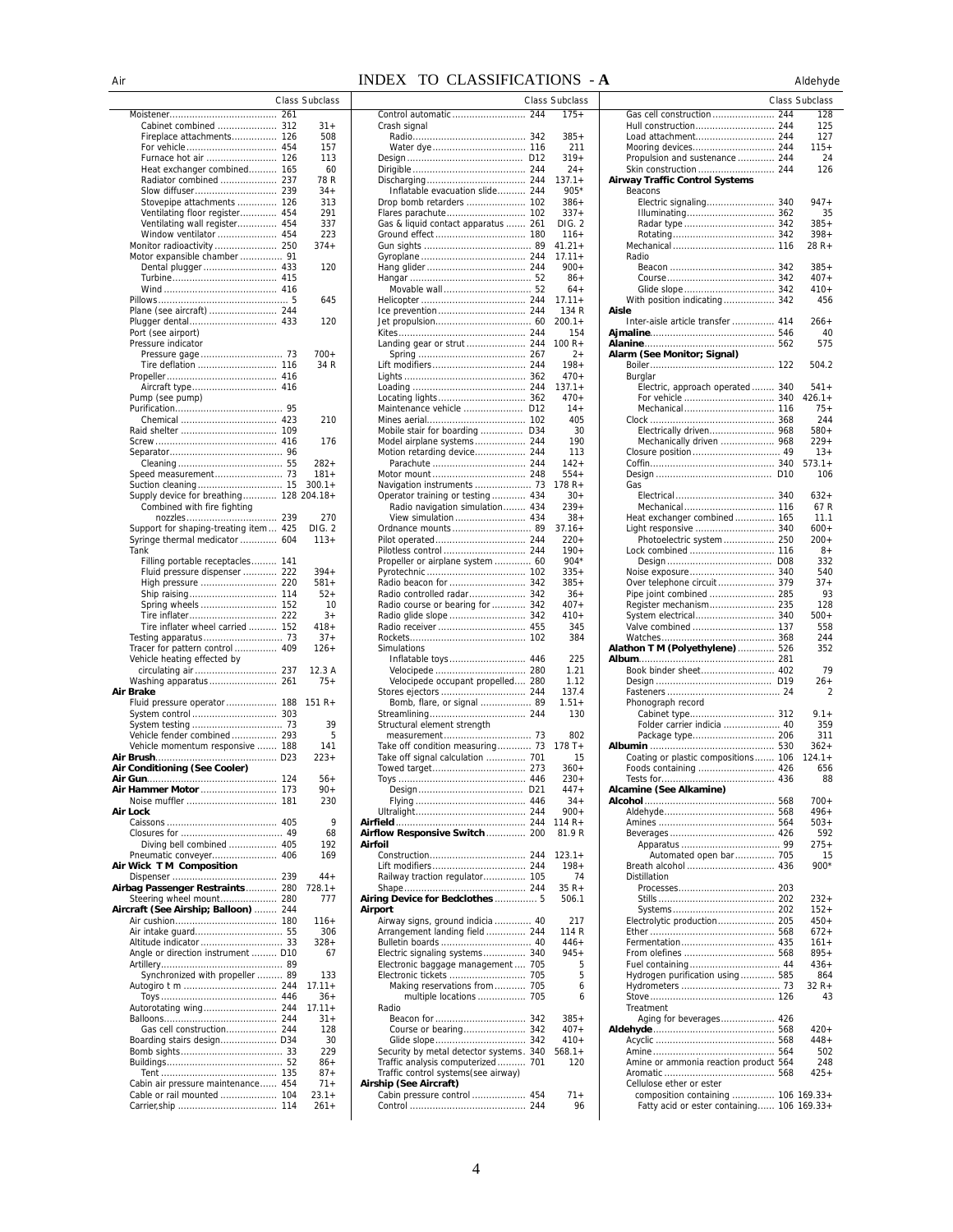## AldehydeINDEX TO CLASSIFICATION - **A** Aluminum

| nuuriyuu                            |     |                |
|-------------------------------------|-----|----------------|
|                                     |     | Class Subclass |
|                                     |     |                |
| Fatty acid or ester containing  106 |     | $170.26+$      |
|                                     |     | $437+$         |
| Hydrogen purification using 585     |     | 864            |
| Polymer (see synthetic resin or     |     |                |
| natural rubber)                     |     |                |
| Sulfonic acid aromatic              | 562 | 46             |
| With carboxylic acid esters         |     |                |
|                                     | 560 | $174+$         |
|                                     | 560 | 126            |
|                                     | 560 | 51+            |
|                                     | 568 | $496+$         |
|                                     | 552 | 588            |
|                                     | 564 | $253+$         |
| Ale (See Beer)                      |     |                |
|                                     | 426 | 636            |
|                                     | 526 | 175            |
|                                     |     |                |
| Algae                               |     |                |
| Compositions                        |     |                |
| Edible products from                | 426 |                |
| Single cell protein                 | 435 | $804*$         |
| Protein extracts from               | 530 | 370            |
| Multicellular algae, culturing      |     |                |
| apparatus and methods  47           |     | 1.4            |
| Algae, per se, culture methods  435 |     | $257.1+$       |
| Species cross-reference             | 435 | 946*           |
| Transforments                       | 435 | 257.2          |
|                                     | 504 | 150+           |
|                                     | 536 | 3              |
| Algoecide Algicide                  | 504 | $150+$         |
| Alicyclic Carboxylic Acid Esters    | 560 | $1+$           |
|                                     |     | $22+$          |
| Alicyclic Hydrocarbon               | 585 | $800 +$        |
|                                     |     |                |
|                                     | 585 | $350+$         |
| Alignment                           |     |                |
|                                     |     | $451 +$        |
|                                     |     |                |
|                                     |     | 261            |
| Alkadiene (See Diolefin)            |     |                |
| Alkali                              |     |                |
|                                     | 423 | $600+$         |
|                                     | 423 | 351            |
|                                     | 423 | $421 +$        |
|                                     | 423 | $419.1 +$      |
| Preparation by electrolysis         | 205 | $480+$         |
|                                     |     | 193            |
| Chemical agents for absorbing       | 252 |                |
| Earth metal (see alkaline earth)    |     |                |
|                                     | 420 | 415            |
|                                     | 420 | 564            |
| Carbonates                          | 423 | $430+$         |
| Crystallization of compounds        | 23  | 304            |
| Electrolytic synthesis              | 205 | $402+$         |
|                                     | 423 |                |
| Hydroxides and oxides               | 423 | 635            |
| Electrolytic synthesis of           | 205 | 508            |
| Electrolytic treatment of           | 205 | 762            |
| Mercury alloys by electrolysis      | 205 | 558            |
|                                     | 149 |                |
| Containing                          | 149 | 61+            |
|                                     |     |                |
| Explosive                           | 149 |                |
| Organic compounds 260               |     |                |
|                                     | 423 | 635            |
|                                     |     | 583            |
| Phosphates                          | 423 | $305+$         |
| Pigments fillers or aggregates      | 106 | $461+$         |
| Pyrometallurgy 75                   |     | $605+$         |
| Refractory compositions ctg         | 501 | $123+$         |
| Sulphates                           | 423 | $554+$         |
| Hydroxide preparation               | 423 | 641            |
|                                     | 205 | $508+$         |
| Metal                               |     |                |
|                                     | 420 | 400            |
|                                     | 420 | 564            |
| Carbonates                          | 423 | 419.1          |
| Chemical agents containing          | 252 | 192            |
|                                     |     |                |
| Chemical agents for absorbing  252  |     | 193            |
| Crystallization of compounds 23     |     | $302 R +$      |
| Electrolytic synthesis from         |     |                |
| fused bath                          | 205 | $367+$         |
| Electrolytic synthesis of           | 205 | $560+$         |
| Electrolytic synthesis of           |     |                |
| hydroxides and oxides               | 205 | $508+$         |
| Electrolytic treatment of           |     |                |
| hydroxides and oxides               | 205 | $704+$         |
|                                     | 423 | $462+$         |
| Hydroxides and oxides               | 423 | $592.1+$       |
| Inorganic compound recovery         | 423 | 179            |
|                                     |     |                |
| Mercury alloys by electrolysis      | 205 | 558            |
|                                     | 149 |                |
| Explosive containing                | 401 | 118+           |
| Organic compounds                   | 260 |                |
| Oxy-halogen salt                    | 423 | 472            |
| Explosive                           | 149 | 77             |

|                                                               |     | Class Subclass    |
|---------------------------------------------------------------|-----|-------------------|
|                                                               |     | $304+$            |
|                                                               |     | 745               |
| Solvents, sodium chloride &                                   |     | 589               |
| potassium chloride  422                                       |     | $902*$            |
|                                                               |     | 551               |
|                                                               |     |                   |
|                                                               |     |                   |
| Oxids                                                         |     | 524.1+            |
| Secondary battery                                             |     |                   |
| Chromium cobalt or cadmium 429                                |     |                   |
|                                                               |     |                   |
|                                                               |     |                   |
| <b>Alkaline Earth</b>                                         |     | $430+$            |
| Oxides and hycIroxides 423                                    |     | 635               |
|                                                               |     | $605+$            |
|                                                               |     | 326               |
|                                                               |     | $554+$<br>554     |
| <b>Alkaloids</b>                                              |     |                   |
| Biocides containing 424                                       |     |                   |
|                                                               |     | $134 +$           |
|                                                               | 546 | $67+$             |
| Medicines containing                                          | 424 |                   |
| Radionuclide containing  424                                  |     | $1.11 +$<br>$44+$ |
|                                                               | 546 | 124               |
|                                                               |     | 279.4             |
| Undetermined constitution  424                                |     | 195.15            |
| Alkamine                                                      |     |                   |
| Alkanoic esters                                               | 560 | 503<br>253        |
| Monocyclic carboxylic acid                                    |     |                   |
|                                                               |     | 110               |
| Monocyclic carboxylic acid                                    |     |                   |
| Nitro carboxylic acid esters 560                              |     | $106+$<br>20+     |
| Nitro carboxylic acid esters 560                              |     | 156               |
| Alkane (See Hydrocarbon; Parafin)                             | 585 | 700+              |
| <b>Alkenes (See Olefines)</b>                                 |     |                   |
| Alkines (See Acetylene; Triple Bond                           |     |                   |
| Hydrocarbon)<br>Alkyd Resins (See Synthetic Resin or          |     |                   |
| Natural Rubber)                                               |     |                   |
| Alkylate Detergent Synthesis  585                             |     | 455+              |
| Alkylation                                                    |     |                   |
| Acyclic hydrocarbons 585<br>Alicyclic hydrocarbons  585       |     | $709+$<br>375     |
| Aromatic hydrocarbons  585                                    |     | $446+$            |
|                                                               |     | $46+$             |
|                                                               |     | 780+              |
|                                                               |     | 318.1             |
| <b>Allochiral Arrangements</b>                                |     | 390               |
| Bulb or tube special package  206                             |     | 422               |
| Closure actuators 49                                          |     | 299               |
| Closure link system 49                                        |     | $111 +$           |
| Tool with series of teeth 83<br>Tool-face, metal deforming 72 |     | 852<br>198        |
| Alloy                                                         |     |                   |
| Age or precipitation hardened 148                             |     | 405               |
|                                                               |     | 403               |
| Bearing compositions 508                                      |     | $100 +$           |
|                                                               |     | $55.1+$           |
| Making when casting 164<br>Continuously casting 164           |     | 473               |
|                                                               |     | 700*              |
| Dispersion strengthened  75                                   |     | 951*              |
| Electrodes for electrolytic                                   |     | 293               |
| Electrolytic                                                  |     |                   |
| Coating from aqueous bath  205                                |     | 234+              |
| Synthesis from aqueous bath  205                              |     | $557+$            |
| Synthesis from fused bath 205                                 |     | $363+$            |
| Electron emissive cathode of  420                             |     | 704+              |
| Ferrous (see ferrous alloys)  420                             |     | 8+                |
|                                                               |     | $8+$              |
| Loose metal particles  75                                     |     | $255+$            |
| Mechanical memory 148<br>Metal treatment 148                  |     | 402               |
|                                                               |     |                   |
| Powder metallurgy                                             |     |                   |
|                                                               |     |                   |
|                                                               |     | $228+$            |
| Railway surface track  238                                    |     | 416<br>150        |
|                                                               |     | 402               |
| Alpha                                                         |     |                   |
| Beta gamma survey meter  250                                  |     | 336.1             |

|      | Class Subclass |                                         | Class Subclass |
|------|----------------|-----------------------------------------|----------------|
| 423  | $304+$         |                                         | $361 R +$      |
|      |                | Scintillation type  250                 |                |
| 75   | 745            |                                         | 374            |
| 75   | 589            | Proportional counter  376               | $153+$         |
|      |                | Similar counter tubes 313               | 93             |
| 422  | 902*           |                                         | 374            |
| 423  | 551            | Scintillation detector                  |                |
| 423  |                | Crystal mounting  250                   | 361 R          |
| 260  |                |                                         | 361 R          |
|      |                |                                         | 483.1          |
| 206  | $524.1+$       | With sample holder 250                  | $361 R +$      |
|      |                |                                         | 374            |
| 429  |                |                                         | 361 R          |
| 429  |                |                                         | 483.1          |
| 429  |                |                                         |                |
|      |                |                                         | 361 R+         |
|      |                |                                         | 392            |
| 423  | $430+$         | Alphabet                                |                |
| 423  | 635            |                                         | 172            |
| . 75 | $605+$         | Design, type D18                        | $24 +$         |
| 423  | 326            |                                         | $159+$         |
| 423  | $554+$         |                                         | 299            |
| 423  | 554            | Specialized font  382                   |                |
|      |                |                                         | $127+$         |
| 424  |                | Alphanumeric                            |                |
| 546  | $134+$         | Display                                 |                |
|      |                |                                         |                |
| 546  | $67+$          |                                         | $59+$          |
| 424  |                |                                         | $25+$          |
| 424  | $1.11 +$       |                                         |                |
| 546  | $44+$          |                                         | $329+$         |
| 546  | 124            | Alternating Current (See Type of        |                |
| 546  | 279.4          | <b>Equipment Using)</b>                 |                |
| 424  | 195.15         | Converters to direct current 363        |                |
|      |                | Electromagnet with armature 335         | 243+           |
| 564  | 503            | Electromagnetic switches  335           | $99+$          |
| 560  | 253            |                                         | $159+$         |
|      |                | Prime mover driven  290                 |                |
|      |                |                                         | 5              |
| 560  | 110            | Lamp or electronic tube 315             | $246+$         |
|      |                |                                         | $137+$         |
| 560  | $106+$         |                                         | $159+$         |
| 560  | $20+$          | Polyphase to arc lamp 314               | 31             |
| 560  | 156            | Polyphase to lamp or electronic         |                |
| 585  | $700+$         |                                         | $137+$         |
|      |                | System                                  |                |
|      |                | Telautograph 178                        | 19.06          |
|      |                |                                         | $66.1+$        |
| r    |                |                                         |                |
|      |                |                                         |                |
|      |                | <b>Alternating Mechanical Motions</b>   |                |
| 585  | 455+           | (See Gearing)) ………………………… 74            |                |
|      |                | Alternator Structure 310                |                |
| 585  | $709+$         | Altimeter (See Altitude Instrument) D10 | 70             |
| 585  | 375            | Electrical echo systems  367            | $87 +$         |
| 585  | $446+$         | Radio wave systems 342                  | 120            |
| 208  | $46+$          | <b>Altitude Instrument</b>              |                |
| 568  | 780+           |                                         | 384+           |
| 548  | 318.1          |                                         | $70+$          |
| 514  | 390            | Directional radio  342                  | 462            |
|      |                |                                         | 282            |
| 206  |                |                                         | 229            |
|      | 422            |                                         |                |
| 49   | 299            |                                         | $3+$           |
| . 49 | $111 +$        | Solar position locator  33              | 268+           |
| 83   | 852            |                                         | $399+$         |
| 72   | 198            | Vertical and horizontal angle 33        | 281            |
|      |                | Vertical angle  33                      | 282+           |
| 148  | 405            | Passive sonic or supersonic object      |                |
| 148  | 403            |                                         | $118+$         |
| 508  | $100+$         | Radiant energy 342                      | 120+           |
| 420  |                |                                         |                |
| 164  | $55.1+$        |                                         | 870.1          |
| 164  | 473            | Sonic or supersonic echo system, ie     |                |
| 72   | 700*           | active sonar  367                       | 87             |
| 75   | 951*           |                                         |                |
|      |                | With position indicating 342<br>Alto    | 462            |
|      |                |                                         |                |
| 204  | 293            | Wind instrument (see instrument)        |                |
|      |                |                                         | $544+$         |
| 205  | 234+           |                                         | 625            |
| 205  | $557+$         | Refractory containing  501              | $127+$         |
| 205  | $363+$         | Magnesium compound combined 501         | $118+$         |
| 205  | $704+$         |                                         | 600+           |
| 420  |                | Aluminosilicate                         |                |
| 420  | 8+             | Alicyclic compound synthesis  585       | 475            |
| 420  | 8+             |                                         | 481+           |
| 75   | 255+           | Compounds with plural metals  423       | 118.1          |
|      |                |                                         |                |
| 148  | 402            | Saturated compound synthesis  585       | 722            |
| 148  |                | Saturated compound synthesis  585       | 739            |
| 420  |                | Silicon and silicon compounds 423       | $\ddot{}$      |
|      |                | Unsaturated compound synthesis 585      | 533            |
| 419  |                | Unsaturated compound synthesis 585      | 666            |
| . 75 | $228+$         | Aluminum                                |                |
| 420  | 416            |                                         | $694+$         |
| 238  | 150            |                                         | 528            |
| 148  | 402            |                                         | 529            |
|      |                |                                         |                |
|      | 336.1          |                                         | 38<br>600+     |
| 250  |                |                                         |                |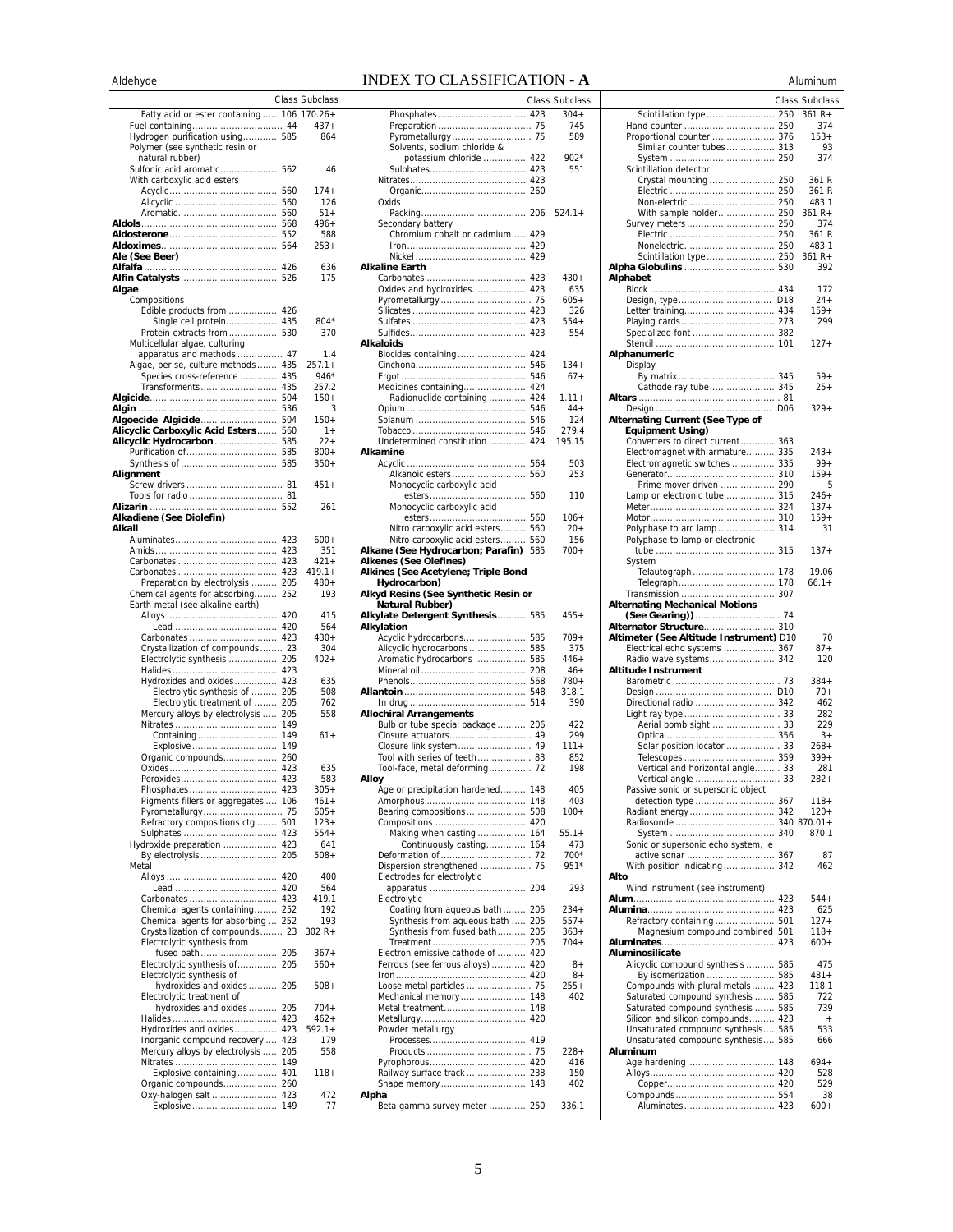# Aluminum INDEX TO CLASSIFICATIONS - **A** Amplifier

|                                         |     | Class Subclass |
|-----------------------------------------|-----|----------------|
|                                         |     |                |
| Azo compounds containing                | 534 | 692+           |
| Azoles containing                       | 548 | $101 +$        |
| Carbocyclic or acyclic                  |     |                |
| compounds containing                    | 556 | 170+           |
| Diarylene ortho diketones               |     |                |
| containing                              | 552 | 209            |
| Diazine containing                      | 544 | 225            |
| Diazo compounds containing              | 534 | 562+           |
|                                         | 423 | 462            |
|                                         |     |                |
| Higher fatty acids containing           | 554 | 76             |
|                                         | 423 |                |
|                                         | 423 | 409            |
|                                         | 556 | $170+$         |
| Chelates                                | 556 | 175            |
| Clay or zeolite containing              | 556 | 173            |
| Salicylates                             | 556 | 175            |
| Sesquihalides                           | 556 | 180            |
| Oxazine containing                      | 544 | 64             |
|                                         | 423 | 625            |
| Proteins containing                     | 530 | 400+           |
|                                         |     |                |
| Pyridine nucleus compounds              |     |                |
| containing                              | 546 | 2              |
| Sulphates                               | 423 | 544+           |
| Thiazine containing                     | 544 | 4              |
| Triarylmethanes containing              | 552 | 103            |
| Electrolytic coating of                 | 205 | 323+           |
| Cleaning or etching combined  205       |     | $213+$         |
| Electrolytic synthesis from             |     |                |
|                                         |     | 372+           |
| Electrothermic processes 75             |     | $10.1 +$       |
|                                         |     |                |
| Heat treatment                          | 148 | $688+$         |
| Metal working using 29                  |     | DIG. 2         |
|                                         |     | 404            |
|                                         |     | $650+$         |
| Pyrometallurgy                          | 75  | 671+           |
| Amalgam Mixer, Eg Dental Filling        | 366 | $602*$         |
| Amalgamator (See Mercury)               |     |                |
| Coated surface adhesion                 | 209 | $50+$          |
|                                         |     | $174+$         |
| Other separators combined               | 209 | $12.1 +$       |
| Selective differentiation 209           |     | 48             |
|                                         |     |                |
| Amantadine, in Drug 514                 |     | 656            |
| Amberlite T M (Ion Exchange Resins) 521 |     | $25+$          |
|                                         | 296 | $19+$          |
| Ambulatory Pneumatic Splints            | 602 | 10             |
|                                         | 564 |                |
| Higher fatty acid                       | 554 | $35+$          |
| Sulphonated                             | 554 | $42 +$         |
|                                         | 564 | $225+$         |
|                                         | 564 | 244+           |
| N prime-aryl formamidines               | 564 | 245            |
|                                         |     |                |
|                                         | 564 | 243            |
| Amidino Hydrazines or Hydrazones        | 564 | 226+           |
|                                         | 564 | 229            |
|                                         | 564 |                |
|                                         | 564 | $463+$         |
| Aldehyde or ketone ctg                  | 564 | 502            |
| Hydroxy or ether ctg                    | 564 | 503+           |
| Plural amine ctg                        | 564 | 511+           |
|                                         | 564 | 500+           |
| Unsaturated                             | 564 | 509            |
| Aldehyde (see azomethine)               |     |                |
|                                         | 564 | 305+           |
|                                         | 564 | $374+$         |
|                                         | 564 | $349+$         |
| Aryloxy alkanol                         |     |                |
| Aryloxy alkyl                           | 564 | 347+           |
|                                         | 564 | $384+$         |
| Diaryl amines                           | 564 | $433+$         |
| Diphenyl ether or sulfides  564         |     | 430            |
| Monocyclic                              | 564 | 305            |
| Phenethyl  564                          |     | $376+$         |
| Polycylo ring system  564               |     | 426+           |
|                                         | 564 | $8+$           |
| Bonded directly to nitrogen 564         |     | $9+$           |
| Boron-nitrogen rings                    | 564 | 10+            |
|                                         | 564 | $305+$         |
|                                         | 564 | $297+$         |
| Phenol addition salts                   | 564 | $280+$         |
| Phosphorus bonded                       |     |                |
|                                         |     | $12 +$         |
| Directly to nitrogen                    | 564 |                |
| In same ring                            | 564 | 13             |
| Indirectly to amino nitrogen            | 564 | $15+$          |
| Phosphorous in a ring                   | 564 | 106            |
| Preparation                             |     |                |
| Amination                               | 564 | $395+$         |
| Dealkylation of secondary or            |     |                |
| tertiary amine                          | 564 | 486            |
| From amides                             | 564 | 414            |
| From amides                             | 564 | 488            |
|                                         |     | 393            |
| From esters                             | 564 | 468            |
| From heterocyclic compound 564          |     | 413            |
|                                         |     |                |

|                 | Class Subclass |                                         | Class Subclass       |                                                                              | Class Subclass   |
|-----------------|----------------|-----------------------------------------|----------------------|------------------------------------------------------------------------------|------------------|
| 534             | $692+$         | From organic acid acid halide           |                      |                                                                              | $23+$            |
| 548             | $101 +$        | Halogenation or dehalogenation . 564    | 394<br>412           |                                                                              | $10+$<br>$401 +$ |
| 556             | $170+$         |                                         | 411                  |                                                                              | 512              |
|                 |                |                                         | 410                  |                                                                              | 398              |
| 552             | 209            | Purification or recovery  564           | $497+$               |                                                                              |                  |
| 544             | 225            |                                         | $448+$               | Mechanical guns & projectors  124                                            |                  |
| 534             | $562+$         | Ring alkylation or deakylation 564      | 409                  |                                                                              |                  |
| 423             | 462            | Separation of aromatic isomere  564     | 424+                 |                                                                              | 282              |
| 554             | 76             |                                         | 5+                   |                                                                              | 501+             |
| 423             | 409            |                                         | $464+$               |                                                                              | $335+$           |
| 423<br>556      | $170+$         |                                         | $553+$               | Body or belt attached 224                                                    | 3<br>223         |
| 556             | 175            |                                         | $433+$               |                                                                              | 520+             |
| 556             | 173            |                                         | 516                  | Separated explosive constituents  102                                        | 705*             |
| 556             | 175            |                                         | 89                   |                                                                              | 473+             |
| 556             | 180            | Amino Carboxylic Acid Esters            |                      |                                                                              | 167              |
| 544             | 64             |                                         | $155+$               | Torpedoes, aircraft 244                                                      | 14               |
| 423             | 625            |                                         | 125                  |                                                                              | $20.1 +$         |
| 530             | $400+$         |                                         | $19+$                |                                                                              | $448+$           |
|                 |                | <b>Amino Optical Isomers</b>            |                      |                                                                              | $301 +$          |
| 546             | 2              |                                         | 302                  | <b>Amorphous Alloy or Metal Stock  148</b>                                   | 403              |
| 423<br>544      | $544+$<br>4    |                                         | 303<br>$305+$        |                                                                              | 331<br>$76.11 +$ |
| 552             | 103            | Aminoplast (See Synthetic Resin or      |                      |                                                                              | 381              |
| 205             | $323+$         | Natural Rubber)                         |                      |                                                                              | 654              |
| 205             | $213+$         |                                         | 367.4                | Amphibian Vehicles                                                           |                  |
|                 |                |                                         | $76.11+$             |                                                                              | 50               |
| . 205           | $372+$         | Ammonia                                 |                      |                                                                              | $116+$           |
| 75              | $10.1 +$       | Chemical agents for binding  252        | 193                  |                                                                              | 324              |
| . 148           | $688+$         | Derivatives inorganic 423               |                      |                                                                              | 101              |
| . . 29          | DIG. 2         |                                         | 150                  |                                                                              | 336              |
| . 106           | 404            |                                         | 579                  |                                                                              | 198              |
| . 428           | 650+<br>$671+$ |                                         |                      |                                                                              | 92               |
| 75<br>366       | $602*$         |                                         | 552<br>148           | A c raw power or bias supply 330                                             | $114+$           |
|                 |                |                                         | 203.12               | Adjustable coupling impedance                                                |                  |
| 209             | $50+$          |                                         | $352+$               |                                                                              | $144+$           |
| 209             | $174+$         |                                         | 148                  | Automatic thermal  330                                                       | 143              |
| 209             | $12.1+$        |                                         | $232+$               |                                                                              | 128              |
| 209             | 48             |                                         | $152+$               |                                                                              | 202              |
| 514             | 656            | Ammonium                                |                      | With input electrode bias 330                                                | 203              |
| ı <b>s)</b> 521 | $25+$          | Crystallization of compounds  23        | 302 A                |                                                                              | 57               |
| . 296           | $19+$          | Electrolytic synthesis of               |                      |                                                                              | 299              |
| 602             | 10             |                                         | 551                  |                                                                              | 298              |
| 564<br>554      | $35+$          | Fertilizer containing compounds 71      | 470                  | With beam forming electrodes 313                                             | 299+<br>$129+$   |
| 554             | $42+$          |                                         | 396                  | In feedback amplifier  330                                                   | 96               |
| 564             | 225+           | Explosive or thermic                    |                      | In push pull amplifier 330                                                   | 182              |
| 564             | $244+$         | composition containing 149              | $46+$                |                                                                              | 156              |
| 564             | 245            |                                         | 476                  |                                                                              | 146              |
| 564             | 243            | Explosive or thermic                    |                      |                                                                              | 72               |
| 564             | $226+$         | composition containing 149              | 76                   | Impedance network in coupling                                                |                  |
| 564             | 229            |                                         | $305+$               |                                                                              | 175              |
| 564             |                |                                         | $281 +$              |                                                                              |                  |
| 564<br>564      | $463+$<br>502  |                                         | $545+$               | Radio transmitter with 455<br>Bypass of an amplifier stage 330               | $91 +$<br>151    |
| 564             | 503+           | Acyclic amine production 564            | $469+$               | Capacitive amplifier device system 330                                       | 7                |
| 564             | $511+$         | Anthraquinone alpha amine               |                      |                                                                              | 185              |
| 564             | $500+$         |                                         | $238+$               |                                                                              | $177+$           |
| 564             | 509            | Anthraquinone beta amine production 552 | $236+$               | L in anode or grid circuit  330                                              | 179              |
|                 |                | Aromatic amine production 564           | 395                  | L in series between stages  330                                              | 178              |
| 564             | $305+$         | Ammunition (See Cap; Magazine; Shell;   |                      |                                                                              | 192              |
| 564             | $374+$         |                                         |                      | R in anode and grid circuit                                                  |                  |
| 564             | $349+$         |                                         | $517+$               | between stages 330                                                           | 180              |
| 564             | $347+$         |                                         | $35.01 +$            | R in series between stages  330                                              | 178              |
| 564<br>564      | 384+<br>$433+$ |                                         | $301 +$<br>$430+$    | Cascaded differently coupled stage . 330<br>Including a cathode follower 330 | $152+$<br>153    |
| 564             | 430            |                                         | $431+$               | Including an interstage                                                      |                  |
| 564             | 305            | X-art collection  102                   | 700*                 | resonant network  330                                                        | 154              |
| 564             | $376+$         |                                         | 223                  | Including interstage                                                         |                  |
| 564             | $426+$         |                                         | 602                  | transformer coupling 330                                                     | 154              |
| 564             | $8+$           |                                         | 239                  |                                                                              | $70+$            |
| 564             | $9+$           |                                         | $47+$                | Cathode self biasing circuit 330                                             | 142              |
| 564             | $10+$          |                                         | $305+$               | Cathode to cathode coupling of                                               |                  |
| 564             | 305+           |                                         | $701*$               |                                                                              | 89               |
| 564             | $297+$         |                                         | 702*                 | Cathode to cathode feedback  330                                             | $88+$            |
| 564             | $280+$         |                                         | $704*$               |                                                                              | 251              |
| 564             | $12+$          | Belt or belt                            | $112+$               | Combined with diverse type art                                               | 1 R              |
| 564             | 13             | attachable holders D03                  | 224                  | Compressor thru bias control 330                                             | $129+$           |
| 564             | $15+$          |                                         | $382+$               |                                                                              | $193+$           |
| 564             | 106            | Explosive & thermic compositions        |                      |                                                                              | 117              |
|                 |                |                                         |                      |                                                                              | 119              |
| 564             | 395+           | Explosive charge making 86              |                      | Compressor thru impedance control 330                                        | 144+             |
|                 |                | Explosive devices & ammunition  102     |                      |                                                                              | $158 +$          |
| 564             | 486            |                                         | $45+$                |                                                                              | 119              |
| 564             | 414            |                                         |                      | Compressor thru thermal impedance                                            |                  |
| 564             | 488            |                                         | 703*                 |                                                                              | 143              |
| 564             | 393            | Fuses, primers & igniting devices 102   | $200+$               |                                                                              | 161<br>163       |
| 564<br>564      | 468<br>413     |                                         | $159.1+$<br>$171.7+$ | Screen grid output 330<br>Coupling from cathode                              |                  |
|                 |                |                                         |                      |                                                                              |                  |

|                                                                            |     | . . <b>.</b>   |
|----------------------------------------------------------------------------|-----|----------------|
|                                                                            |     | Class Subclass |
|                                                                            |     | $23+$          |
|                                                                            |     | $10+$          |
|                                                                            | 102 | 401+           |
|                                                                            |     | 512            |
|                                                                            |     | 398            |
|                                                                            |     |                |
| Mechanical guns & projectors  124                                          | 102 |                |
| Powder form                                                                | 102 | 282            |
|                                                                            | 102 | $501+$         |
|                                                                            | 102 | $335+$         |
|                                                                            |     | 3              |
| Body or belt attached 224                                                  |     | 223            |
| Sabots & rifling bands                                                     | 102 | 520+           |
| Separated explosive constituents                                           | 102 | 705*           |
|                                                                            |     | $473+$         |
|                                                                            |     | 167            |
| Torpedoes, aircraft 244                                                    |     | 14             |
| Torpedoes, ships                                                           | 114 | $20.1 +$       |
|                                                                            | 102 | $448+$         |
| Well torpedoes                                                             | 102 | 301+           |
| Amorphous Alloy or Metal Stock                                             | 148 | 403            |
|                                                                            |     | 331<br>76.11+  |
|                                                                            |     | 381            |
|                                                                            |     | 654            |
| Amphibian Vehicles                                                         |     |                |
|                                                                            | 244 | 50             |
| Fluid cushion                                                              | 180 | $116+$         |
|                                                                            | D12 | 324            |
|                                                                            | 244 | 101            |
|                                                                            | 540 | 336            |
| Ampicillin, in Drug 514                                                    |     | 198            |
|                                                                            | 322 | 92             |
|                                                                            | 330 |                |
| raw power or bias supply<br>Aс                                             | 330 | $114+$         |
| Adjustable coupling impedance                                              |     |                |
| Automatic                                                                  | 330 | $144+$<br>143  |
| Automatic thermal  330<br>Anode voltage control  330                       |     | 128            |
| Anode voltage supply 330                                                   |     | 202            |
| With input electrode bias 330                                              |     | 203            |
| Artificial line coupling                                                   | 330 | 57             |
| Beam power                                                                 | 313 | 299            |
|                                                                            | 313 | 298            |
| With beam forming electrodes                                               | 313 | $299+$         |
| Bias voltage control  330                                                  |     | $129+$         |
| In feedback amplifier  330                                                 |     | 96             |
| In push pull amplifier 330                                                 |     | 182            |
|                                                                            | 330 | 156            |
|                                                                            |     | 146            |
| Impedance network in coupling                                              |     | 72             |
|                                                                            | 330 | 175            |
|                                                                            | 330 |                |
| Radio transmitter with 455                                                 |     | $91 +$         |
| Bypass of an amplifier stage 330                                           |     | 151            |
| Capacitive amplifier device system  330                                    |     | 7              |
|                                                                            |     | 185            |
|                                                                            |     | $177+$         |
| L in anode or grid circuit  330                                            |     | 179            |
| L in series between stages                                                 | 330 | 178            |
|                                                                            |     | 192            |
| R in anode and grid circuit                                                |     |                |
| between stages 330                                                         |     | 180<br>178     |
| R in series between stages 330<br>Cascaded differently coupled stage . 330 |     | $152+$         |
| Including a cathode follower 330                                           |     | 153            |
| Including an interstage                                                    |     |                |
| resonant network  330                                                      |     | 154            |
| Including interstage                                                       |     |                |
| transformer coupling 330                                                   |     | 154            |
|                                                                            |     | $70+$          |
| Cathode self biasing circuit 330                                           |     | 142            |
| Cathode to cathode coupling of                                             |     |                |
|                                                                            |     | 89             |
| Cathode to cathode feedback  330                                           |     | 88+            |
| Combined with diverse type art                                             |     | 251            |
|                                                                            |     | 1R             |
| Compressor thru bias control 330                                           |     | $129+$         |
|                                                                            |     | $193+$         |
|                                                                            |     | 117            |
|                                                                            |     | 119            |
| Compressor thru impedance control 330                                      |     | $144+$         |
|                                                                            |     | $158 +$        |
|                                                                            |     | 119            |
| Compressor thru thermal impedance                                          |     |                |
|                                                                            |     | 143            |
| Screen grid input  330                                                     |     | 161<br>163     |
| Screen grid output 330<br>Coupling from cathode                            |     |                |
|                                                                            |     |                |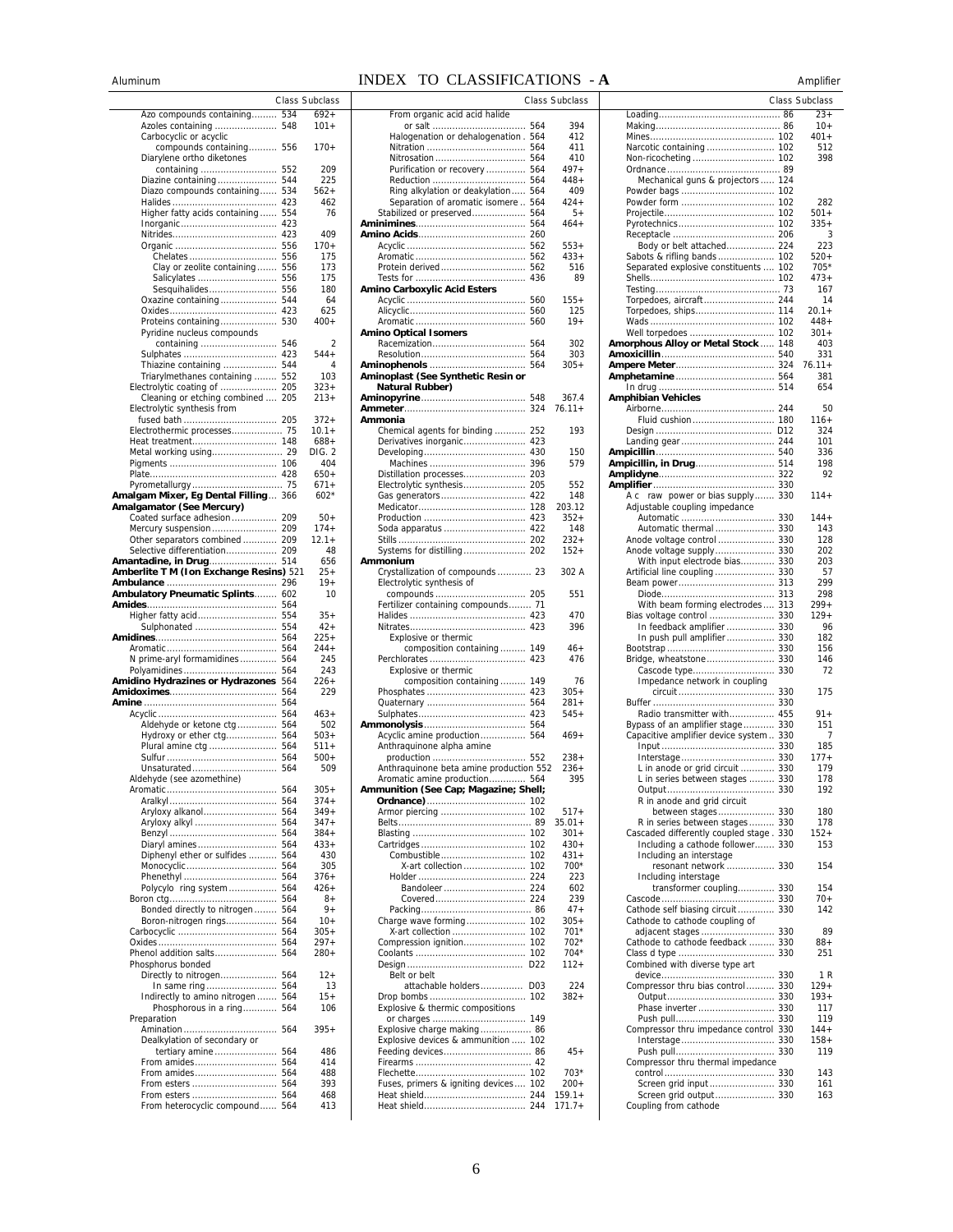# AmplifierINDEX TO CLASSIFICATION - **A** Amplifier

|                                                                           |                 | Class Subclass |
|---------------------------------------------------------------------------|-----------------|----------------|
| Interstage                                                                | 330             | 172+           |
| Interstage transformer                                                    | 330<br>330      | 168<br>162+    |
| Coupling from grid<br>Coupling from screen grid                           | 330             | 162+           |
| Coupling impedance automatically                                          |                 |                |
|                                                                           | 330             | $144+$<br>145  |
| Electronic tube                                                           | 330<br>330      | 145            |
|                                                                           | 330             | 143            |
| Coupling network                                                          |                 |                |
|                                                                           | 330             | 176            |
| Lattice filter                                                            | 330<br>330      | 175<br>176     |
|                                                                           | 330             | 180            |
|                                                                           | 330             | 176            |
| Wheatstone bridge                                                         | 330             | 175            |
| Coupling to cathode<br>Bootstrap                                          | 330             | 156            |
|                                                                           | 330             | $186+$         |
| Coupling to plate or auxiliary                                            |                 |                |
|                                                                           |                 | $160+$         |
| Coupling to screen grid 330<br>Current mirror type                        | 330             | 160+<br>257    |
| Current mirror type                                                       | 330             | 288            |
| D c coupling                                                              |                 |                |
| Cathode input                                                             | 330             | 187            |
| Cathode input interstage 330                                              |                 | 159<br>194     |
| Cathode output interstage                                                 | 330             | 173            |
|                                                                           |                 | 163            |
|                                                                           | 330             | 191            |
| Interstage                                                                | 330             | $181 +$<br>198 |
| Plate or aux electrode input                                              | 330             | 161            |
| Push pull interstage                                                      | 330             | 121            |
|                                                                           | D <sub>14</sub> | 188+           |
| Detector for avc                                                          | 330<br>330      | 140<br>138     |
|                                                                           |                 | $293+$         |
|                                                                           |                 | 69             |
| Diode as coupling element                                                 | 330             | 164            |
| Diode power pentode  313                                                  |                 | 298            |
| With two cathodes  313                                                    | 330             | 5<br>287       |
| With plural power supplies 315                                            |                 | 166            |
| Direct coupled power 313                                                  |                 | 3              |
| Distortion bucking in                                                     | 330             | 149            |
| Distributed parameter coupling 330<br>Diverse type amplifying devices 330 |                 | $53+$<br>3     |
| Dynamic coupled power                                                     | 313             | 3              |
| Dynamo- electric rotary linear                                            | 330             | 58             |
|                                                                           | 330             |                |
| Automatically varied impedance<br>in feedback path                        | 330             | 86             |
| Auxiliary electrode  330                                                  |                 | 111            |
| Cascade amplifiers  330                                                   |                 | 98+            |
| Cathode impedance feedback                                                | 330             | $87 +$<br>87+  |
| Cathode-cathode feedback                                                  | 330             | $88+$          |
| Combined with bias voltage                                                |                 |                |
| control of fl bl amplifier                                                | 330             | 85             |
| Combined with bias voltage                                                |                 | 96             |
| control of signal amplifier  330<br>Current and voltage feedback 330      |                 | 102            |
| Current feedback 330                                                      |                 | 105            |
| Dc signal feedback path 330                                               |                 | 97             |
| In push pull amplifier 330<br>Electromechanical telephone  381            |                 | 83<br>161+     |
| Electronic tube type 330                                                  |                 |                |
| Frequency responsive  330                                                 |                 | 109            |
| Frequency responsive cathode                                              |                 | 94             |
| Negative feedback 330                                                     |                 | $75+$          |
| Non- linear cathode impedance  330                                        |                 | 95             |
| Non-linear impedance 330                                                  |                 | 110            |
| Phase shift means in loop path 330                                        |                 | 107<br>84      |
| Plural channel amplifiers  330<br>Positive feedback  330                  |                 | 112            |
| Pulse amplifier electronic  327                                           |                 | $178+$         |
| Transformer                                                               | 336             |                |
| Transistor making                                                         |                 | 25.02          |
|                                                                           |                 |                |
| Transistor system (see                                                    |                 |                |
| amplifier, transistor)  330                                               |                 | $250+$         |
| Transistor system non-linear  327<br>Traveling wave tube systems 330      |                 | 43             |
| Traveling wave type                                                       |                 |                |
| tube structure 315                                                        |                 | 3.5            |
| Traveling wave type                                                       |                 | 39.3           |
| Two way telephone repeater  379                                           |                 | $338+$         |
|                                                                           |                 |                |

|                                                                   |     | Class Subclass |
|-------------------------------------------------------------------|-----|----------------|
| Electrocardiograph                                                | 128 | $902*$         |
|                                                                   | 330 | 207 R          |
| Electromechanical transducer                                      |     |                |
| coupling element<br>Positive and negative feedback                | 330 | 174            |
| in push pull amplifiers                                           | 330 | 82             |
| Positive and negative feedback                                    |     |                |
| in same path                                                      | 330 | 101            |
| Positive feedback included with                                   |     |                |
| cathode impedance feedback                                        | 330 | 93             |
| Push pull amplifiers                                              | 330 | 81+            |
| Electron beam tube systems                                        | 330 | $44 +$         |
| Electronic tube as coupling                                       |     |                |
|                                                                   | 330 | 164            |
|                                                                   |     | 75+            |
| Amplifier in feedback path 330                                    |     | 85             |
| Filamentary cathode  330                                          |     | 206            |
|                                                                   |     | 115<br>201     |
| With input electrode supply 330                                   |     | 205            |
| Gas tube amplifying device system. 330                            |     | 41             |
|                                                                   |     | 723+           |
|                                                                   |     | 149            |
| Indicating amplifier condition 330                                |     | 2              |
|                                                                   |     | 185+           |
|                                                                   |     | 185+           |
|                                                                   |     | 122            |
|                                                                   |     | 307            |
| Interstage coupling 330                                           |     | $157+$         |
|                                                                   |     | 120+           |
| Light controlled or activated                                     | 330 |                |
| means in amplifier system                                         |     | 59<br>8        |
|                                                                   |     | 415            |
| Magnetic switching  307<br>Magnetic voltage magnitude control 323 |     |                |
| External or operator controlled  323                              |     | 329            |
| Input responsive  323                                             |     | 302            |
| Output responsive  323                                            |     | 249            |
| Self regulating 323                                               |     | 310            |
| Magneto-resistive type amplifier                                  |     |                |
|                                                                   | 330 | 62             |
| Magneto-strictive means in                                        |     |                |
| amplifier system 330                                              |     | 60             |
| Magnetron systems 330                                             |     | 47+            |
|                                                                   |     | 5              |
| Measuring amplifier condition 330                                 |     | 2<br>111+      |
| Modulator- demodulator systems 330                                |     | 10             |
| Neutralization by feedback  330                                   |     | 76+            |
| Neutralization by feedback                                        |     |                |
|                                                                   |     | 292            |
|                                                                   |     | 171            |
|                                                                   |     | 149            |
|                                                                   |     | $192+$         |
|                                                                   |     | 122            |
| Parametric type capacitive reactor                                | 330 | 7              |
| Parametric type distributed                                       |     |                |
| parameter solid element  330                                      |     | 5              |
| Parametric type saturable core                                    |     | 8              |
| Combined with meter  324                                          |     | 118            |
|                                                                   | 330 |                |
|                                                                   | 313 | 300            |
|                                                                   |     | 116            |
| Phase inverters                                                   | 330 | 117            |
| Phase inverters transistors 330                                   |     | 301            |
| Piezoelectric crystal coupling                                    |     |                |
|                                                                   |     | 174            |
| Pilot current controlled 330                                      |     | 52             |
| Plural amplifier channel systems  330                             |     | 124 R+<br>147  |
| Plural input sources  330<br>Plural output loads 330              |     | 148            |
|                                                                   |     | $199+$         |
|                                                                   |     | $114 +$        |
| Control or regulation 330                                         |     | $127+$         |
|                                                                   |     | 113            |
|                                                                   |     | 123            |
| Push pull control or regulation 330                               |     | 123            |
|                                                                   |     |                |
| Printed circuits in amplifier                                     |     |                |
|                                                                   |     | 66             |
| Push pull systems 330                                             |     | 298<br>$118 +$ |
|                                                                   |     |                |
| Power amplifier  330                                              |     |                |
|                                                                   |     | 68             |
| With gain control 330                                             |     | $129+$         |
|                                                                   |     | 180            |
| Resistive type amplifying device                                  |     |                |
|                                                                   |     | 61 R           |
| Saturable core reactor systems                                    |     |                |
| External or operator controlled  323                              |     | 329            |

| . LUI V    | л              |                                      | Allipillei     |
|------------|----------------|--------------------------------------|----------------|
|            | Class Subclass |                                      | Class Subclass |
|            |                |                                      |                |
| 128        | $902*$         | Input responsive 323                 | 302            |
| 330        | 207 R          |                                      | 8              |
|            |                | Non-linear 307                       | 401            |
| 330        | 174            | Output responsive  323               | 249            |
|            |                |                                      | 310            |
| 330        | 82             | Voltage magnitude control 323        |                |
|            |                | Screen grid voltage control 330      | 128            |
| 330        | 101            | Secondary emitter vacuum tube        |                |
|            |                |                                      | 42             |
| 330        | 93             | Semiconductor device (see            |                |
| 330        | 81+            | amplifier, transistor)               |                |
| 330        | 44+            | Series energized tubes  330          | 70+            |
|            |                |                                      |                |
| 330        | 164            | Diaphragms and mountings 181         | $148+$         |
| 330        | $75+$          | Electromechanical audio 381          | $161 +$        |
| 330        | 85             |                                      | $177+$         |
| 330        | 206            | Receiver telegraph 178               | 100            |
| 330        | 115            | Recording and reproducing 369        |                |
| 330        | 201            |                                      | 111+           |
| 330        | 205            |                                      | 154            |
| 330        | 41             | Sum & difference amplifiers 330      | 69             |
| . 84       | 723+           | Testing amplifier condition 330      | 2              |
| 330        | 149            |                                      |                |
|            |                | Thermal impedance in amplifier       |                |
| 330        | 2              | signal path 330                      | 143            |
| 330<br>330 | $185+$         |                                      | 287            |
|            | $185 +$        | Electrostatic field control  330     | 277            |
| 330        | 122            |                                      | $291+$         |
| 330        | 307            | Four electrode type 330              | 307            |
| 330        | 157+           | Graded conductivity type 330         | $250+$         |
| 330        | 120+           |                                      | 250+           |
|            |                |                                      | $250+$         |
| 330        | 59             |                                      | 308            |
| 330        | 8              | Negative feedback  330               | 293            |
| 307        | 415            | Neutralization by feedback  330      | 292            |
| 323        |                |                                      | 295            |
| 323        | 329            |                                      | 295            |
| 323        | 302            |                                      | 295            |
| 323        | 249            |                                      | $262+$         |
| 323        | 310            | Radiant energy bombarding  330       | 308            |
|            |                | Three electrode type 330             | 309            |
| 330        | 62             | Unbalanced to balanced 330           | 301            |
|            |                |                                      | 278+           |
| 330        | 60             | Time constant circuit in bias        |                |
| 330        | $47+$          | control system 330                   | 141            |
| 330        | 5              | Tone control automatic               |                |
| 330        | 2              | Diode as variable coupling           |                |
| 381        | $111 +$        | impedance 330                        | 145            |
| 330        | 10             | Electronic tube as variable          |                |
| 330        | 76+            | coupling impedance 330               | 145            |
|            |                | Feedback frequency selective         |                |
| 330        | 292            |                                      | 109            |
| 376        | 171            | Feedback frequency selective         |                |
| 330        | 149            | network in cathode impedance 330     | 94             |
| 330        | $192 +$        |                                      |                |
|            |                | Impedance control in feedback        |                |
| 330<br>330 | 122<br>7       | Phase shift means in feedback        | 86             |
|            |                |                                      | 107            |
|            |                | amplifier  330                       |                |
| 330        | 5              | Variable coupling impedance  330     | 144+           |
|            |                | Variable coupling thermal            |                |
| 330        | 8              | impedance 330                        | 143            |
| 324        | 118            | Tone control manual  330             |                |
| 330        |                | Input coupling adjustment            | $185+$         |
| 313        | 300            | Interstage coupling adjustment  330  | $157+$         |
| 330        | 116            | Output coupling adjustment  330      | 192+           |
| 330        | 117            | Plural amplifier channels            |                |
| 330        | 301            | different frequencies 330            | 126            |
|            |                | Potentiometer common to signal       |                |
| 330        | 174            | and feedback path 330                | 108            |
| 330        | 52             | Push pull input coupling             |                |
| 330        | $124 R +$      | adjustment  330                      | 122            |
| 330        | 147            | Push pull interstage coupling        |                |
| 330        | 148            | adjustment  330                      | $120+$         |
| 330        | $199+$         | Push pull output coupling            |                |
| 330        | 114+           | adjustment  330                      | 122            |
| 330        | 127+           | Unicontrol means 330                 | 155            |
| 330        | 113            |                                      | 8              |
| 330        | 123            | Transductor voltage magnitude        |                |
| 330        | 123            |                                      |                |
| 330        |                | External or operator controlled  323 | 329            |
|            |                | Input responsive 323                 | 302            |
| 330        | 66             | Output responsive  323               | 249            |
| 330        | 298            |                                      | 310            |
| 330        | 118+           | Transformer coupling                 |                |
| 330        |                | Additional impedance input  330      | 189            |
| 330        |                | Additional impedance interstage. 330 | 167            |
| 330        | 68             | Additional impedance output  330     | 196            |
| 330        | 129+           | Additional reactive coupling 330     | 166            |
| 330        | 180            | Adjustable inductance 330            | 169            |
|            |                |                                      | 186            |
| 330        | 61 R           | Cathode input interstage 330         | 158            |
|            |                |                                      | 193            |
| 323        | 329            | Cathode output interstage 330        | 168            |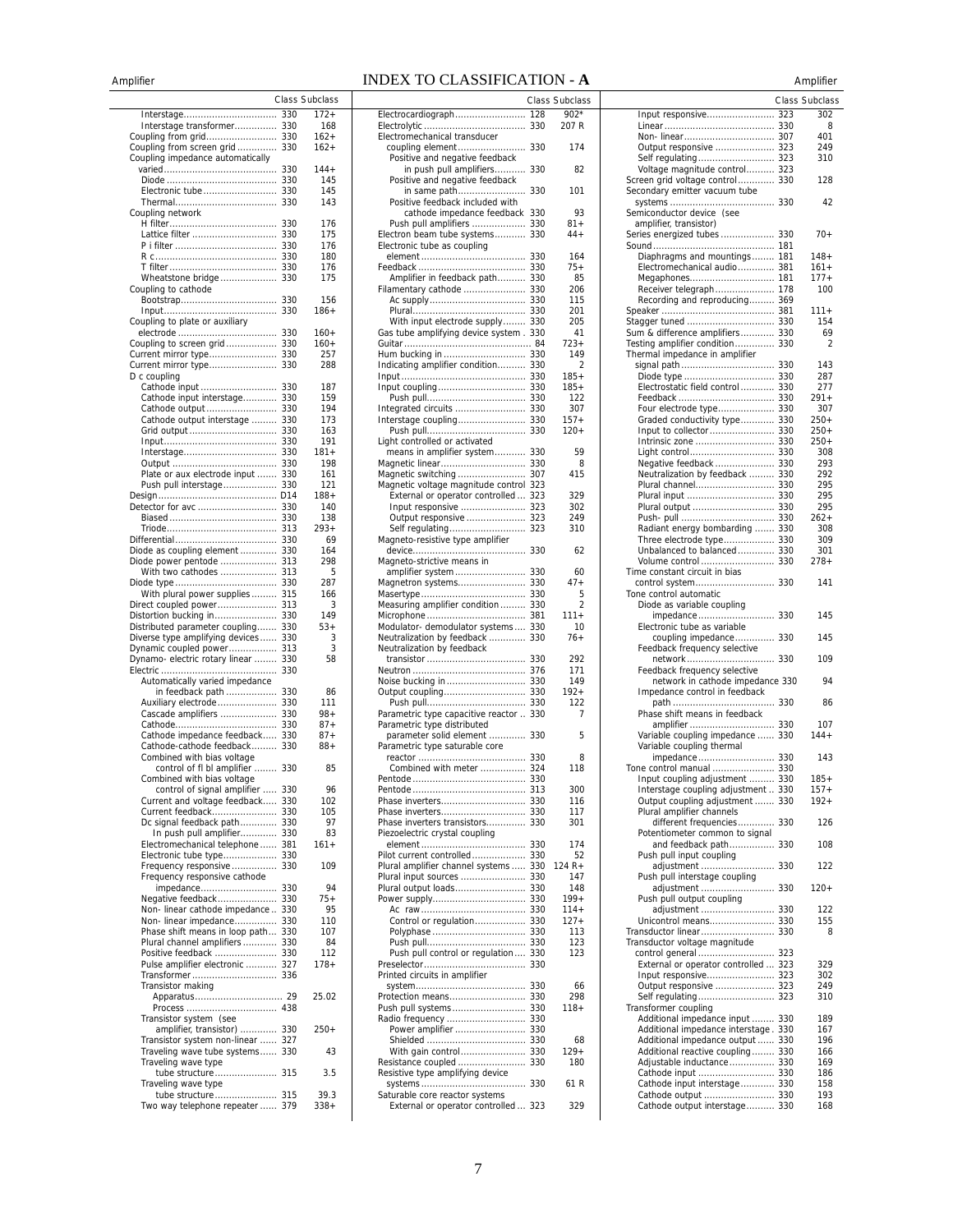|                                                       |            | Class Subclas |
|-------------------------------------------------------|------------|---------------|
| In cascade differently coupled                        | 330        | 154           |
| stages                                                | 330        | $188 +$       |
| Interstage                                            | 330        | $165+$        |
|                                                       | 330        | $195+$        |
| Push pull input                                       | 330        | 122           |
| Push pull interstage                                  | 330        | 120           |
| Push pull output                                      | 330        | 122           |
| Stagger tuned                                         | 330        | 154           |
| Structure input                                       | 330        | 190           |
| Structure interstage                                  | 330        | 171           |
| Structure output                                      | 330        | 197           |
| Tuned input<br>Tuned interstage                       | 330<br>330 | 189<br>167    |
| Tuned output                                          | 330        | 196           |
| With shielding                                        | 330        | 170           |
| Transistor system, non-linear 327                     |            |               |
| Transistor, linear                                    | 330        | $250+$        |
| Balanced to unbalanced                                | 330        | 301           |
|                                                       | 330        | 310+          |
| Combined diverse type combined 330                    |            | $299+$        |
| Combined with semiconductor                           |            |               |
|                                                       | 330        | $299+$        |
| Common collector                                      | 330        | $250+$        |
| Complementary types cascaded.                         | 330        | 310+          |
| Complementary types parallel                          | 330        | $263+$        |
| Dc coupled cascaded                                   | 330        | $310+$        |
| Travelling wave tube systems                          | 330        | 43            |
| Twin triode power                                     | 313        | 301           |
| With two cathodes                                     | 313        | 6             |
| Unicontrol of coupling                                | 330        | 155           |
| Vapor tube amplifying device                          |            |               |
|                                                       | 330        | 41            |
| Voltage delay in bias control                         | 330        |               |
| Volume control automatic                              | 330        | 132           |
| Amplifier in feedback path                            | 330        | 85            |
| Anode voltage control                                 | 330        | 128           |
| Bias control                                          | 330        | 129+          |
| Diode impedance variable                              | 330        | 145           |
| Electronic tube impedance                             |            |               |
| variable                                              | 330        | 145           |
| Feedback                                              | 330        | $75+$         |
| Power supply regulation                               | 330        | 127+          |
| Push pull amplifier bias or<br>power supply control   | 330        | 123           |
| Variable coupling impedance                           | 330        | 144+          |
| Variable coupling thermal                             |            |               |
| impedance                                             | 330        | 143           |
| Variable feedback impedance                           | 330        | 86            |
| Volume control manual                                 |            |               |
| Anode voltage adjustment                              | 330        | 128<br>129    |
| Bias adjustment<br>Cathode self bias adjustment       | 330<br>330 | 142           |
| Input coupling adjustment                             | 330        | 185+          |
| Input coupling adjustment push                        |            |               |
| pull amplifier                                        | 330        | 122           |
| Interstage coupling adjustment                        | 330        | 157+          |
| Interstage coupling adjustment                        |            |               |
| push pull amplifier                                   | 330        | $120 +$       |
| Output coupling adjustment                            | 330        | $192 +$       |
| Output coupling adjustment                            |            |               |
| push pull amplifier<br>Potentiometer common to signal | 330        | 122           |
| and feedback paths                                    | 330        | 108           |
| Power or bias supply adjustment                       | 330        | $127+$        |
| Power or bias supply adjustment                       |            |               |
| in push pull amplifier                                | 330        | 123           |
| Unicontrol means  330                                 |            | 155           |
| With high frequency structure  330                    |            | $53+$         |
| With volume compression                               |            | $53+$         |
| thru bias control 330                                 |            | $129+$        |
| With volume compression thru                          |            |               |
| impedance control 330                                 |            | 144+          |
| With volume compression thru                          |            |               |
| thermal impedance control                             | 330        | 143           |
| Amplitude Distribution  324                           |            | 76.13         |
| Comparison, compressional wave,<br>geophysical        | 367        | 30            |
| Limiter                                               |            |               |
|                                                       |            | $129+$        |
|                                                       |            | $309+$        |
| Telephone system 330                                  |            |               |
| Amplitude Modulation  332                             |            | $149+$        |
| Analog carrier wave communications 455                |            |               |
| Peak compressional wave,                              |            | 29            |
| Pulse carrier wave communications. 375                |            | 353           |
| Pulse or digital communication  375                   |            |               |
| Ampoule (See Container)                               |            |               |

|            | Class Subclass |                                                                    | Class Subclass    |                                                              | Class Subclass |
|------------|----------------|--------------------------------------------------------------------|-------------------|--------------------------------------------------------------|----------------|
|            |                |                                                                    |                   | <b>Bridges</b>                                               |                |
| 330        | 154            |                                                                    | 31                |                                                              | 26             |
| 330        | $188 +$        | Medicament containing  424                                         | $451+$            |                                                              | 21             |
| 330        | $165+$         |                                                                    | $540+$            |                                                              | $698+$<br>117  |
| 330<br>330 | $195+$<br>122  |                                                                    | $47+$<br>$200+$   |                                                              | 234            |
| 330        | 120            |                                                                    | 415               |                                                              | $2+$           |
| 330        | 122            | Amprotropine, in Drug 514                                          | 534               |                                                              | 215            |
| 330        | 154            | <b>Amusement Devices 472</b>                                       |                   | Dredges                                                      |                |
| 330        | 190            |                                                                    | $811 +$           |                                                              | 345            |
| 330        | 171            |                                                                    | 131               | Bottom spud anchor  37                                       | 346            |
| 330        | 197            |                                                                    | 2                 |                                                              | $80.1 +$       |
| 330        | 189            |                                                                    |                   | Earth control device combined 405                            | $259.1+$       |
| 330        | 167            |                                                                    |                   |                                                              | $206+$         |
| 330        | 196            |                                                                    | 136               | Earth boring combined 175                                    | 230            |
| 330        | 170            |                                                                    | 74                |                                                              | 27.2           |
| 327        |                | Mechanical guns & projectors 124                                   |                   | Freight on freight carrier  410                              | $101 +$        |
| 330        | $250+$         |                                                                    | $838 +$           |                                                              | $155+$         |
| 330        | 301            |                                                                    |                   | Land vehicle anchors 188                                     | 7              |
| 330        | $310+$         |                                                                    |                   |                                                              | $224+$         |
| 1330       | $299+$         |                                                                    | $53+$             |                                                              | 411+           |
|            |                |                                                                    | 77                |                                                              | $698+$         |
| 330        | $299+$         | Roundabout stationary 472                                          | $1+$              |                                                              | 244            |
| 330        | $250+$         | Roundabout transported  472                                        | 3                 | Cast in situ enlargement  405                                | $237 +$        |
| 330        | $310+$         |                                                                    |                   |                                                              | $292+$         |
|            |                |                                                                    | $59+$             | Railway surface track                                        |                |
| 330        | $263+$         |                                                                    | 78+               |                                                              | 377            |
| 330        | $310+$         | Amyl                                                               |                   | Clamp type rail anchors 238                                  | $343+$         |
| 330        | 43             |                                                                    | 840               | Concrete for rail seat  238                                  | 265            |
| 313        | 301            |                                                                    | 181               | Rail anchors  238                                            | 315+           |
| 313        | 6              |                                                                    | 61+               | Screw pedestals  238                                         | 120            |
| 330        | 155            |                                                                    | 480               | Sleeve type expanded by fastener 411                         | $80.5+$        |
|            |                | <b>Amylaceous Material 127</b>                                     |                   |                                                              | 106            |
| 330        | 41             | Fermentative analysis or testing 435                               | $4+$              | Tie plate anchors 238                                        | $297 +$        |
|            |                |                                                                    | 193               |                                                              | $294+$         |
| 330        | 132            | Anaerobic                                                          |                   |                                                              | 318            |
| 330        |                |                                                                    | 801*              |                                                              | 122.6          |
| 330        | 85             |                                                                    | 322               |                                                              | 95             |
| 330        | 128            |                                                                    |                   | Line driven planters  111                                    | 49             |
| 330        | $129+$         |                                                                    | 10                | Suspension bridges 14                                        | 21             |
| 330        | 145            |                                                                    | $601+$            |                                                              | 362            |
|            |                |                                                                    | 605               | Wall tile                                                    |                |
| 330        | 145            |                                                                    | $464+$            |                                                              | 298            |
| 330        | $75+$          |                                                                    | $26+$             |                                                              | $1^*$          |
| 330        | $127+$         | <b>Analogue Computer</b>                                           |                   |                                                              | $1^*$          |
|            |                | Electrolytic tank for determining                                  |                   |                                                              | 407            |
| 330        | 123            | equipotential lines  235                                           | 61 R              |                                                              | $633+$         |
| 330        | 144+           | Analysis of Complex Waves 324                                      | 76.12             |                                                              | 641            |
|            |                | <b>Analytical and Analytical Control</b>                           |                   |                                                              | 861.85         |
| 330        | 143            | Apparatus                                                          |                   | Direction determination combined 73 170.01+                  |                |
| 330        | 86             |                                                                    | $50+$             | <b>Anerobic Sealant Resin Compositions 523</b>               | 176            |
|            |                |                                                                    | $400+$            |                                                              | $386+$         |
| 330        | 128            |                                                                    | $286.1+$          | Anesthetic                                                   |                |
| 330        | 129            |                                                                    | $287.1+$          | Anesthesia gas scavenging system 128                         | 910*           |
| 330        | 142            |                                                                    | 299               |                                                              |                |
| 330        | $185+$         |                                                                    | 299               | Explosive devices containing 102                             | 512            |
|            |                |                                                                    | 299               |                                                              | 203.12         |
| 330        | 122            |                                                                    | $300+$            |                                                              | 658            |
| 330        | $157+$         |                                                                    | $281+$            |                                                              | $831 +$        |
|            |                | Method                                                             |                   | <b>Angle Measurement</b>                                     |                |
| 330        | $120+$         |                                                                    | 43                | Instrument proving or calibrating 73                         | $1.75+$        |
| 330        | $192+$         |                                                                    | 3                 |                                                              | $138 +$        |
|            |                |                                                                    |                   |                                                              |                |
|            |                | Using invisible light 250                                          | 336.1             | Of rotating shaft 250 231.13+                                |                |
| 330        | 122            |                                                                    |                   | Variable angle, with light                                   | 227.3          |
| 330        | 108            | Analyzers (See Analytical and                                      |                   | Angle Polysection Measure 33                                 | 1 AP           |
|            |                | Sensing)                                                           |                   |                                                              |                |
| 330        | $127 +$        | Electric waves and harmonics 324<br>Cathode ray oscilloscopes  324 | $76.12+$<br>121 R | Measuring instrument  D10<br>Angling (See Fishing; Trapping) | $65+$          |
|            |                |                                                                    |                   |                                                              |                |
| 330<br>330 | 123<br>155     | Mirror galvanometer                                                | 97                | Anhydrite Anhydrous Gypsum  106                              | $775+$<br>765  |
|            |                |                                                                    |                   |                                                              | $772+$         |
| 330        | $53+$          |                                                                    | $107.3+$          |                                                              |                |
| 330        | $53+$          |                                                                    | $584+$            |                                                              | $305+$         |
|            |                |                                                                    | $200+$            | Formaldihide polymers (see                                   |                |
| 330        | $129 +$        | Financial                                                          |                   | synthetic resin or natural                                   |                |
|            |                | Automated credit or loan 705                                       | 38                | rubber)                                                      |                |
| . 330      | $144+$         |                                                                    | $495+$            | Animal                                                       |                |
|            |                |                                                                    |                   |                                                              | 16             |
| 330        | 143            | Frequency components 324                                           | $76.12+$          | Having lights  362                                           | 124            |
| 324        | 76.13          |                                                                    | $167+$            | Attack resistant stock 428                                   | 907*           |
|            |                | Analyzing (See Sensing)                                            |                   |                                                              | 118            |
| . 367      | 30             |                                                                    | 10                |                                                              |                |
|            |                | Financial market 705                                               | 10                | Blocking repelling or chasing  49                            | $58+$          |
| 330        | $129+$         | Job performance  705                                               | 11                |                                                              |                |
| . 327      | $309+$         |                                                                    | $642+$            |                                                              | 71             |
| . 330      |                |                                                                    | 610               |                                                              | 397            |
| . 332      | $149+$         |                                                                    | $511+$            | With mouthpiece  446                                         | $207 +$        |
| s 455      |                |                                                                    | $267+$            | Canopy frame supported by 135                                | 90             |
|            |                | <b>Anchor and Anchorage</b>                                        |                   |                                                              |                |
| 367        | 29             | Animal powered apparatus  185                                      | 25                | Catching and holding device 119                              | $801 +$        |
| 375        | 353            | Bolt                                                               |                   | Confining and housing devices 119                            | $416+$         |
| 375        |                |                                                                    | $698+$            |                                                              | $428 +$        |
|            |                | Tapered expander in sleeve 411                                     | $57.1+$           |                                                              | 452+           |

| Amplifier                                                        |  |                       | INDEX TO CLASSIFICATIONS - A                                              | Animal |                    |                                                                         |  |                   |  |
|------------------------------------------------------------------|--|-----------------------|---------------------------------------------------------------------------|--------|--------------------|-------------------------------------------------------------------------|--|-------------------|--|
|                                                                  |  | <b>Class Subclass</b> | <b>Class Subclass</b>                                                     |        |                    | Class Subclass                                                          |  |                   |  |
| In cascade differently coupled                                   |  |                       |                                                                           |        |                    | <b>Bridges</b>                                                          |  |                   |  |
|                                                                  |  | 154<br>$188+$         | Medicament containing  424                                                |        | 31<br>$451+$       |                                                                         |  | 26<br>21          |  |
|                                                                  |  | $165+$                |                                                                           |        | $540+$             |                                                                         |  | $698+$            |  |
|                                                                  |  | $195+$                |                                                                           |        | $47+$              |                                                                         |  | 117               |  |
|                                                                  |  | 122<br>120            |                                                                           |        | $200+$<br>415      |                                                                         |  | 234<br>$2+$       |  |
|                                                                  |  | 122                   | Amprotropine, in Drug 514                                                 |        | 534                |                                                                         |  | 215               |  |
|                                                                  |  | 154                   | <b>Amusement Devices 472</b>                                              |        |                    | Dredges                                                                 |  |                   |  |
|                                                                  |  | 190<br>171            |                                                                           |        | 811+<br>131        | Bottom spud anchor  37                                                  |  | 345<br>346        |  |
|                                                                  |  | 197                   |                                                                           |        | $\overline{2}$     |                                                                         |  | $80.1 +$          |  |
|                                                                  |  | 189                   | Exercising devices 482                                                    |        |                    | Earth control device combined 405                                       |  | $259.1+$          |  |
|                                                                  |  | 167                   |                                                                           |        |                    |                                                                         |  | $206+$            |  |
|                                                                  |  | 196<br>170            |                                                                           |        | 136<br>74          | Earth boring combined 175                                               |  | 230<br>27.2       |  |
| Transistor system, non-linear 327                                |  |                       | Mechanical guns & projectors 124                                          |        |                    | Freight on freight carrier  410                                         |  | $101 +$           |  |
| Transistor, linear  330<br>Balanced to unbalanced 330            |  | $250+$<br>301         |                                                                           |        | $838 +$            |                                                                         |  | $155+$<br>7       |  |
|                                                                  |  | $310+$                |                                                                           |        |                    | Marine structure to bed 405                                             |  | $224 +$           |  |
| Combined diverse type combined 330                               |  | $299+$                |                                                                           |        | $53+$              |                                                                         |  | $411+$            |  |
| Combined with semiconductor                                      |  | $299+$                |                                                                           |        | 77<br>$1+$         |                                                                         |  | $698+$<br>244     |  |
|                                                                  |  | $250+$                | Roundabout stationary 472<br>Roundabout transported  472                  |        | 3                  | Cast in situ enlargement  405                                           |  | $237+$            |  |
| Complementary types cascaded . 330                               |  | $310+$                |                                                                           |        |                    |                                                                         |  | $292 +$           |  |
| Complementary types parallel                                     |  |                       |                                                                           |        | $59+$              | Railway surface track                                                   |  |                   |  |
|                                                                  |  | $263+$<br>$310+$      | Amyl                                                                      |        | $78+$              | Clamp type rail anchors 238                                             |  | 377<br>$343+$     |  |
| Travelling wave tube systems 330                                 |  | 43                    |                                                                           |        | 840                | Concrete for rail seat  238                                             |  | 265               |  |
|                                                                  |  | 301                   |                                                                           |        | 181                |                                                                         |  | $315+$            |  |
| With two cathodes  313                                           |  | 6<br>155              |                                                                           |        | $61+$<br>480       | Sleeve type expanded by fastener 411                                    |  | 120<br>$80.5+$    |  |
| Vapor tube amplifying device                                     |  |                       |                                                                           |        |                    |                                                                         |  | 106               |  |
|                                                                  |  | 41                    | Fermentative analysis or testing 435                                      |        | $4+$               |                                                                         |  | $297+$            |  |
| Voltage delay in bias control                                    |  | 132                   | Anaerobic                                                                 |        | 193                |                                                                         |  | $294+$<br>318     |  |
| Volume control automatic 330                                     |  |                       |                                                                           |        | 801*               |                                                                         |  | 122.6             |  |
| Amplifier in feedback path  330                                  |  | 85                    |                                                                           |        | 322                |                                                                         |  | 95                |  |
| Anode voltage control 330                                        |  | 128<br>$129+$         |                                                                           |        | 10                 | Line driven planters  111                                               |  | 49<br>21          |  |
| Diode impedance variable  330                                    |  | 145                   |                                                                           |        | $601+$             |                                                                         |  | 362               |  |
| Electronic tube impedance                                        |  |                       |                                                                           |        | 605                | Wall tile                                                               |  |                   |  |
|                                                                  |  | 145<br>$75+$          |                                                                           |        | $464+$<br>$26+$    |                                                                         |  | 298<br>$1*$       |  |
| Power supply regulation 330                                      |  | $127+$                | <b>Analogue Computer</b>                                                  |        |                    |                                                                         |  | $1*$              |  |
| Push pull amplifier bias or                                      |  |                       | Electrolytic tank for determining                                         |        |                    |                                                                         |  | 407               |  |
| power supply control 330                                         |  | 123                   | equipotential lines  235                                                  |        | 61 R               |                                                                         |  | $633+$            |  |
| Variable coupling impedance  330<br>Variable coupling thermal    |  | $144+$                | Analysis of Complex Waves 324<br><b>Analytical and Analytical Control</b> |        | 76.12              |                                                                         |  | 641<br>861.85     |  |
|                                                                  |  | 143                   | Apparatus                                                                 |        |                    | Direction determination combined 73 170.01+                             |  |                   |  |
| Variable feedback impedance  330                                 |  | 86                    |                                                                           |        | $50+$              | <b>Anerobic Sealant Resin Compositions 523</b>                          |  | 176               |  |
| Volume control manual<br>Anode voltage adjustment  330           |  | 128                   | Fermentation  435                                                         |        | $400+$<br>$286.1+$ | Anesthetic                                                              |  | $386+$            |  |
|                                                                  |  | 129                   |                                                                           |        | $287.1+$           | Anesthesia gas scavenging system 128                                    |  | 910*              |  |
| Cathode self bias adjustment  330                                |  | 142                   |                                                                           |        | 299                |                                                                         |  |                   |  |
| Input coupling adjustment  330<br>Input coupling adjustment push |  | $185+$                |                                                                           |        | 299<br>299         | Explosive devices containing 102                                        |  | 512<br>203.12     |  |
|                                                                  |  | 122                   |                                                                           |        | $300+$             |                                                                         |  | 658               |  |
| Interstage coupling adjustment 330                               |  | $157+$                | Mass spectrometry 250                                                     |        | $281+$             |                                                                         |  | $831 +$           |  |
| Interstage coupling adjustment<br>push pull amplifier 330        |  | $120+$                | Method                                                                    |        | 43                 | <b>Angle Measurement</b><br>Instrument proving or calibrating  73 1.75+ |  |                   |  |
| Output coupling adjustment 330                                   |  | $192+$                | Fermentative 435                                                          |        | 3                  |                                                                         |  | $138+$            |  |
| Output coupling adjustment                                       |  |                       |                                                                           |        | 336.1              | Of rotating shaft 250 231.13+                                           |  |                   |  |
| push pull amplifier 330<br>Potentiometer common to signal        |  | 122                   | Analyzers (See Analytical and                                             |        |                    | Variable angle, with light                                              |  | 227.3             |  |
| and feedback paths 330                                           |  | 108                   | Sensing)                                                                  |        |                    | Angle Polysection Measure 33                                            |  | 1 AP              |  |
| Power or bias supply adjustment 330                              |  | $127+$                | Electric waves and harmonics 324                                          |        | $76.12+$           | Measuring instrument  D10                                               |  | $65+$             |  |
| Power or bias supply adjustment<br>in push pull amplifier 330    |  | 123                   | Cathode ray oscilloscopes  324<br>Mirror galvanometer                     |        | 121 R              | Angling (See Fishing; Trapping)<br>Anhydrite Anhydrous Gypsum 106       |  | $775+$            |  |
|                                                                  |  | 155                   |                                                                           |        | 97                 |                                                                         |  | 765               |  |
| With high frequency structure  330                               |  | $53+$                 |                                                                           |        | $107.3+$           |                                                                         |  | $772+$            |  |
| With volume compression                                          |  | $53+$                 |                                                                           |        | $584+$<br>$200+$   | Formaldihide polymers (see                                              |  | $305+$            |  |
| thru bias control 330                                            |  | $129+$                | Financial                                                                 |        |                    | synthetic resin or natural                                              |  |                   |  |
| With volume compression thru                                     |  |                       | Automated credit or loan 705                                              |        | 38                 | rubber)                                                                 |  |                   |  |
|                                                                  |  | $144+$                | Refrigerator, sorbent type 62                                             |        | $495+$             | Animal                                                                  |  |                   |  |
| With volume compression thru<br>thermal impedance control 330    |  | 143                   | Frequency components 324                                                  |        | $76.12+$           |                                                                         |  | 16<br>124         |  |
| Amplitude Distribution  324                                      |  | 76.13                 |                                                                           |        | $167+$             | Attack resistant stock 428                                              |  | $907*$            |  |
| Comparison, compressional wave,                                  |  |                       | <b>Analyzing (See Sensing)</b>                                            |        |                    |                                                                         |  | 118               |  |
| Limiter                                                          |  | 30                    |                                                                           |        | 10<br>10           | Blocking repelling or chasing  49                                       |  | $58+$             |  |
|                                                                  |  | $129+$                |                                                                           |        | 11                 |                                                                         |  |                   |  |
|                                                                  |  | $309+$                |                                                                           |        | $642+$             |                                                                         |  | 71                |  |
| Telephone system 330                                             |  | $149+$                |                                                                           |        | 610<br>$511 +$     |                                                                         |  | 397<br>$207 +$    |  |
| Analog carrier wave communications 455                           |  |                       | Anatomy, Teaching  434                                                    |        | $267+$             | Canopy frame supported by 135                                           |  | 90                |  |
| Peak compressional wave,                                         |  |                       | <b>Anchor and Anchorage</b>                                               |        |                    |                                                                         |  |                   |  |
| Pulse carrier wave communications. 375                           |  | 29<br>353             | Animal powered apparatus 185<br>Bolt                                      |        | 25                 | Catching and holding device  119<br>Confining and housing devices 119   |  | $801 +$<br>$416+$ |  |
| Pulse or digital communication  375                              |  |                       | Concrete set type  52                                                     |        | $698+$             |                                                                         |  | $428+$            |  |
| Ampoule (See Container)                                          |  |                       | Tapered expander in sleeve 411                                            |        | $57.1+$            |                                                                         |  | $452+$            |  |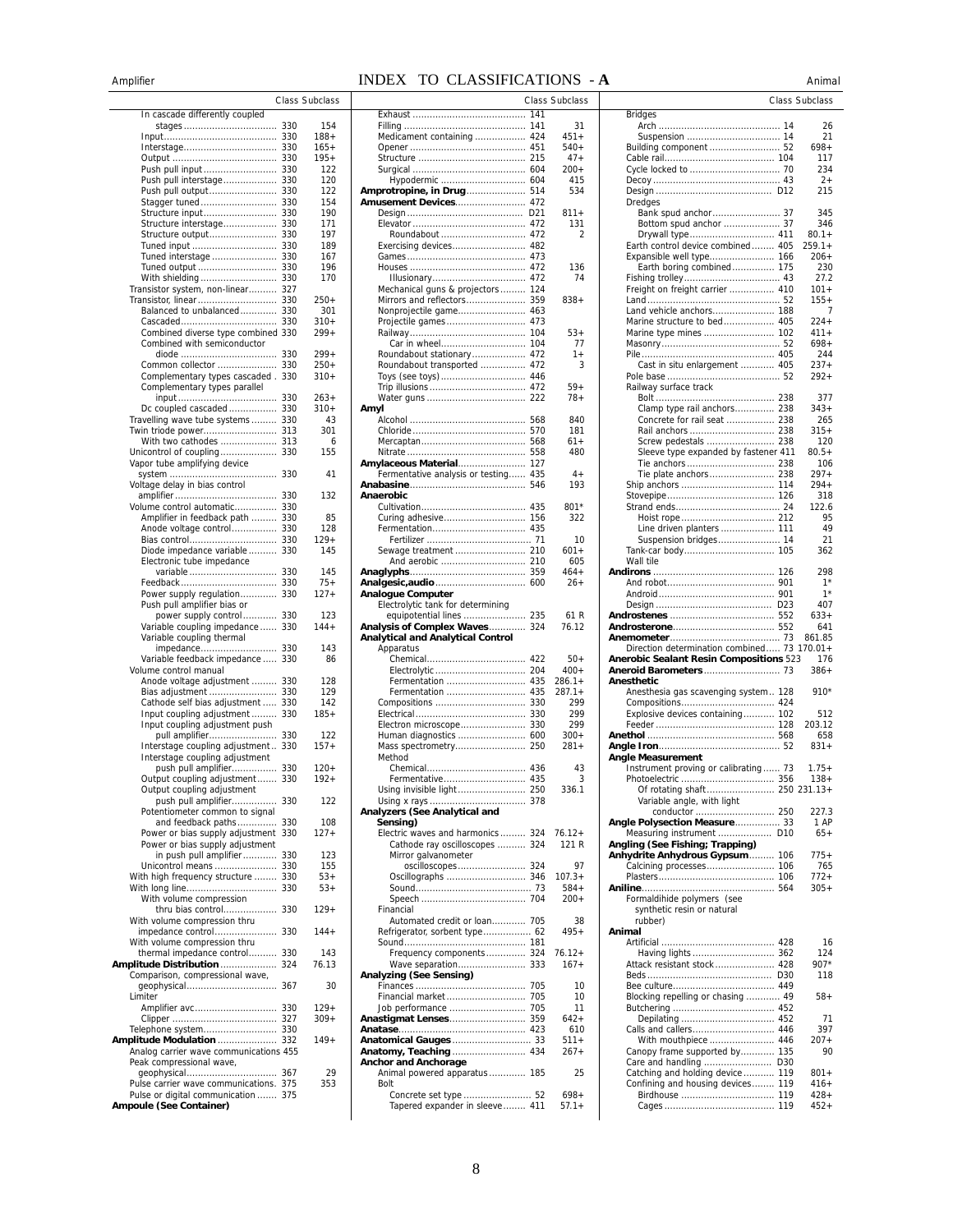## AnimalINDEX TO CLASSIFICATION - **A** Anthraquinones

|                                                                   |            | Class Subclass   |
|-------------------------------------------------------------------|------------|------------------|
|                                                                   | 119        | 459+             |
|                                                                   | 119        | 482+             |
| Experimental purpose                                              | 119        | $417+$           |
|                                                                   | 119<br>119 | 482+<br>483      |
|                                                                   | 119        | $482+$           |
| Paperboard shipping box                                           | 229        | $120.1 +$        |
|                                                                   | 119        | $502+$           |
| Perch for bird cage                                               | 119        | 468              |
| Perch for poultry                                                 | 119        | 531+             |
| Permanenent building                                              | 119        | $436+$           |
|                                                                   | 119        | $502+$           |
|                                                                   | 119<br>424 | $516+$           |
| Draft appliance                                                   | 278        |                  |
| Monorail vehicle                                                  | 105        | 143              |
| Droppings handler                                                 | 294        | $1.3+$           |
| Exerciser or toy                                                  | D30        | 160              |
| Extracts                                                          |            |                  |
| Medicine containing                                               | 424<br>168 | $520+$           |
| Feed devices                                                      | 119        | $51.01 +$        |
|                                                                   | D30        | $121 +$          |
| Feeding method                                                    |            |                  |
| Crustacean                                                        | 119        | 212              |
|                                                                   | 119        | 230              |
|                                                                   | 119<br>71  | 242              |
|                                                                   | 71         | $15+$<br>$19+$   |
| Fishing, trapping, & vermin                                       |            |                  |
|                                                                   |            |                  |
|                                                                   |            | $635+$           |
|                                                                   |            |                  |
|                                                                   |            |                  |
|                                                                   | 366<br>426 | $603*$<br>$635+$ |
|                                                                   |            | $158+$           |
|                                                                   |            |                  |
|                                                                   |            |                  |
|                                                                   |            |                  |
|                                                                   |            | $300+$           |
| Medicines for treating                                            | 424        | 155              |
| Radionuclide containing                                           |            |                  |
| composition                                                       | 424        | $1.11 +$         |
| With food bait                                                    | 424<br>424 | 410              |
|                                                                   | 119        | 758+             |
| Preserving or mounting including                                  |            |                  |
| teaching taxidermy                                                | 434        | $296+$           |
| Releasing apparatus                                               | 119        | $423+$           |
|                                                                   | 119<br>D30 | 427<br>$134 +$   |
|                                                                   | 30         | $194+$           |
|                                                                   |            | $108 +$          |
|                                                                   |            | $109+$           |
|                                                                   |            | 101              |
| Stop in sewage system  210                                        |            | 131<br>$712+$    |
| Taming or training devices                                        | 119        | $94.1 R +$       |
|                                                                   |            | 268+             |
|                                                                   |            | $58+$            |
|                                                                   |            | 119+             |
|                                                                   |            | $72+$            |
| Whips & whip apparatus  231                                       |            | $121 +$          |
| Animal Cell Culture  435                                          |            | $325+$           |
| Animal Cell Growth Media 435                                      |            | $404+$           |
| Animal Cell Per Se 435                                            |            | $325+$           |
| <b>Animated Cartoons (See Motion Picture)</b>                     |            |                  |
|                                                                   | 564        | $473+$<br>443    |
| Ankle                                                             |            |                  |
|                                                                   |            | 121.2            |
|                                                                   |            | 65               |
|                                                                   |            | $239+$           |
| Annealing                                                         | 266        | $262+$           |
| Casting plus annealing in mold  164                               |            | $122 +$          |
| Containers for material heated  432                               |            | $254.1+$         |
|                                                                   |            | $348+$           |
| Cutter associated  65                                             |            | 176              |
| Glass making and  65                                              |            | $117+$           |
| Heating apparatus  432                                            |            | $120+$           |
|                                                                   |            |                  |
| Metal casting combined  148                                       |            | $538+$           |
| Metal working combined 148                                        |            | 648+             |
| Metallurgical apparatus  266                                      |            | $249+$           |
| Annular Article, container for 206<br>Annunciator and Systems 369 |            | 303              |
|                                                                   |            |                  |
|                                                                   |            |                  |

|                                                                   |            | Class Subclass        |
|-------------------------------------------------------------------|------------|-----------------------|
|                                                                   | 340        | $815.4+$              |
| Telephone switchboard                                             | 379        | 340 286.11+<br>$315+$ |
|                                                                   | 116        | $200+$                |
| Timer electric                                                    |            | 340 309.16+           |
| Train position                                                    | 246        | 124                   |
| Anode                                                             | 204        | $280+$                |
|                                                                   |            | 259                   |
|                                                                   |            | $297.01 +$            |
| Support combined  204                                             |            | $286.1+$<br>$326+$    |
| Gas and vapor lamp 313<br>Plural consumable electrode eq arc. 314 |            | $36+$                 |
| Space discharge devices                                           |            |                       |
| electronic tubes 313                                              |            | $326+$                |
|                                                                   |            | $316+$<br>$171 +$     |
| <b>Answer (See Question)</b>                                      |            |                       |
| <b>Answer Back</b>                                                |            |                       |
| Annunciator system  340<br>Telegraph system                       | 178        | $313+$<br>$4.1 B+$    |
|                                                                   |            | $103+$                |
|                                                                   | D14        | $230 +$               |
| Active antenna as reflector                                       | 343        | 832<br>705            |
| Alarm combined                                                    | 343        | 894                   |
| Moving means for scanning 343                                     |            | 760                   |
|                                                                   |            | 700 R+                |
| Automobile, with<br>Balanced v-wave                               | 343<br>343 | $711 +$<br>735        |
|                                                                   |            | 773                   |
| Body attached or carried                                          | 343        | 718                   |
| Bracket supported  343                                            |            | 892                   |
| Clover leaf type                                                  | 343        | 896<br>$741+$         |
|                                                                   | 343        | 873                   |
|                                                                   |            | $829+$                |
| Connectors for electrical 439<br>Counterpoise, with 343           |            | 846+                  |
| Coupled to plural lead ins 343                                    |            | 858                   |
| Coupling for electrical                                           | 333        | 24 R+                 |
| Plural channel                                                    | 333        | $1+$<br>$850+$        |
|                                                                   | D14        | $230+$                |
| Dielectric lens                                                   | 343        | 911 R                 |
| Dielectric type                                                   | 343        | 785                   |
|                                                                   | 343<br>343 | $793+$<br>$803+$      |
|                                                                   |            | 912+                  |
| Doublet balanced                                                  | 343        | $793+$                |
| Drooping ground plane  343                                        |            | $829 +$<br>$276+$     |
| Electromagnetic wave refractor                                    | 343        | $753+$                |
|                                                                   | 343        | 873                   |
| Filter in an active antenna  343<br>Filter in coupling, with      | 343        | 722<br>$850+$         |
|                                                                   |            | 811                   |
|                                                                   |            | $374+$                |
| Ground plane<br>Grounding structure combined                      | 343<br>343 | $829 +$<br>$846+$     |
|                                                                   |            | 895                   |
| High frequency loop                                               | 343        | $741+$                |
|                                                                   | 343        | 786<br>$872+$         |
| Ice clearer or preventer, with                                    | 343        | 704                   |
| Impedance matching, with  343                                     |            | $860+$                |
|                                                                   |            | 852<br>894            |
| Indicator combined 343<br>Moving means for scanning 343           |            | 760                   |
|                                                                   |            | 137 R+                |
|                                                                   |            | $152A+$               |
| Inverted v-wave  343                                              |            | 736<br>880            |
|                                                                   |            | 909                   |
| Lens combined 343                                                 |            | $753+$                |
| Lightning protector combined 343<br>Lightning protectors for      |            | 904                   |
|                                                                   |            | $117+$                |
|                                                                   |            | 325                   |
| Thermal current  337<br>Liquid column type  343                   |            | 28+<br>700 R          |
|                                                                   |            | $749+$                |
|                                                                   |            | $866+$                |
|                                                                   |            | 871                   |
| High frequency 343                                                |            | 741+<br>869           |
|                                                                   |            | 600                   |
|                                                                   |            |                       |
| Pivoted or extensible  52                                         |            | 148<br>$111 +$        |
|                                                                   |            | 874                   |
|                                                                   |            | 897                   |

| 11 V 11 | 1 A            |                                               | <b>ATTURAYUROR</b> |
|---------|----------------|-----------------------------------------------|--------------------|
|         | Class Subclass |                                               | Class Subclass     |
|         |                |                                               |                    |
| 340     | $815.4+$       |                                               | $757+$             |
|         | 340 286.11+    |                                               | 780                |
| 379     | $315+$         | Planar linear array  343                      | 824                |
| 116     | $200 +$        |                                               | 893                |
|         | 340 309.16+    | Polarization                                  |                    |
| 246     | 124            | Converter combined 343                        | 756                |
|         |                | Filter combined 343                           | 756                |
| 204     | $280+$         |                                               | 909                |
| 204     | 259            |                                               | 873                |
|         |                |                                               |                    |
|         | 204 297.01+    |                                               | 805                |
| 204     | $286.1+$       | Radio                                         |                    |
| 313     | $326+$         | Cabinet combined 343                          | 702                |
| 314     | $36+$          |                                               | $269+$             |
|         |                | Transmitter, in  455                          | 129                |
| 313     | $326+$         |                                               | 877                |
| 205     | $316+$         |                                               | $912 +$            |
| 205     | 171+           |                                               | 915                |
|         |                | With reflector  343                           | $833+$             |
|         |                | Resonant v-type  343                          | 809                |
| 340     | $313+$         | Retractible into support  343                 | 899                |
| 178     | $4.1 B +$      |                                               | $733+$             |
| 504     | $103+$         |                                               | $900+$             |
| D14     | $230+$         | Decorative element 52                         | 301                |
| 343     | 832            |                                               | 632                |
| 343     | 705            | Motorized reel type extender  242             | $390.2 +$          |
| 343     | 894            |                                               | $917*$             |
| 343     | 760            |                                               | $511+$             |
| 343     | $700 R +$      |                                               | $901 +$            |
| 343     | $711+$         | Vehicle attached  52                          | 110                |
|         |                |                                               |                    |
| 343     | 735            |                                               | 237                |
| 343     | 773            |                                               | $757+$             |
| 343     | 718            |                                               | 841+               |
| 343     | 892            | Signal measuring structure, with 343          | 703                |
| 343     | 896            |                                               | $829+$             |
| 343     | $741 +$        |                                               | $790+$             |
| 343     | 873            |                                               | $767+$             |
| 343     | $829+$         | Space discharge device, with  315             | 34                 |
| 439     |                | Space discharge device, with 343              | 701                |
| 343     | $846+$         |                                               | 899                |
| 343     | 858            |                                               | 895                |
| 333     | 24 R+          |                                               | 759                |
| 333     | $1+$           |                                               | $368+$             |
| 343     | $850+$         |                                               | $829+$             |
| D14     | $230+$         |                                               | 831                |
| 343     | 911 R          |                                               | 719                |
| 343     | 785            |                                               |                    |
| 343     | $793+$         |                                               |                    |
| 343     | $803+$         |                                               | $878 +$            |
|         |                |                                               |                    |
| 343     | $912+$         | Electric stress distributing 343              | 885                |
| 343     | $793+$         |                                               | 885                |
| 343     | $829+$         | Streamlined support 343                       | 887                |
| 370     | $276+$         | Support rotatable  343                        | 882                |
| 343     | $753+$         |                                               | 757+               |
| 343     | 873            |                                               |                    |
| 343     | 722            |                                               | 904                |
| 343     | $850+$         | Switching between antenna and line 343        | 876                |
| 343     | 811            |                                               | $901 +$            |
| 164     | $374+$         |                                               | $874+$             |
| 343     | $829+$         |                                               | 82                 |
| 343     | $846+$         | Transmission line for  174                    | $68.1 +$           |
| 343     | 895            | Electrically long  333                        | $236+$             |
| 343     | $741+$         | Transmission line with 343                    | 905                |
| 343     | 786            | Traveling wave  343                           | $731+$             |
| 343     | $872+$         |                                               | $745+$             |
| 343     | 704            |                                               | $797+$             |
| 343     | $860+$         |                                               | 719                |
| 343     | 852            | Underwater type 343                           | 719                |
| 343     | 894            | Vehicle combined 343                          | $711+$             |
| 343     | 760            |                                               | $709+$             |
| 174     | $137 R +$      |                                               | $731+$             |
| 174     | $152A+$        | Guide type  343                               | 772+               |
| 343     | 736            |                                               | $900+$             |
| 343     | 880            |                                               | 897                |
| 343     | 909            |                                               | 284                |
| 343     | $753+$         | Anthracene (See Aromatic Hydrocarbon) 585400+ |                    |
| 343     | 904            |                                               | 208                |
|         |                |                                               |                    |
|         | $117+$         |                                               | 800                |
| 361     |                |                                               | 201<br>458         |
| 313     | 325            |                                               |                    |
| 337     | 28+            |                                               | $271+$             |
| 343     | 700 R          |                                               | 76                 |
| 343     | $749+$         | Anthrapyrimidines 544                         | 248                |
| 343     | 866+           | Anthraquinodimethane 552                      | 210                |
| 343     | 871            | Anthraquinone Purification  552               | 208                |
| 343     | $741+$         | Anthraquinones                                |                    |
| 343     | 869            | Acridine nucleus containing  546              | $102 +$            |
| .29     | 600            | Anthraquinonebenzacridones 546                | 58                 |
|         | $.52651.07+$   | Azo compound ctg  534                         | $654+$             |
| 52      | 148            | Carbazole nucleus containing 548              | $416+$             |
| .52     | $111 +$        | Dye compositions containing  8                | $675+$             |
| 343     | 874            | Imidazole nucleus containing 548              | $300.4 +$          |
| 343     | 897            | Piperazines containing 544                    | 380+               |
|         |                |                                               |                    |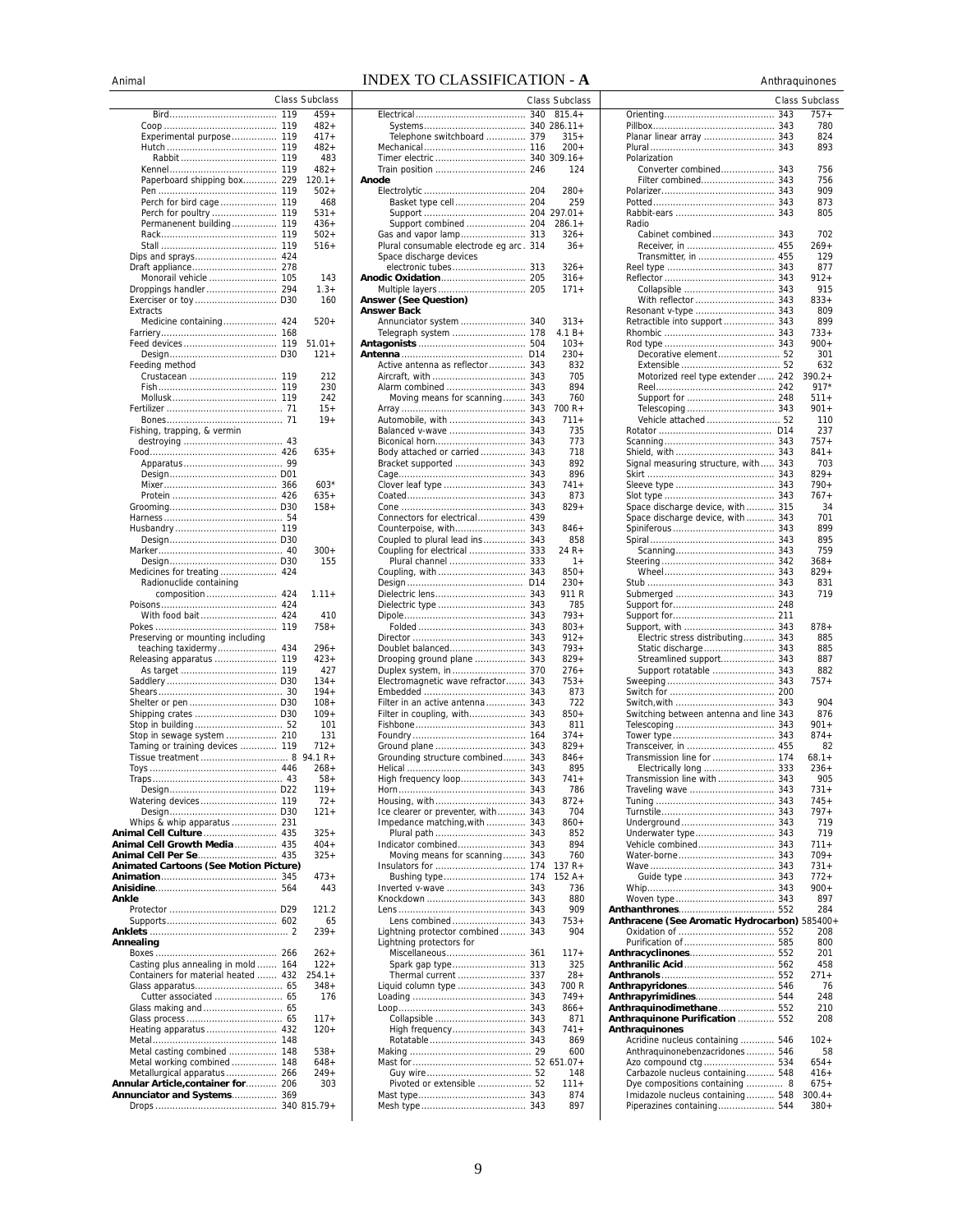# Anthraquinones **INDEX TO CLASSIFICATIONS** - **A** Apparel

|                                                                          |            | <b>Class Subclass</b> |
|--------------------------------------------------------------------------|------------|-----------------------|
| Pyrazole nucleus containing                                              | 548        | $356.5+$              |
| Pyridine nucleus containing                                              | 546        |                       |
| Pyrimidines containing                                                   | 544        | 294                   |
| Triazines containing                                                     | 544        | 187+                  |
|                                                                          | 552        | 214                   |
| <b>Anthrones (See Anthraquinones)</b><br>Antiabrasion Cable Device       | 552        | $271+$                |
| Antiaircraft (See Gun)                                                   | 174        | 136                   |
| Antibiotic Compositions                                                  | 424        |                       |
|                                                                          | 530        | $387.1 +$             |
|                                                                          | 530        | $387.2 +$             |
| Anticaking Agents                                                        | 252        | $381+$                |
| Anticannibalism Devices for                                              | 119        | $713+$                |
|                                                                          | 378        | 143                   |
| Anticorrosion                                                            |            |                       |
| Compositions                                                             | 252        | $387+$                |
| Coating or plastic                                                       | 106        | $14.05+$              |
| Heat exchange fluid containing                                           | 252        | 68                    |
| Metal cleaning compositions                                              |            | $245+$                |
| containing<br>Well treating                                              | 510<br>507 | 200+                  |
| Magnetic field apparatus                                                 | 422        | 186.02                |
| Metal protection                                                         |            |                       |
| Reactive coating                                                         | 148        | $240+$                |
| Within nuclear reactor                                                   | 376        | 305                   |
| Mineral oil conversion combined                                          | 208        | 47                    |
| Silverware tray incorporated<br>Vapor treating apparatus                 | 206<br>312 | 553<br>31+            |
| Anticreep                                                                |            |                       |
| Rim and wheel                                                            | 152        | 384                   |
| Spring wheel drive                                                       | 152        | 66                    |
| Wheel drive                                                              | 152        | 68                    |
| Tire and tube                                                            | 152        | 500                   |
| Antielectrolysis                                                         | 504        | $103+$                |
| Electrical distribution system                                           | 307        | 95                    |
| Metal or metal alloy protection                                          |            |                       |
| Apparatus                                                                | 204        | 196.01+               |
| Electrolytic processes                                                   | 205        | $724+$                |
| Antiexplosion Agents 44                                                  |            | $300+$                |
| Explosive combined                                                       | 149        | $504+$                |
| Antifading Radio Receiver 455<br>Antifoaming                             |            |                       |
| Agents and processes                                                     | 516        | $115+$                |
| Devices for boilers                                                      | 122        | 459                   |
| Antifouling Plastic Compositions                                         | 106        | $15.05+$              |
| Antifreeze<br>Aircraft deicing                                           | 244        | 134 R                 |
|                                                                          |            | $71+$                 |
|                                                                          |            | 13                    |
| Heating system protectors                                                | 237        | 80                    |
|                                                                          |            | 32 R+                 |
| Treatment of solid fuel 44                                               |            | 601<br>$34+$          |
| Antifreeze Agent Supply<br><b>Antifriction</b>                           | 138        |                       |
|                                                                          | 384        | $445+$                |
| Compositions                                                             | 508        | $100+$                |
| Fluid bearing combined 384                                               |            | $101 +$               |
|                                                                          |            | $7+$                  |
| Plain bearing combined 384                                               |            | $126+$<br>$425+$      |
|                                                                          |            | $110+$                |
|                                                                          |            | $340+$                |
|                                                                          |            | 464                   |
|                                                                          |            | $184.1 +$             |
| Antigen, Chemical Modification of                                        | 530        | $403+$                |
| Antigen-Antibody Testing                                                 | 436        | $500+$                |
|                                                                          | 436        | $500+$                |
| Enzyme labeled                                                           | 435        | $4+$                  |
| Radionuclide containing                                                  |            |                       |
| composition                                                              | 424<br>424 | $1.11 +$              |
| Antiglare                                                                |            |                       |
| Light projectors                                                         | 362        | $351+$                |
| Mirrors and reflectors                                                   | 359        | $603+$                |
|                                                                          | 359        | 609                   |
| Windshields<br>Antihalation Layer  430                                   | 296        | 96.19<br>$510+$       |
| Antihemorrhagic Composition                                              | 424        |                       |
| <b>Antiinduction</b>                                                     |            |                       |
| Cathode ray tube circuits                                                | 315        | 8                     |
| Inductor devices with shields                                            | 336        | $84 R +$              |
|                                                                          |            | 61+<br>85             |
| Shielding tubes and spark plugs  315<br>Telegraph interference balancing | 178        | 69 B                  |
| Telephone circuitry                                                      | 379        | $416+$                |
| Transmission line 174                                                    |            | $32+$                 |
|                                                                          |            | $365+$                |
| <b>Antikink Devices</b>                                                  |            | 418                   |

|                                                                         |            | Class Subclass     |
|-------------------------------------------------------------------------|------------|--------------------|
| Appliance cords                                                         |            |                    |
| Extensible cords  174                                                   |            | 69                 |
|                                                                         | 267        | 74                 |
| Antiknock                                                               |            |                    |
| Cyclomatic compounds 556                                                |            | 1+                 |
| Engine accessories 123<br>Exhaust gas treatment 422                     |            | 198 A<br>$168 +$   |
| Fuel combined with antiknock agent . 44                                 |            | $300+$             |
| Gaseous compositions 252                                                |            | 373                |
|                                                                         |            | 35.01              |
| Tetraalkyl lead                                                         | 556        | 95                 |
| With preservative or stabilizer 556                                     |            | $3+$               |
|                                                                         | 105        | 424                |
| Anti-Lock Brake System                                                  | 303        |                    |
|                                                                         |            | $121 +$            |
| Valve control                                                           | 303        | $113.1+$           |
| Antimagnetic Timepiece                                                  | 368        | 293                |
| <b>Antimicrobial Activity</b><br>Fermentative analysis or testing 435   |            | 32                 |
| Antimony                                                                |            |                    |
|                                                                         | 420        | 576                |
| Antimonates                                                             | 423        | $592.1+$           |
| Carbocyclic or acyclic compounds                                        |            |                    |
|                                                                         | 556        | 64+                |
|                                                                         | 423        | $462+$             |
|                                                                         | 568        | 477                |
| Pigments fillers or aggregates 106                                      |            | 455                |
|                                                                         |            | $703+$             |
| Sulphides inorganic 423                                                 |            | 511                |
| Antinoise                                                               |            |                    |
|                                                                         |            | 309<br>82+         |
|                                                                         |            | 604                |
|                                                                         |            | $864+$             |
|                                                                         |            | $574.1+$           |
|                                                                         | 74         | 443                |
| Land vehicle                                                            |            |                    |
| Animal draft gear  278                                                  |            | $61+$              |
| Axle connection 280                                                     |            | 137.507            |
| Resonance vibration suppression 280                                     |            | 124.108<br>108     |
|                                                                         |            | 490                |
|                                                                         |            | 463                |
| Machinery support                                                       |            |                    |
|                                                                         |            | $678+$             |
|                                                                         | 248        | $674+$             |
| Suspension                                                              | 248        | $637+$             |
|                                                                         |            | 610+               |
| Motor support vehicle  248                                              |            | $560+$             |
|                                                                         |            | $212 +$<br>576     |
| Railway                                                                 |            |                    |
| Rolling stock                                                           | 105        | 452                |
|                                                                         | 238        | 382                |
|                                                                         |            | 7                  |
| Reaction motor nozzle 239                                               |            | 265.13             |
| Rotary motors or pump                                                   | 415        | 119                |
|                                                                         | 248        | $562+$             |
| Typewriter                                                              |            |                    |
|                                                                         | 400<br>400 | $689+$<br>$661+$   |
| Antioronze Agent or Process 430                                         |            | 929*               |
| Antioxidant                                                             |            |                    |
|                                                                         |            | $397 +$            |
| Edible oils and fats  426                                               |            | $601 +$            |
| Fats, fatty oils, fatty acids,                                          |            |                    |
| ester type waxes 554                                                    |            | $^{2+}$            |
| Polymers treated (see class 523,<br>524)                                |            |                    |
| Solid polymers containing (see                                          |            |                    |
| synthetic resin compositions)                                           |            |                    |
|                                                                         |            | $92 +$             |
| Antipecking Poultry Restraint  119<br>Antiphone Ear Sound Stoppers  128 |            | $713+$             |
|                                                                         |            | $864+$             |
|                                                                         |            | $419+$             |
|                                                                         |            | $713+$<br>$370.7+$ |
| Antirachitic Vitamin                                                    |            |                    |
|                                                                         |            | 653                |
| Foods and processes 426                                                 |            |                    |
|                                                                         |            | 167+               |
|                                                                         |            | DIG. 6             |
|                                                                         |            | 463                |
|                                                                         |            | 76                 |
|                                                                         |            | $428 +$            |
|                                                                         |            | 580+               |
| Antiricochet Projectiles  102                                           |            | 398                |
| Antiroosting Poultry Restraint  119                                     |            | 903*               |
| Antiscorbutic Vitamin                                                   |            |                    |
|                                                                         |            | 315                |
| Foods and processes 426                                                 |            | 72+                |

|             |                 | емпян телліген                              |                 |                                                | <b>Apparer</b>        |
|-------------|-----------------|---------------------------------------------|-----------------|------------------------------------------------|-----------------------|
|             | Class Subclass  |                                             | Class Subclass  |                                                | <b>Class Subclass</b> |
| 548         | $356.5+$        | Appliance cords                             |                 |                                                | 474                   |
| 546         |                 |                                             | 69              |                                                | 24.5                  |
| 544         | 294             |                                             | 74              | <b>Antiseptics (See Disinfection;</b>          |                       |
| 544         | $187+$          | Antiknock                                   |                 |                                                | 24.5                  |
| 552         | 214             | Cyclomatic compounds 556                    | $1+$            |                                                |                       |
| 552         | $271+$          | Engine accessories 123                      | 198 A           | Human skin cleaning compositions               |                       |
| 174         | 136             | Exhaust gas treatment 422                   | $168+$          |                                                | $131+$                |
|             |                 | Fuel combined with antiknock agent. 44      | $300+$          |                                                | $19+$                 |
| 424         |                 | Gaseous compositions 252                    | 373             | Water softener combined  252                   | $175+$                |
| 530         | $387.1+$        |                                             | 35.01           | Antiside Draft Device (See Equalizer)          |                       |
| 530         | $387.2+$        |                                             | 95              |                                                | $3+$                  |
| 252         | $381+$          | With preservative or stabilizer 556         | $3+$            |                                                | 321                   |
|             |                 |                                             | 424             | Antisiphon for Fluid Handling Systems 137 215+ |                       |
| . 119       | $713+$          | Anti-Lock Brake System  303                 |                 | Antislip or Antiskid                           |                       |
| 378         | 143             |                                             | $121 +$         | Compositions, coating or plastic  106          | 36                    |
|             |                 |                                             | $113.1+$        | Horseshoe calks 168                            | $29+$                 |
| 252         | $387+$          | Antimagnetic Timepiece  368                 | 293             | Ladder terminals and feet 182                  | $107 +$               |
| 106         | $14.05+$        | <b>Antimicrobial Activity</b>               |                 |                                                | $7.6+$                |
| 252         | 68              | Fermentative analysis or testing 435        | 32              |                                                | $19+$                 |
|             |                 | Antimony                                    |                 | Block surface 404                              | $19+$                 |
| 510         | $245+$          |                                             | 576             | Shoe                                           |                       |
| 507         | $200+$          |                                             | $592.1+$        |                                                | 58.5                  |
| 422         | 186.02          | Carbocyclic or acyclic compounds            |                 |                                                | 59 C                  |
|             | $240+$          |                                             | $64+$<br>$462+$ | Supports<br>Illumination 362                   | 389                   |
| 148<br>376  | 305             |                                             | 477             |                                                | $208+$                |
| 208         | 47              | Pigments fillers or aggregates 106          | 455             |                                                | $167+$                |
| 206         | 553             |                                             | $703+$          |                                                |                       |
| 312         | $31 +$          |                                             | 511             |                                                | 14                    |
|             |                 | Sulphides inorganic 423<br>Antinoise        |                 | Antismoking Product or Device 131              | 270                   |
| 152         | 384             |                                             | 309             | Antismut                                       |                       |
| . 152       | 66              |                                             | $82+$           | Compositions, coating repellent  106           | $\overline{2}$        |
| 152         | 68              |                                             | 604             |                                                | $416.1+$              |
| 152         | 500             |                                             | $864+$          | Slip sheet                                     |                       |
| 504         | $103+$          |                                             | $574.1+$        |                                                | 94                    |
|             |                 |                                             | 443             |                                                | 306                   |
| 307         | 95              | Land vehicle                                |                 | Antisnoring                                    |                       |
|             |                 | Animal draft gear  278                      | $61+$           |                                                | 871                   |
|             | $204$ 196.01+   | Axle connection 280 137.507                 |                 |                                                | $902*$                |
| 205         | $724+$          | Resonance vibration suppression 280 124.108 |                 | Mouth restraints  128                          | $859+$                |
| . . 44      | $300+$          |                                             | 108             |                                                |                       |
| . 149       |                 | Levers and linkage 74                       | 490             | Antisplash                                     |                       |
| . 455       | $504+$          |                                             | 463             | Vehicle mud guards  280                        | $847+$                |
|             |                 | Machinery support                           |                 | Antistatic                                     |                       |
| 516         | $115+$          |                                             | $678+$          | Electrically conductive coating                |                       |
| 122         | 459             |                                             | $674+$          |                                                | $500+$                |
| 106         | $15.05+$        |                                             | $637+$          | Polymers treated (see class 523,               |                       |
|             |                 |                                             | $610+$          | 524)                                           |                       |
| 244         | 134 R           | Motor support vehicle  248                  | $560+$          | Process for synthetic fibers 57                | 901*                  |
| 252         | $71+$           |                                             | 212+            | Antitheft Devices, Eg Locks 70                 |                       |
| . 106       | 13              |                                             | 576             |                                                | $500+$                |
| . 237       | 80              | Railway                                     |                 |                                                | $426.1+$              |
| 73          | $32 R +$<br>601 |                                             | 452             | Vehicle ignition disabling  307                | $10.3+$<br>$857+$     |
| 44<br>. 138 | $34+$           |                                             | 382<br>7        |                                                | $85.1+$               |
|             |                 | Reaction motor nozzle 239                   | 265.13          |                                                | $187+$                |
| 384         | $445+$          | Rotary motors or pump 415                   | 119             |                                                | $124+$                |
| 508         | $100+$          |                                             | $562+$          |                                                | $650+$                |
| 384         | $101 +$         | Typewriter                                  |                 |                                                | $532+$                |
| 384         | $7+$            |                                             | $689+$          | <b>Antivibration (See Antinoise)</b>           |                       |
| 384         | $126+$          |                                             | $661+$          |                                                | 46                    |
| . 49        | $425+$          | Antioronze Agent or Process 430             | $929*$          | Assembling and disassembling 29                | 283                   |
| 508         | $110+$          | Antioxidant                                 |                 |                                                | $476+$                |
| 292         | $340+$          |                                             | $397+$          |                                                | 208                   |
| 70          | 464             |                                             | $601 +$         |                                                | 407+                  |
| 424         | $184.1+$        | Fats, fatty oils, fatty acids,              |                 | Hammer or press 72                             | $462+$                |
|             |                 |                                             | $2+$            |                                                | $61+$                 |
| 530         | $403+$          | Polymers treated (see class 523,            |                 |                                                | $560+$                |
| 436         | $500+$          | 524)                                        |                 |                                                | 19                    |
| 436         | $500+$          | Solid polymers containing (see              |                 |                                                | 128                   |
| 435         | 4+              | synthetic resin compositions)               |                 |                                                | 73                    |
|             |                 |                                             | $92 +$          |                                                | 57                    |
| .424        | $1.11 +$        | Antipecking Poultry Restraint 119           | $713+$          |                                                | 128                   |
| . 424       |                 | Antiphone Ear Sound Stoppers  128           | $864+$          |                                                | $457+$                |
|             |                 |                                             | $419+$          |                                                | 312                   |
| 362         | $351+$          | Antipicking Poultry Restraint 119           | $713+$          |                                                | $234+$                |
| 359         | $603+$          |                                             | $370.7+$        |                                                | 351                   |
| 359         | 609             | Antirachitic Vitamin                        |                 | Hanging or drape type  160                     | 350                   |
| 296         | 96.19           |                                             | 653             |                                                | $944*$                |
| 430         | $510+$          | Foods and processes 426                     |                 |                                                |                       |
| 424         |                 |                                             | $167+$          | Apparel (See Type of Article Worn;             |                       |
|             | 8               |                                             | DIG. 6          |                                                |                       |
| 315         |                 |                                             | 463             | Adornment, attachable D11                      |                       |
| 336<br>338  | 84 R+<br>$61+$  |                                             | 76              | Boot and shoe making 12                        |                       |
| 315         | 85              |                                             | $428 +$         |                                                |                       |
| 178         | 69 B            | <b>Antireflection Films 359</b>             | $580+$          |                                                | $2R+$                 |
| 379         | $416+$          | Antiricochet Projectiles  102               | 398             |                                                |                       |
| 174         | $32+$           | Antiroosting Poultry Restraint  119         | $903*$          |                                                |                       |
| 252         | $365+$          | Antiscorbutic Vitamin                       |                 |                                                | $840+$                |
| 70          | 418             |                                             | 315             |                                                | $896+$                |
|             |                 | Foods and processes 426                     | $72+$           |                                                |                       |
|             |                 |                                             |                 |                                                |                       |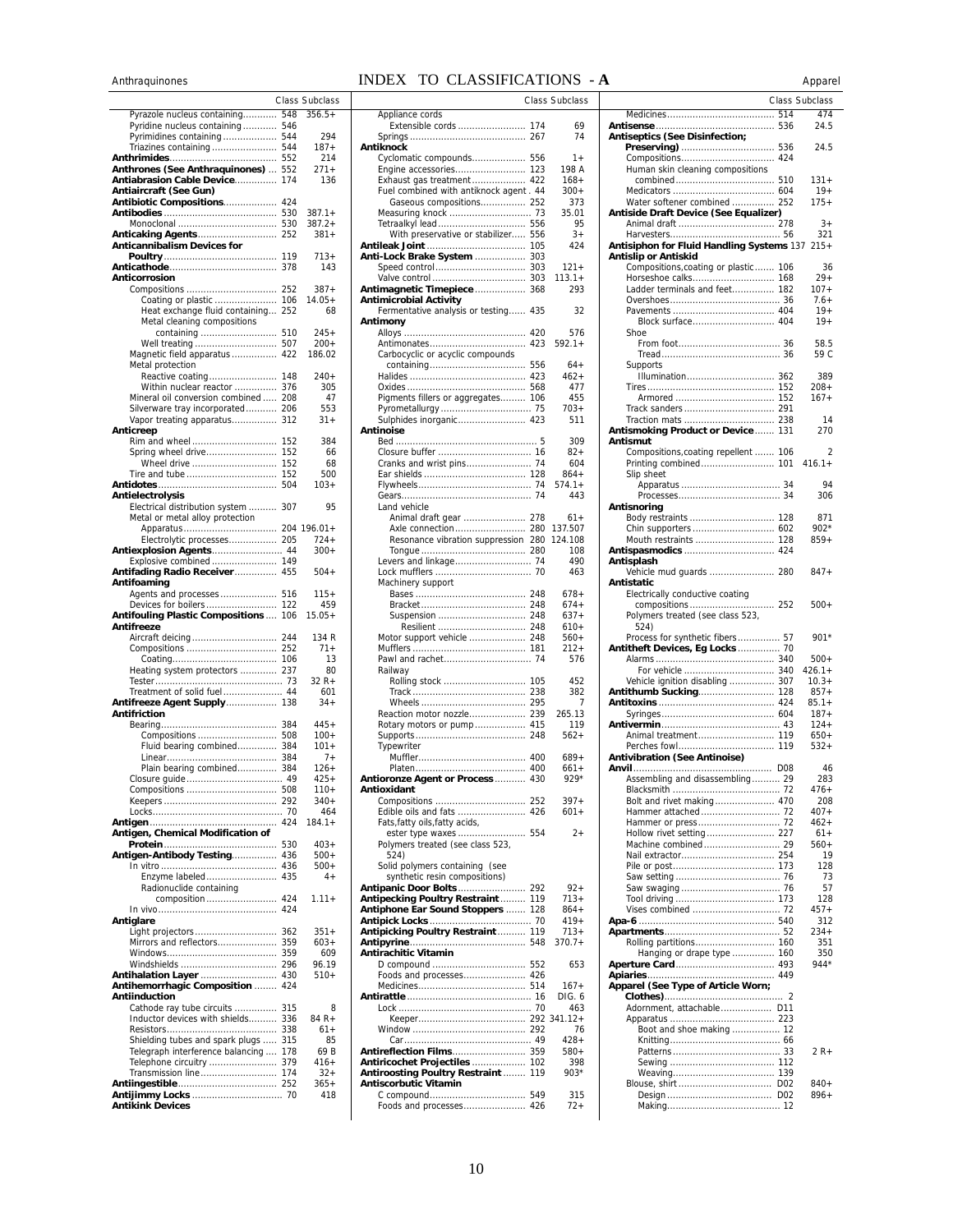## ApparelINDEX TO CLASSIFICATION - **A** Area

|                                                                            |     | <b>Class Subclass</b> |
|----------------------------------------------------------------------------|-----|-----------------------|
| Cape, stole, shawl  D02                                                    |     | $823+$                |
|                                                                            |     | 358+                  |
| Ceremonial robe D02                                                        |     | $125+$<br>739         |
| Cleaning                                                                   |     |                       |
|                                                                            |     |                       |
|                                                                            |     |                       |
| Washing devices  68                                                        |     | $137 +$               |
| Coat, jacket, vest  D02                                                    |     | $828 +$               |
| Coat combined with dress D02                                               |     | 760+                  |
|                                                                            |     | $901*$                |
|                                                                            |     | 278+<br>$938*$        |
| Making garment bag 493                                                     |     | 935*                  |
| Making with support 493                                                    |     | 939*                  |
|                                                                            |     | 741                   |
|                                                                            |     | $980 +$<br>$718+$     |
|                                                                            |     | 700+                  |
|                                                                            |     | 983+                  |
|                                                                            |     | $756+$                |
|                                                                            |     | 731+                  |
| Female support undergarments  450                                          |     | $1+$<br>$48+$         |
|                                                                            |     | 896+                  |
|                                                                            |     | $610+$                |
|                                                                            |     | $865+$                |
| Layout and measurement means 33                                            |     | 169 R+<br>$403+$      |
|                                                                            |     | $4+$                  |
|                                                                            |     | $11 +$                |
| Leather manufactures 69                                                    |     |                       |
| Light thermal electrical treatment  607                                    |     | $149+$<br>700+        |
|                                                                            | 70  | 59                    |
| Marking & measuring instruments                                            | 33  | $2R+$                 |
|                                                                            |     | $600+$                |
|                                                                            |     | $851+$                |
|                                                                            |     | $980+$                |
|                                                                            |     | $731 +$               |
|                                                                            |     | 731                   |
| Undergarments  D02                                                         |     | 278+<br>700+          |
|                                                                            |     | 739                   |
|                                                                            |     | DIG. 3                |
|                                                                            |     | $161 +$               |
| <b>Appliances</b>                                                          |     | 323+                  |
| Food preparation, household  D07                                           |     |                       |
| Major household (see types)  D15                                           |     |                       |
|                                                                            |     | 523+                  |
| Applicator                                                                 |     |                       |
| Material supply combined  401                                              |     | 268+                  |
| Coating by absorbent 427                                                   |     | 429                   |
| Coating by brush  427                                                      |     | 429                   |
| Coating or cleaning implement  15104.001+<br>Material supply combined  401 |     |                       |
|                                                                            |     |                       |
| Dispenser combined  141                                                    |     | $110+$                |
| Electrical                                                                 | 607 | $115 -$               |
|                                                                            |     | 224 R<br>$7+$         |
|                                                                            |     | $1 +$                 |
|                                                                            |     | $88+$                 |
| Material supply combined 401                                               |     | $257.05+$             |
|                                                                            |     | $19+$                 |
|                                                                            |     | 119                   |
|                                                                            |     |                       |
| Material supply combined  401                                              |     | 293+                  |
| Pad overlying material                                                     |     |                       |
|                                                                            |     | 130                   |
| Separable from combined                                                    |     |                       |
| supply container 401                                                       |     | $118 +$<br>$96+$      |
|                                                                            |     |                       |
| <b>Appliers (See Applicator)</b>                                           |     |                       |
|                                                                            |     | 458                   |
| Antiskid device  152<br>Boot and shoe cement 118                           |     | 213 R+<br>$410+$      |
|                                                                            |     | 39                    |
|                                                                            |     | 88                    |
| Box end enclosure 493                                                      |     | $102 +$               |
| Cigar and cigarette making  131                                            |     | 88+<br>$9.3+$         |
| Label pasting and paper hanging 156                                        |     |                       |
|                                                                            |     | $540+$                |
|                                                                            |     | 287+                  |

|                                                        |                 | 1+         |
|--------------------------------------------------------|-----------------|------------|
| Dispenser with heating means 222                       |                 | 146.2      |
|                                                        |                 |            |
| Dispenser with illuminator                             |                 |            |
| or burner 222                                          |                 | 113        |
| Shaped cosmetic  132                                   |                 | 320        |
| Sheet metal container making                           |                 |            |
|                                                        |                 |            |
|                                                        |                 |            |
|                                                        |                 | 224        |
|                                                        |                 | 15.8       |
|                                                        |                 | 243.56     |
| Tools for assembling/disassembling 29                  |                 | $700+$     |
|                                                        |                 |            |
|                                                        |                 | 93 R+      |
|                                                        |                 | $430+$     |
| Winding on article  242                                |                 | $430+$     |
|                                                        |                 | $434 +$    |
|                                                        |                 |            |
| Winding on stator 242                                  |                 | $432+$     |
| Woodwork glueing and pressing  156                     |                 |            |
|                                                        |                 | $914*$     |
|                                                        | D <sub>05</sub> | $63+$      |
|                                                        |                 |            |
|                                                        |                 |            |
|                                                        |                 | 186        |
| Apron (See Associated Machine)                         |                 |            |
|                                                        |                 | $48 +$     |
|                                                        |                 | $861+$     |
|                                                        |                 |            |
| Design, combined with dress D02                        |                 | 775+       |
| Cigar and cigarette machine  131                       |                 | $47+$      |
|                                                        |                 | 47         |
|                                                        |                 | 279        |
|                                                        |                 |            |
|                                                        |                 | $135 +$    |
| Ship leak stopper 114                                  |                 | 229        |
| Vehicle fender  293                                    |                 | 41         |
| Vehicle storm protector  296                           |                 | $77.1+$    |
|                                                        |                 |            |
| Aqua Regia                                             |                 |            |
| Metal cleaning composition                             |                 |            |
|                                                        |                 | $245+$     |
| Aquaplanes (See Ski; Sled; Surfboard;                  |                 |            |
|                                                        |                 | $65+$      |
|                                                        |                 | 760+       |
|                                                        |                 | $245+$     |
|                                                        |                 |            |
|                                                        |                 | $263+$     |
|                                                        |                 | $265+$     |
|                                                        |                 | 266        |
|                                                        | D <sub>30</sub> | $101 +$    |
|                                                        |                 | 416.2      |
|                                                        |                 |            |
|                                                        |                 | $259+$     |
|                                                        |                 | 267        |
| Immersion water heater D23                             |                 | 316        |
| Purification, closed circulating 210                   |                 |            |
|                                                        |                 |            |
|                                                        |                 | $167.21+$  |
|                                                        | 210             | $167.21 +$ |
|                                                        |                 | $259+$     |
| Aquasols (See Sol)                                     |                 |            |
| Aquatic Animal Culturing                               | 119             | $200+$     |
|                                                        |                 |            |
| <b>Aquatic Devices (See Boats; Buoys;</b>              |                 |            |
| Lifesaving; Swimming)  441                             |                 |            |
| Aquatic Plant Destruction                              | 504             | 150+       |
|                                                        |                 | 84         |
| <b>Aqueous Fluids</b>                                  |                 |            |
| Earth boring compounds                                 | 507             | 100+       |
|                                                        |                 |            |
| <b>Aqueous Polymerization Systems (See</b>             |                 |            |
| Class 523, 524, 526)                                   |                 |            |
|                                                        |                 | 1.11       |
|                                                        |                 | $87+$      |
| Arbor (See Mandrel; Shaft)                             |                 |            |
| Garden                                                 |                 | $44 +$     |
|                                                        |                 | 251        |
|                                                        |                 |            |
| Processes of making watch 29                           |                 | 896.31     |
| Watch and clock  368                                   |                 | 322        |
|                                                        |                 | $2.01 +$   |
|                                                        |                 | 4.1        |
| Arc                                                    |                 |            |
| Curved line scribers  33                               |                 |            |
|                                                        |                 | $27.01 +$  |
| Straight line  33                                      |                 | 26         |
| Electric                                               |                 |            |
| And incandescent lamp  313                             |                 | 8          |
|                                                        |                 | $117+$     |
| Blowout lightning arrestors 361<br>Blowout magnet 335  |                 | $210+$     |
| Arc system having  314                                 |                 | 20         |
|                                                        |                 | $344+$     |
| Electronic tube system having 315                      |                 |            |
| Lamp having  313                                       |                 | $153+$     |
| Switch having  218                                     |                 | $22 +$     |
| Chemical apparatus  422                                |                 | 186.21     |
| With magnetic field  422                               |                 | 186.03     |
| Chemical processes nitrogen  204                       |                 | 178+       |
| Chemical processes with                                |                 |            |
|                                                        |                 |            |
| magnetic field  204                                    |                 | 156        |
| Consumable electrode eg lamp 314                       |                 |            |
| Consumption feed type  314                             |                 | $59+$      |
| Cored carbon lamp  314                                 |                 |            |
| Economizer combined 314                                |                 | 25         |
| Extinction in a fusible                                |                 |            |
|                                                        |                 |            |
| element actuated switch 337<br>Extinction in lightning |                 | $273+$     |

|                                    | <b>Class Subclass</b>      |                                                                 | <b>Class Subclass</b> |
|------------------------------------|----------------------------|-----------------------------------------------------------------|-----------------------|
| 401                                | $1+$                       | arrester  361                                                   | $117+$                |
| .222                               | 146.2                      | Extinction or prevention in                                     | $10+$                 |
| .222                               | 113                        | Extinction or prevention in                                     |                       |
| . 132                              | 320                        | Extinction or prevention in                                     | 110                   |
| . 413                              |                            |                                                                 | 1+                    |
| . 114                              | 224                        | Feeding electrodes to 314                                       |                       |
| 81<br>29                           | 15.8<br>243.56             | Fume flow director 314                                          | $26+$<br>$26+$        |
| 29                                 | $700+$                     |                                                                 | 60                    |
| . 140                              | 93 R+                      |                                                                 | 7                     |
| . 242<br>.242                      | $430+$<br>$430+$           | Resistance with induction 373                                   | 5+<br>6               |
| . 242                              | $434+$                     |                                                                 | 363                   |
| . 242<br>. 156                     | $432+$                     | Electrode composition 252                                       | $500+$                |
| . 428                              | $914*$                     | Electrode holder 403                                            |                       |
| <b>D05</b>                         | $63+$                      | Electrode structure  313                                        | $326+$                |
| . 112<br>. PLT                     | 186                        | Manufacture 445                                                 | 416                   |
|                                    |                            | Metal heating 219 121.11+                                       |                       |
| . 2                                | $48+$                      | Metal heating and casting  164                                  | 250.1                 |
| D <sub>02</sub><br>D <sub>02</sub> | $861+$<br>$775+$           | In continuous casting<br>apparatus  164                         | $505+$                |
| . 131                              | $47+$                      | Plural diverse heating means  373                               | 1                     |
| 14                                 | 47                         | With induction 373                                              | 4                     |
| . 105<br>82                        | 279<br>$135+$              | With resistance  373                                            | 3<br>261+             |
| . 114                              | 229                        |                                                                 | 111                   |
| . 293                              | 41                         | Regulating consumable electrode 314                             |                       |
| .296                               | $77.1+$                    | Regulating generally  315                                       | 261                   |
|                                    |                            | Shade or bowl supports for  362                                 | 433+                  |
| . 510                              | $245+$                     | Space discharge devices,                                        |                       |
| ırd;<br>. 441                      | $65+$                      | manufacture  445<br>Spot knocking  445                          | 5                     |
| D <sub>21</sub>                    | $760+$                     | Stage spotlights 362                                            | $261+$                |
| . 119                              | $245+$                     | Supply systems  315                                             |                       |
| 119<br>119                         | $263+$<br>$265+$           | Suspended support for 248<br>Suspension supports for  362       | 317+<br>391+          |
| . 119                              | 266                        | Telegraph receiver  178                                         | 92                    |
| D <sub>30</sub>                    | $101 +$                    |                                                                 | $23+$                 |
| . 210<br>. 119                     | 416.2<br>259+              | Tower or post for supporting  52<br>Treating materials with 422 | 40<br>186.21          |
| . 119                              | 267                        |                                                                 | 26+                   |
| D <sub>23</sub>                    | 316                        |                                                                 | $136+$                |
| .210                               | . 210 167.21+<br>$167.21+$ | Furnace                                                         |                       |
| . 119                              | $259+$                     | Welding electrode holder 219                                    | $138+$                |
|                                    |                            |                                                                 | $567+$                |
| . 119                              | 200+                       |                                                                 | $567+$                |
| . 441                              |                            |                                                                 |                       |
| 504<br>.405                        | $150+$<br>84               |                                                                 | 782<br>167            |
|                                    |                            |                                                                 |                       |
| . 507                              | 100+                       |                                                                 | $145.1+$              |
| (See                               |                            |                                                                 | 86<br>$204+$          |
| . 536                              | 1.11                       | Bridge                                                          |                       |
| . 528                              | $87+$                      |                                                                 | $24+$                 |
| 47                                 | $44 +$                     | Truss and arch 14                                               | 2<br>85               |
| 29                                 | 251                        | Fire tube boilers                                               |                       |
| . . 29<br>. 368                    | 896.31<br>322              | Water arch  122<br>Water arch subjacent 122                     | 89<br>79              |
| . 279                              | $2.01 +$                   |                                                                 |                       |
| . 536                              | 4.1                        | Arch per se  110                                                | $331+$                |
| 33                                 | $27.01 +$                  | Door arch 110                                                   | $181 +$<br>44         |
| 33                                 | 26                         |                                                                 | 89                    |
|                                    |                            |                                                                 | 88                    |
| . 313<br>. 361                     | 8<br>$117+$                | Support for footwear 36                                         | 71<br>961             |
| . 335                              | 210+                       |                                                                 | 140+                  |
| . 314                              | 20                         |                                                                 | 3 R                   |
| -315<br>313                        | $344+$<br>153+             | With bandage structure 602<br>Archery                           | 66                    |
| .218                               | $22+$                      | Arrows and darts  473                                           | $578+$                |
| . 422                              | 186.21                     |                                                                 | 62                    |
| . 422<br>. 204                     | 186.03<br>$178+$           |                                                                 | 102<br>$23.1+$        |
|                                    |                            |                                                                 | 25.6                  |
| . 204<br>. 314                     | 156                        |                                                                 | 25<br>107             |
| . 314                              | $59+$                      |                                                                 | 107                   |
| . 314                              |                            | Elastic band guns 124                                           | 22                    |
| . 314                              | 25                         | Architecture Teaching 434                                       | $72+$<br>$211+$       |
| . 337                              | 273+                       |                                                                 | 7.3                   |
|                                    |                            | Area                                                            |                       |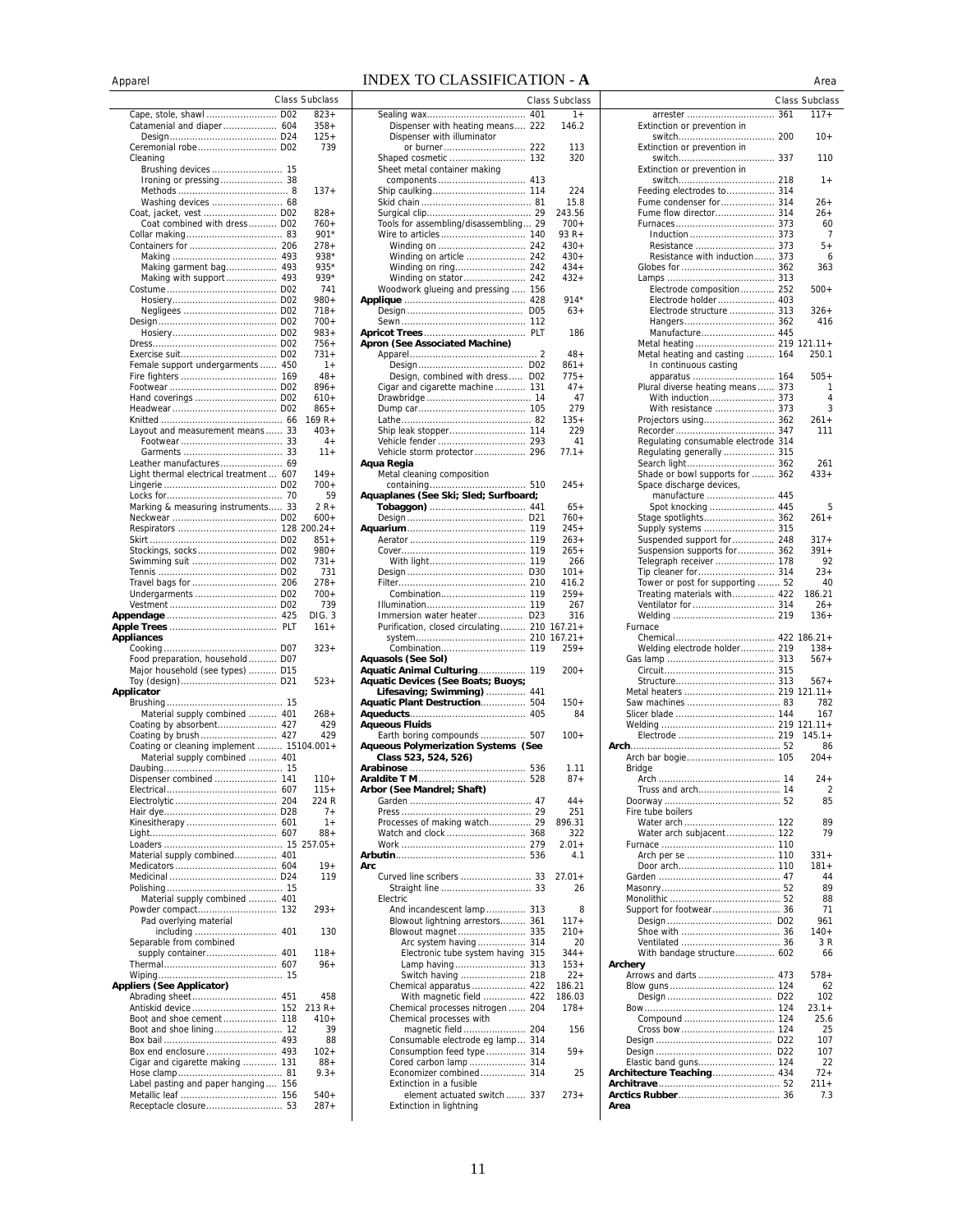### Area **INDEX TO CLASSIFICATIONS** - **A** Artificial Intelligence

|                                         |     | Class Subclass |
|-----------------------------------------|-----|----------------|
|                                         | 33  | $121 +$        |
|                                         |     | $121 +$        |
|                                         |     | 227            |
| Monitors                                |     |                |
|                                         |     | 336.1          |
| Nuclear energy 250                      |     |                |
|                                         |     | 361 R+         |
|                                         |     | 107            |
|                                         |     | 318            |
| Arena                                   |     |                |
|                                         |     | 92+            |
| For racing                              | 472 | $85+$          |
| For wheeled or gliding vehicle          | 472 | $88+$          |
| Ice or roller skating rinks             | 472 | $88+$          |
|                                         |     | 12             |
|                                         |     | $227+$         |
|                                         |     | $441+$         |
|                                         | 562 | 585            |
|                                         |     |                |
|                                         | 423 | 262            |
|                                         | 313 | $567+$         |
| Arithmetic Teaching                     | 434 | $191 +$        |
|                                         | 235 | 61 R+          |
| Arm                                     |     |                |
|                                         |     | $57+$          |
|                                         |     | $244.1+$       |
| Acoustical                              | 369 | 158            |
|                                         |     | 16+            |
|                                         |     |                |
| Signal                                  |     |                |
|                                         |     |                |
| Railway semaphore  246                  |     | $482+$         |
| Vehicle direction                       | 116 | $52+$          |
|                                         |     | $624+$         |
|                                         |     | 118            |
|                                         |     | $35+$          |
|                                         |     | $411.2+$       |
|                                         |     | 323            |
|                                         |     | 73             |
|                                         |     | 71             |
|                                         |     | 469            |
|                                         |     | 52             |
| Stringed instruments  84                |     | 328            |
|                                         | 248 |                |
|                                         |     | 118.1+         |
| Armature                                |     |                |
|                                         | 310 | 271            |
|                                         | 29  | 598            |
|                                         |     | 433+           |
|                                         | 310 | $195+$         |
| On closed ring                          | 242 | $434+$         |
|                                         | 310 | $216+$         |
|                                         | 290 |                |
| Differential wound in arc lamp          | 314 | 76             |
|                                         | 310 | 268            |
|                                         | 310 |                |
|                                         |     | 265            |
|                                         | 290 | 6              |
|                                         | 310 | 269            |
|                                         | 310 | 267            |
|                                         |     | $279+$         |
|                                         |     | $255+$         |
| Electromagnetic switch                  | 335 | $80 +$         |
| Electromagnetic switch                  | 335 | $95+$          |
| Electromagnetically actuated in         |     |                |
|                                         |     | $119+$         |
|                                         |     | $545+$         |
|                                         | 324 | $537+$         |
| Making                                  |     |                |
|                                         |     | 597            |
|                                         |     | $602.1+$       |
|                                         |     |                |
|                                         | 29  | 598            |
| Manufacture of                          |     |                |
| Massage device vibrator 601             |     | $46+$          |
| Railway switch motor reciprocating. 246 |     | $225+$         |
| Railway switch motor rotary  246        |     | 240+           |
|                                         |     | $555+$         |
|                                         |     | $261+$         |
|                                         |     | $433+$         |
|                                         |     | $433+$         |
| Assemblying apparatus 29                |     | $732+$         |
| Combined operations 29                  |     | 605            |
|                                         |     | 605            |
| Through a closed ring 242               |     | $434+$         |
|                                         |     | $334+$         |
|                                         |     | $221 +$        |
|                                         |     |                |
| Bomb, flare, & signal dropping  89      |     | 1.55           |
| <b>Armor and Armored</b>                |     |                |
|                                         |     | 2.5            |
|                                         |     | $102 R +$      |
|                                         | 174 | $50+$          |
|                                         | 138 | $123+$         |
| Electric conductive sheath              | 174 | $102C +$       |
|                                         | 138 | $137 +$        |
|                                         |     | $134+$         |
|                                         |     | 417            |
| Piercing ammunition  102                |     | $517+$         |

|                 | Class Subclass    |                                                | Class Subclass  |                                                                    | Class Subclass   |
|-----------------|-------------------|------------------------------------------------|-----------------|--------------------------------------------------------------------|------------------|
| 33              | $121 +$           |                                                | $95+$           |                                                                    | 94               |
| . . 33          | $121 +$           |                                                | $36.01 +$       |                                                                    | 52               |
| 73              | 227               |                                                | 49.5            | Cooling                                                            |                  |
| . 250           | 336.1             |                                                | 58.5<br>167+    | Magazine type cabinet  312                                         | 36               |
| . 250           | $361 R +$         |                                                | 187.12          | Magazine type 312                                                  | 35               |
| . . 52          | 107               |                                                | 394             | Match and toothpick  206                                           | $102 +$          |
| . 546           | 318               |                                                | $9+$            |                                                                    | 233              |
|                 |                   |                                                | 78              | Pellet pill tablet pocket use 206                                  | $528+$           |
| . 472           | $92+$             |                                                | $53+$           | With heating or cooling 221                                        | 150 R            |
| 472             | $85+$             |                                                | $903*$          | With treating means  221                                           | $135+$           |
| 472             | $88+$             |                                                |                 | Handling (see process or machine                                   |                  |
| 472             | $88+$             |                                                | $1.151+$        | with which associated) 414                                         |                  |
| D <sub>25</sub> | 12                |                                                | 16.1            |                                                                    |                  |
| 362<br>. . 73   | $227 +$<br>$441+$ | Aromatic                                       | $24+$           | Hand or hoist line implements  294<br>Land vehicle compartment 296 | $37.1+$          |
| 562             | 585               |                                                | $266+$          | Stacking                                                           |                  |
| 423             | 262               |                                                | $800+$          |                                                                    | 175              |
| 313             | $567+$            |                                                | $400+$          | Article Support Brackets 248                                       | $200+$           |
| 434             | $191+$            | Aromatization                                  |                 | Specially mounted or attached 248                                  | $205.1+$         |
| 235             | $61 R +$          | Hydrocarbon synthesis 585                      | $407+$          |                                                                    | 220.1            |
|                 |                   |                                                | $46+$           | Interlocked bracket and support . 248 220.21+                      |                  |
| 623             | $57+$             | Arranging or Piling Apparatus (See             |                 | Post or column attached 248                                        | $218.4+$         |
| 369             | $244.1+$          | Assembling; Placers)                           |                 | Support being pierced or cut  248                                  | $216.1+$         |
| 369             | 158               |                                                | $788+$          |                                                                    | 531              |
| . 2             | $16+$             |                                                | $795.4+$        |                                                                    | 54               |
| . 901           |                   | Bulk material by conveyor rotation 198         | $373+$<br>631.1 | Artificial Intelligence  706<br>Aerospace                          | $1+$             |
| . 246           | $482+$            | Bulk material by conveyors 198                 | $633+$          |                                                                    | 905*             |
| 116             | $52+$             | Cigarette making combined 131                  | 282             |                                                                    | $913*$           |
| D <sub>02</sub> | $624+$            | Conveyors from static support  198             | 508             | Agriculture                                                        |                  |
| . 248           | 118               | Dried or gas treated material 34               | 518             |                                                                    | $904*$           |
| 297             | $35+$             |                                                | $1+$            |                                                                    | $912*$           |
| 297             | $411.2+$          | Piles arrangements holders or                  |                 |                                                                    | $902 +$          |
| 297             | 323               |                                                |                 |                                                                    | $925*$           |
| 135             | 73                | Sheet material associating or                  |                 | Time management 706                                                | $926*$           |
| . 296           | 71                |                                                |                 |                                                                    | $919*$           |
| . . 84          | 469               | Stackers for fluid current                     |                 | Communications                                                     | 922*             |
| . 5<br>84       | 52<br>328         | Tobacco stringers or unstringers  414          | 26              |                                                                    | 909*             |
| . 248           | $118.1+$          |                                                | $36+$           |                                                                    | $917*$           |
|                 |                   |                                                | 10+             | Computer aided design  706                                         | 919*             |
| . 310           | 271               | Arrester                                       |                 | Computer aided software                                            |                  |
| . . 29          | 598               |                                                | 26              |                                                                    | $922*$           |
| 242             | $433+$            |                                                | $117+$          | Computer program preparation 706                                   | 922*             |
| 310             | $195+$            | Combined with fuse 337                         | $31+$           | Computer, internal & network                                       |                  |
| . 242           | $434+$            |                                                | 105             |                                                                    | 908*             |
| 310             | $216+$            |                                                | $111 +$         |                                                                    | $916*$           |
| 290             |                   |                                                | 314             |                                                                    | $923*$           |
| 314             | 76                | Metallurgical fume  266                        | $144+$          |                                                                    | $903+$           |
| 310<br>310      | 268<br>265        | Fixed whirler or rotator                       | $119+$          |                                                                    | 905*<br>$904*$   |
| 290             | 6                 |                                                | $447+$          |                                                                    | 909*             |
| 310             | 269               | Illuminating burners having 362                | 380             |                                                                    | 908*             |
| 310             | 267               |                                                | 515             |                                                                    | 908*             |
| 335             | $279+$            |                                                | $578+$          |                                                                    | 910*             |
| 335             | $255+$            |                                                | $916*$          |                                                                    | 904*             |
| 335             | $80+$             |                                                | 115             |                                                                    | $904*$           |
| 335             | $95+$             |                                                | $578+$          |                                                                    | $904*$           |
|                 |                   |                                                | 265             |                                                                    | 907*             |
| 314             | $119+$            |                                                | $348+$          |                                                                    | $906*$           |
| 324             | $545+$            |                                                | 74              |                                                                    | 904*             |
| 324             | $537+$            |                                                | 579             |                                                                    | 905*<br>919*     |
| 29              | 597               |                                                | $602+$          | Diagnostics                                                        |                  |
| 29              | $602.1+$          |                                                | 102             |                                                                    | $913*$           |
| 29              | 598               | Biocides containing 424                        | $621+$          |                                                                    | $912*$           |
| . . 29          |                   |                                                | 504             |                                                                    | $917*$           |
| 601             | $46+$             | Carbocyclic or acyclic compounds               |                 |                                                                    | $916*$           |
| 246             | $225+$            |                                                | $64+$           |                                                                    | $916*$           |
| 246             | 240+              |                                                | $462+$          |                                                                    | $918*$           |
| 324             | $555+$            | Medicines containing 424                       | $621+$          | Machine tools 706                                                  | $912*$           |
| 310             | $261+$            | Organic compounds of  514                      | $504+$          |                                                                    | $912*$           |
| . 242           | $433+$            |                                                | 617             |                                                                    | $912*$           |
| . 242<br>29     | $433+$<br>$732+$  | Pyridine nucleus compounds 546                 | 72<br>706       |                                                                    | $924*$<br>$924*$ |
| 29              | 605               |                                                | 511             |                                                                    | 911+             |
| 29              | 605               |                                                | 601             |                                                                    | 915*             |
| . 242           | $434+$            | Arseno Carbocyclic or Acyclic                  |                 |                                                                    | $914*$           |
| .D06            | $334+$            |                                                | 65+             |                                                                    | $912*$           |
| . 102           | $221 +$           |                                                | $66+$           |                                                                    | $913*$           |
| 89              | 1.55              | Art (See Subject Involved)                     |                 |                                                                    | $927*$           |
|                 |                   |                                                | 39              | Electronic circuits                                                |                  |
| . 2             | 2.5               |                                                | 28              |                                                                    | 908*             |
| . 174           | $102 R +$         |                                                | $256+$          |                                                                    | $916*$           |
| . 174<br>. 138  | $50+$<br>$123+$   |                                                | 439<br>$410+$   | Elevators                                                          | 910*             |
| . 174           | $102C +$          | Sectional layer 423<br>Superposed elements 428 | $77+$           |                                                                    | 918*             |
| . 138           | $137+$            |                                                | 1.1             |                                                                    | 932*             |
| . 138           | $134+$            | Article (See Type of Article)                  |                 |                                                                    | 930*             |
| 70              | 417               |                                                | $10+$           | Fuzzy logic                                                        |                  |
| . 102           | $517+$            |                                                |                 |                                                                    | $900*$           |

|                                                                  |     | <b>Class Subclass</b> |
|------------------------------------------------------------------|-----|-----------------------|
| Hunting coats                                                    | 2   | 94                    |
| Controlled burner 126                                            |     | 52                    |
| Cooling                                                          |     |                       |
| Magazine type cabinet  312                                       |     | 36                    |
| Magazine type  312                                               |     | 35                    |
|                                                                  |     | $102 +$               |
|                                                                  |     | 233                   |
| Pellet pill tablet pocket use  206                               |     | $528+$                |
| With heating or cooling 221<br>With treating means  221          |     | 150 R<br>$135+$       |
| Handling (see process or machine                                 |     |                       |
| with which associated)  414                                      |     |                       |
|                                                                  |     |                       |
| Hand or hoist line implements  294                               |     |                       |
| Land vehicle compartment 296<br>Stacking                         |     | $37.1+$               |
|                                                                  |     | 175                   |
| Article Support Brackets 248                                     |     | $200+$                |
| Specially mounted or attached 248                                |     | $205.1 +$             |
|                                                                  |     | 220.1                 |
| Interlocked bracket and support . 248                            |     | $220.21+$<br>218.4+   |
| Post or column attached 248<br>Support being pierced or cut  248 |     | 216.1+                |
|                                                                  |     | 531                   |
|                                                                  |     | 54                    |
| Artificial Intelligence  706                                     |     | 1+                    |
| Aerospace                                                        | 706 | $905*$                |
| Diagnostics                                                      | 706 | 913*                  |
| Agriculture                                                      |     |                       |
|                                                                  | 706 | $904*$                |
| Diagnostics                                                      | 706 | 912*                  |
|                                                                  | 706 | 902+<br>$925*$        |
| Time management 706                                              | 706 | $926*$                |
|                                                                  | 706 | $919*$                |
|                                                                  | 706 | 922*                  |
| Communications                                                   |     |                       |
|                                                                  | 706 | $909*$                |
| Diagnostics<br>Computer aided design  706                        | 706 | $917*$<br>$919*$      |
| Computer aided software                                          |     |                       |
|                                                                  |     | $922*$                |
| Computer program preparation                                     | 706 | $922*$                |
| Computer, internal & network                                     |     |                       |
|                                                                  | 706 | 908*<br>$916*$        |
| Construction industry                                            | 706 | 923*                  |
| Control or controllers                                           | 706 | 903+                  |
|                                                                  |     | $905*$                |
| Agriculture                                                      | 706 | $904*$                |
| Communications                                                   | 706 | 909*<br>$908*$        |
| Electronic circuits                                              | 706 | $908*$                |
|                                                                  | 706 | 910*                  |
| Machine tools                                                    | 706 | $904*$                |
| Machines                                                         | 706 | $904*$                |
| Manufacturing                                                    | 706 | 904*                  |
| Process plant 706                                                |     | 907*<br>906*          |
|                                                                  |     | $904*$                |
|                                                                  | 706 | $905*$                |
|                                                                  | 706 | $919*$                |
| Diagnostics                                                      |     | $913*$                |
| Agriculture                                                      | 706 | $912*$                |
|                                                                  |     | $917*$                |
|                                                                  |     | $916*$                |
| Electronic circuits                                              | 706 | $916*$                |
|                                                                  |     | $918*$                |
|                                                                  |     | $912*$<br>912*        |
|                                                                  |     | $912*$                |
|                                                                  |     | $924*$                |
|                                                                  | 706 | $924*$                |
|                                                                  |     | $911 +$               |
|                                                                  |     | $915*$<br>$914*$      |
| Process plant 706                                                |     | $912*$                |
|                                                                  |     | $913*$                |
|                                                                  | 706 | $927*$                |
| Electronic circuits                                              |     |                       |
|                                                                  |     | $908*$                |
| Diagnostics<br>Elevators                                         | 706 | $916*$                |
|                                                                  |     | 910*                  |
| Diagnostics                                                      | 706 | $918*$                |
|                                                                  | 706 | $932*$                |
|                                                                  |     | 930*                  |
| Fuzzy logic                                                      |     | 900*                  |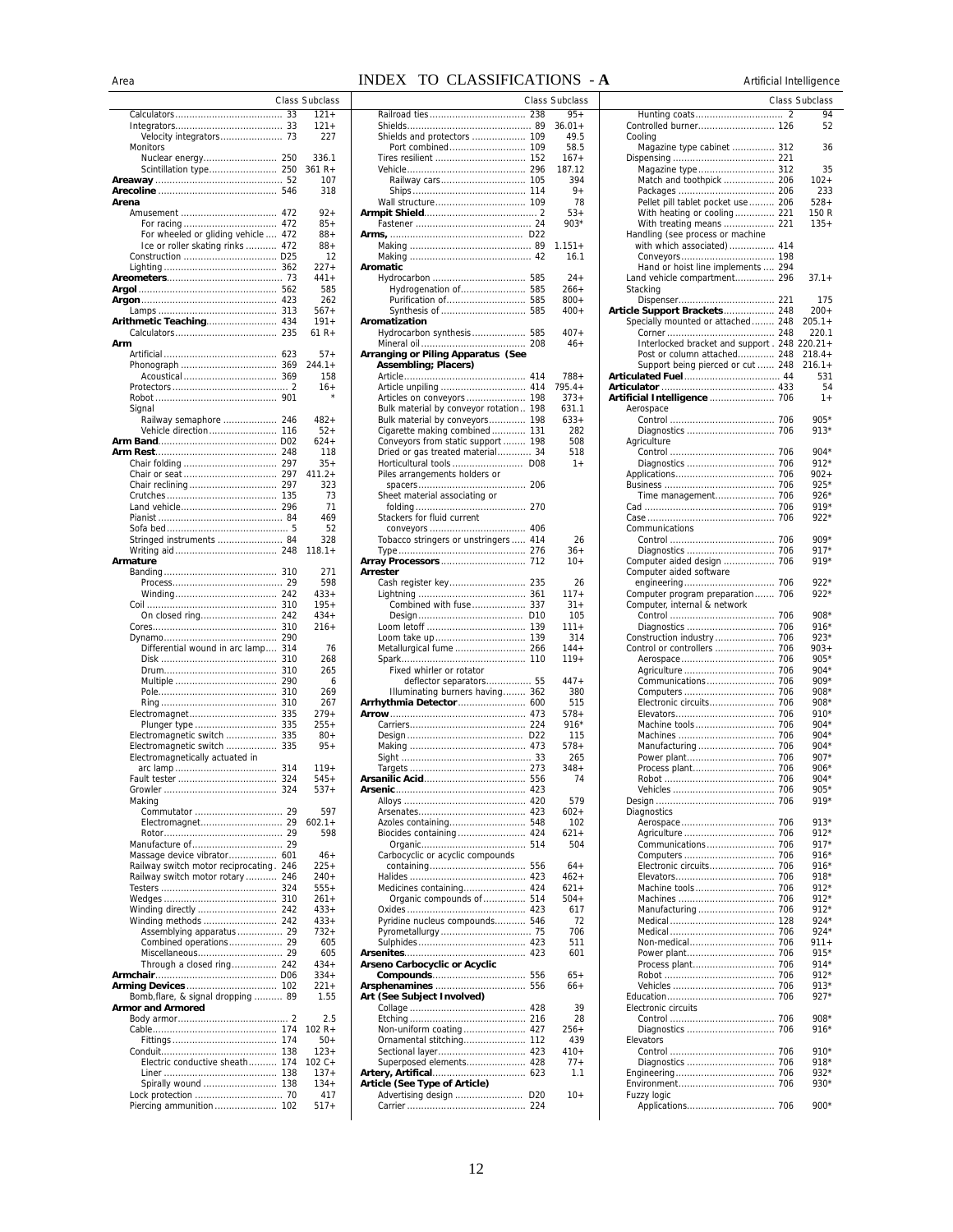### Artificial Intelligence **INDEX TO CLASSIFICATION - A Astronomical Instrument**

|                                                |            | <b>Class Subclass</b> |
|------------------------------------------------|------------|-----------------------|
|                                                | 706        | 929*                  |
|                                                | 706        | $933*$                |
| Information management                         | 706        | 934*                  |
| Information retrieval                          | 706        | 934*                  |
| Knowledge processing                           | 706<br>706 | 10+                   |
| Applications                                   | 706        | $902+$<br>$933*$      |
| Law enforcement                                | 706        | $933*$                |
| Layout for construction                        | 706        | $921*$                |
| Layout of circuit                              | 706        | $921*$                |
| Library management                             | 706        | $934*$                |
| Machine tools                                  |            |                       |
|                                                | 706        | $904*$                |
| Machines                                       | 706        | 912*                  |
|                                                | 706        | 904*                  |
| Diagnostics                                    | 706        | $912*$                |
| Manufacturing                                  |            |                       |
|                                                | 706        | $904*$                |
| Diagnostics                                    | 706        | 912*                  |
| Mathematics                                    | 706        | 932*                  |
|                                                | 706        | $924*$<br>$924*$      |
| Diagnostics<br>Power plant                     | 128        |                       |
|                                                | 706        | $907*$                |
| Diagnostics                                    | 706        | $915*$                |
| Process plant                                  |            |                       |
|                                                | 706        | $906*$                |
| Diagnostics                                    | 706        | $914*$                |
| Robot with artificial intelligence             |            |                       |
|                                                | 706        | $904*$                |
| Diagnostics<br>Robot with knowledge processing | 706<br>700 | 912*<br>246           |
| Robotic control                                | 700        | $245+$                |
|                                                | 706        | 932*                  |
|                                                | 706        | 929*                  |
|                                                | 704        | 920*                  |
| Speech signal processing                       | 704        | 200+                  |
|                                                | 706        | 927*                  |
| Time management in business                    | 706        | $926*$                |
| Vehicles                                       | 706        | $905*$                |
| Diagnostics                                    | 706        | 913*                  |
|                                                | 706        | 931*                  |
| Artificial Neural System (See Neural           |            |                       |
| Networks)                                      |            |                       |
| Artificial (See Imitation, Synthetic)          |            |                       |
|                                                | 623        | 57+                   |
| <b>Boards</b>                                  | 623        | 1.1                   |
| Laminated                                      | 428        | $105+$                |
|                                                | 428        | 403                   |
| Body member                                    | 623        |                       |
| Electrical actuation                           | 623        | 24+                   |
| Fluid actuation                                | 623        | 26                    |
|                                                | 623        | $16.11 +$             |
| Butter                                         | 426        | $603+$                |
| Renovating or treating                         |            |                       |
|                                                |            | 452                   |
| Process                                        | 426        | 663                   |
|                                                | 623        | 10                    |
| Eve prosthesis                                 | 623        | $.1 +$                |
|                                                |            | 16                    |
| Fiber                                          |            | $53+$                 |
|                                                |            | $165+$                |
|                                                |            | $130.1 +$             |
|                                                |            | 73                    |
|                                                |            | 42                    |
| Trap hook combined 43                          |            | 35                    |
|                                                |            | $42.24 +$<br>$17+$    |
|                                                |            | $24+$                 |
|                                                |            | $1+$                  |
|                                                |            |                       |
|                                                |            | 10                    |
|                                                |            | 17                    |
|                                                |            | 2.1                   |
| Horizon<br>Levels and plumbs 33                |            | $365+$                |
| Light ray type measurement 33                  |            | $320+$                |
|                                                |            | $906*$                |
| Intelligence (see artificial                   |            |                       |
| intelligence)                                  |            |                       |
|                                                | 623        | 9                     |
|                                                | 428        | $904*$                |
|                                                | 623        | $27+$<br>375          |
|                                                |            | 10                    |
|                                                | 405        | $21 +$                |
|                                                |            | $41 +$                |

|                                     |                 | Class Subclass      |
|-------------------------------------|-----------------|---------------------|
|                                     | 405             | 24                  |
| Silk                                |                 |                     |
| Cellulose ester or ether            |                 |                     |
| containing composition              |                 | $106$ $168.01+$     |
| Cellulose or derivative 536         |                 | $56+$               |
| Chemical modification 8             |                 | $129+$              |
| Cuprammonium compositions           | 106             | 167.01              |
| Dyeing processes & compositions  8  |                 |                     |
| Filament forming apparatus 425      |                 | 66                  |
| Filament forming apparatus 425      |                 | 67+                 |
| Filament forming apparatus 425      |                 | 76                  |
| Filament forming apparatus 425      |                 | 382.2               |
| Filament forming process  264       |                 | 165+                |
| Nitrogen containing  536            |                 | $30+$               |
| Regenerated cellulose 106           |                 | 163.01              |
| Spinning or twisting process        | 57              | 76                  |
| Spinning or twisting strand         |                 |                     |
|                                     |                 | $243+$              |
| Swelling or plasticizing 8          |                 | $130.1 +$           |
| Viscose compositions 106            |                 | $166.01+$           |
|                                     |                 |                     |
|                                     |                 |                     |
|                                     |                 | 17                  |
| Stone                               |                 |                     |
|                                     |                 | 523                 |
|                                     |                 | $603+$              |
| Inorganic settable ingredients      | 106             | $638+$              |
| Molding process                     | 264             | 333<br>86           |
| Precious stone 501                  |                 | 140                 |
|                                     |                 |                     |
| Water glass plaster of paris  106   |                 | 611<br>$606+$       |
| Water glass portland cement 106     |                 |                     |
| Stone decorative face 52            |                 | $311.1 +$           |
|                                     | 433             | $167+$<br>2         |
|                                     |                 | 175                 |
|                                     |                 | 54                  |
| Three dimensional product  428      |                 | 15+                 |
|                                     |                 | 353                 |
|                                     | 623             | 9                   |
|                                     |                 | $18+$               |
|                                     |                 | 17                  |
|                                     |                 | 10                  |
|                                     |                 |                     |
| Calculators ordnance control  235   |                 | 400                 |
|                                     |                 | $200+$              |
| Artist (See Painters and Painting)  |                 |                     |
| Canvas carriers 294                 |                 | 137                 |
| Fine arts materials                 | D19             | 35+                 |
| Materials, design  D19              |                 |                     |
|                                     |                 | $1.7+$              |
|                                     | D19             | $35+$               |
| Artwork                             |                 |                     |
|                                     |                 | 195.1               |
| Asbestos                            |                 |                     |
| Catalyst carrier  502               |                 | $439+$              |
| Chemical treatment  423             |                 | 167.1               |
| Comminution                         | 241             | 4                   |
| Fiber liberation                    | 162             | $153+$              |
| Non-structural laminates 428        |                 | $443+$              |
|                                     |                 | 408.1               |
|                                     |                 | 315                 |
|                                     |                 | 129                 |
|                                     | D <sub>02</sub> | $605+$              |
| Aseptic Cultivation                 | 435             | 800*                |
| Ash                                 |                 |                     |
| Ashpan boiler feed heaters          | 122             | 413                 |
|                                     |                 | 165 R+              |
| Cigars and cigarettes with ash      |                 |                     |
|                                     | 131             | $349+$<br>$165 R +$ |
|                                     | 110             |                     |
| Holder combined with smoking        | 131             | $174+$              |
|                                     |                 | $233+$              |
|                                     | D <sub>23</sub> | 420                 |
|                                     | 126             | 242+                |
|                                     | 232             | $43.1 +$            |
| Combined with other devices 131     |                 | $231+$              |
|                                     |                 | $102 +$             |
| Gas separation, used in 55          |                 | 385.8               |
|                                     |                 | 462.1               |
| Vehicle built in                    | 296             | 37.9                |
| Vehicle mounted                     | 131             | $329+$              |
| Asparagus Harvester  56             |                 | 327.2               |
|                                     |                 | 22+                 |
| Binders in coating compositions 106 |                 | <b>DIG. 7</b>       |
|                                     | 106             | $273.1+$            |
| Compositions                        | 106             | $273.1+$            |
| Alkali metal silicate               | 106             | 622                 |
| Carbohydrate                        | 106             | 217.8               |
| Carbohydrate gum                    | 106             | 205.8               |
|                                     |                 | 157.1               |
|                                     |                 |                     |

|                 | Class Subclass     |                                     | Class Subclass   |
|-----------------|--------------------|-------------------------------------|------------------|
| 405             | 24                 | Cellulose ether or ester 106        | 169.54           |
|                 |                    | Cellulose ether or ester 106        | 170.56           |
|                 |                    | Cellulose ether or ester  106       | 196.1            |
|                 | $106$ 168.01+      | Coating or plastic emulsions  106   | 277              |
| 536<br>. 8      | $56+$<br>$129+$    | Fat or fatty acid salt 106          | $38+$<br>269     |
| 106             | 167.01             |                                     | $246+$           |
| 8               |                    | Feathers hair or leather 106        | 124.83           |
| 425             | 66                 |                                     | 157.1            |
| 425             | $67+$              |                                     | $31.91+$         |
| 425             | 76                 |                                     | 38.8             |
| 425             | 382.2              |                                     | 38.25            |
| 264             | $165+$             |                                     | $232+$           |
| 536<br>106      | $30+$<br>163.01    | Natural resin and drying oil  106   | 225<br>229       |
| 57              | 76                 | Natural resin and nondrying oil 106 | 670              |
|                 |                    |                                     | 10               |
| .57             | $243+$             |                                     | 668+             |
| . 8             | $130.1 +$          |                                     | 157.1            |
|                 | $106$ $166.01+$    | Protein miscellaneous  106          | 157.1            |
| 106             |                    |                                     | 216.1            |
| 40<br>428       |                    | Making, treating and recovery 208   | $39+$            |
|                 | 17                 |                                     | 343.5 A<br>$1+$  |
| . 8             | 523                |                                     | 19               |
| 264             | $603+$             |                                     | $17 +$           |
| 106             | $638+$             | Paving machinery  404               | $83+$            |
| 264             | 333                | Polymers containing or derived from |                  |
| 501             | 86                 | (see synthetic resin or natural     |                  |
| 249             | 140                | rubber)                             |                  |
| 106             | 611                | Aspirator                           |                  |
| 106<br>52       | $606+$<br>$311.1+$ | Flowing liquid aspirates gas  261   | $19+$<br>DIG. 75 |
| 433             | $167+$             |                                     | 35               |
| 425             | 2                  |                                     | $151+$           |
| 425             | 175                |                                     | $888 +$          |
| 249             | 54                 |                                     | $102 +$          |
| 428             | $15+$              |                                     | 143              |
| 131             | 353                |                                     | 165              |
| 623<br>428      | 9                  | Assembling                          |                  |
| 428             | $18+$<br>17        | Caps and cartridges 86              | 700+<br>12       |
| 428             | 10                 |                                     | 25               |
| . 89            |                    |                                     | 1+               |
| 235             | 400                |                                     | 7                |
| 89              | $200+$             |                                     | 59               |
|                 |                    | Electrostatic type  29              | 900*             |
| 294             | 137                | Liquid purification  210            | 232              |
| D19<br>D19      | $35+$              | Matrices type casting  199          | 9+<br>$19+$      |
| 206             | $1.7+$             | Nailing and stapling combined  227  | 230              |
| D19             | $35+$              | Supporters garment 223              | 49               |
|                 |                    | Tire and rim  157                   |                  |
| 428             | 195.1              | Welding combined  228               | $4.1 +$          |
|                 |                    | Bolts nuts and washers  470         | $3+$             |
| 502             | $439+$             | Boxes                               |                  |
| 423<br>241      | 167.1<br>4         | Closure cap and liner  413          | $56+$            |
| 162             | $153+$             | Electric discharge devices  445     | $23+$            |
| 428             | $443+$             |                                     | 11               |
| 252             | 408.1              | Lamps and vacuum tubes 445          | 23               |
| 549             | 315                |                                     | $60+$            |
| 436             | 129                |                                     | $+$              |
| D <sub>02</sub> | $605+$             |                                     | 339+             |
| 435             | 800*               | Processes                           | $623.1+$         |
| 122             | 413                |                                     | 900*             |
| 110             | $165 R +$          | Receptacle with closure 413         | $^{2+}$          |
|                 |                    |                                     | $26+$            |
| 131             | $349+$             |                                     |                  |
| 110             | $165 R +$          |                                     | $50+$            |
|                 |                    |                                     | 52               |
| 131             | $174+$             |                                     | $144+$<br>373+   |
| 209<br>D23      | $233+$<br>420      | <b>Assembly Means</b>               |                  |
| 126             | 242+               | Fluid handling 137                  | $15.01 +$        |
| 232             | $43.1 +$           |                                     | 18               |
| 131             | 231+               | Associating Sheet Material  270     |                  |
| D <sub>27</sub> | $102 +$            |                                     | 327              |
| . 55            | 385.8              | Assorter (See Associated Process,   |                  |
| 250             | 462.1              | Article, or Machine)                |                  |
| 296<br>131      | 37.9<br>$329+$     | Cleaning machines combined 15       | 18<br>$3+$       |
| 56              | 327.2              |                                     | $3+$             |
| 208             | $22+$              |                                     | $842+$           |
| 106             | DIG. 7             | Printing machines combined 101      |                  |
| 106             | $273.1+$           |                                     |                  |
| 106             | $273.1+$           |                                     | 1 R              |
| 106             | 622                |                                     | 106              |
| 106<br>106      | 217.8<br>205.8     | <b>Astronomical Instrument</b>      | $15+$            |
| 106             | 157.1              |                                     | $268+$           |
|                 |                    |                                     |                  |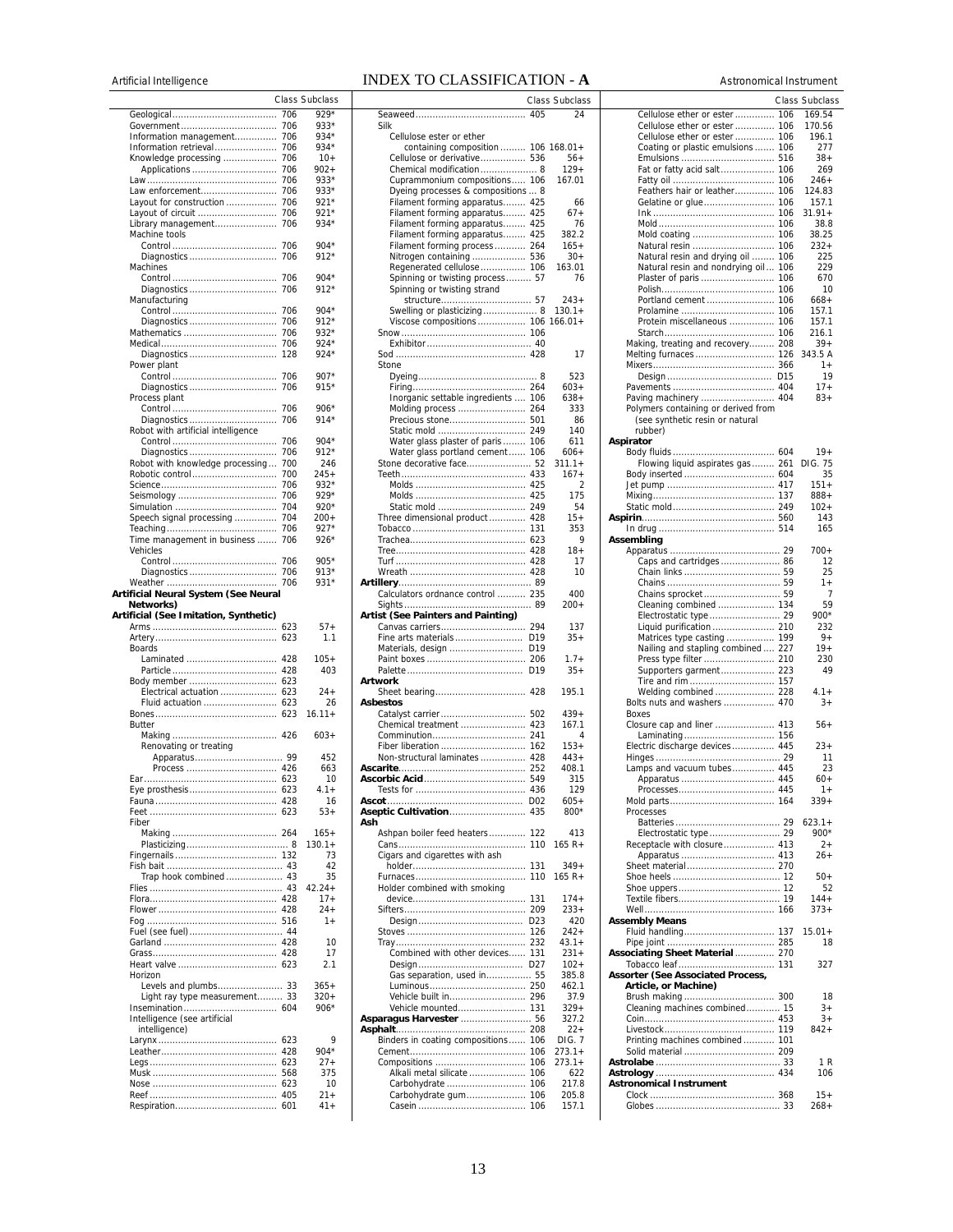### Astronomical Instrument **INDEX TO CLASSIFICATIONS** - **A** Automobile

|                                                      |            | Class Subclass      |
|------------------------------------------------------|------------|---------------------|
|                                                      | 356        | $138 +$             |
|                                                      |            | $268+$<br>399+      |
|                                                      |            | 268+                |
|                                                      |            | $284+$              |
| Astrophysical Instruments<br>Angle measurement       | 33         | $281 +$             |
|                                                      | 33         | $268+$              |
|                                                      |            | 300+                |
| Astygmatism                                          | 359        | $399+$              |
| Ophtahalmic lenses for correction                    | 351        | 176                 |
|                                                      | 351        | 241                 |
| Athletic<br>Equipment (see type)                     |            |                     |
| Protective hand covering D29                         |            | 113+                |
|                                                      |            | $902 +$             |
|                                                      |            | 142 P<br>$731+$     |
| Atm Machines or Networks  705                        |            | 43                  |
| Cross-reference collection  902                      |            |                     |
| Atmosphere                                           |            | $39+$               |
| Utilizing special                                    |            |                     |
|                                                      |            | $32.1 +$            |
| Refrigeration<br>Atmospheric Electricity 307         | 62         | 78<br>149           |
| Chemically inert or reactive  425                    |            | $815*$              |
|                                                      | 310        | $308 +$             |
| With condenser                                       | 320<br>361 | $166+$<br>212       |
|                                                      | 174        | $6+$                |
| Lightning rods                                       | 174        | 2+                  |
| <b>Atomic Energy</b><br>Fission reactions            | 376<br>376 | 349                 |
| Fusion reactions                                     | 376        | 100                 |
| Power utilization                                    | 376        | 336                 |
| Power utilization<br>Power utilization               | 376<br>376 | 402<br>370          |
| Power utilization                                    | 376        | 391                 |
| Transmutation reactions                              | 376        | 156                 |
| Well processes<br>Atomic Hydrogen Welding            | 166<br>219 | 247<br>75           |
|                                                      | 239        |                     |
| Container or bottle with  D28                        |            | 91.1                |
| Electrically heated<br>Electrically heated           | 392<br>392 | $386+$<br>$324+$    |
|                                                      | 422        | 305+                |
| Gas liquid contact                                   | 261        | 78.1                |
| Non-carboretor<br>Internal combustion engine supply. | 261<br>123 | 78.2<br>$434+$      |
| Liquid fuel burner                                   | 239        |                     |
|                                                      | D24        | 110<br>$128200.14+$ |
|                                                      | 239        | $355+$              |
|                                                      | 239        | $337+$              |
| Temperature responsive control 236                   |            | 8<br>131            |
|                                                      |            | 304                 |
| <b>Attack Defeating Locks</b>                        |            |                     |
|                                                      |            | $1.5+$<br>416+      |
| Attemperiny                                          |            |                     |
| Canned food processors 99                            |            | $367+$              |
|                                                      |            | 361<br>81 R         |
| Light conductor with photocell 250                   |            | 227.11              |
|                                                      |            | 24 R+               |
| Resistance structure<br>Voltage magnitude control    | 338        |                     |
|                                                      | 323        | 369                 |
| Attic                                                | 416        |                     |
|                                                      | 454        | 338                 |
| Inlet and outlet  454                                |            | 249                 |
| Wind operated air pump  454                          |            | $341+$<br>240       |
|                                                      |            | $\qquad \qquad +$   |
| Having both inlet and outlet                         |            |                     |
| airways  454<br>Having inlet airway 454              |            | $237+$<br>$254+$    |
| Having outlet airway 454                             |            | $339+$              |
| Attitude or Pitch Indicator  33                      |            | $328+$              |
| <b>Attrition Comminutor</b>                          |            | 284                 |
| Suspended particles  241                             |            | 39                  |
|                                                      |            | 26                  |
| Suspended particles  241<br>Auction                  |            | 5                   |
| Electronic negotiation with                          | 705        | 80                  |
|                                                      |            | 80<br>37            |
|                                                      |            |                     |

|                 | <b>Class Subclass</b>  |                                                 | Class Subclass |                                                                     | Class Subclass     |
|-----------------|------------------------|-------------------------------------------------|----------------|---------------------------------------------------------------------|--------------------|
| 356             | $138 +$                | Display of products on internet 705             | 27             | Heating and cooling 165                                             | 201                |
| 33              | $268+$<br>$399+$       |                                                 | $300+$         | Metal deforming                                                     | 2 R+               |
| . 359<br>33     | $268+$                 | Audience                                        | 37             |                                                                     | $1.05+$            |
| . 434           | $284+$                 |                                                 | 2.01           |                                                                     | $6.1 +$            |
|                 |                        | Reaction apparatus                              |                | Musical instruments  84                                             | $2+$               |
| 33              | $281 +$                |                                                 | 646            |                                                                     | $94.1+$            |
| 33              | $268+$                 |                                                 | 51+            | Electrical tone generation 84                                       | $600+$             |
| . 356<br>. 359  | $300+$<br>$399+$       | Television survey  725                          | 9+             | Stringed eg pianos 84<br>Two different instruments 84               | $7+$<br>$2+$       |
|                 |                        | <b>Audio-Visual Teaching Machine  D19</b>       | 60             | Wind eg organs 84                                                   | $83+$              |
| 351             | 176                    |                                                 | 585            |                                                                     | 207                |
| 351             | 241                    |                                                 | $151+$         |                                                                     | 43                 |
|                 |                        | Audion T M                                      |                |                                                                     | $132+$             |
|                 |                        | Amplifier, electronic tube type 330             |                | Solid material comminution or                                       |                    |
| . D29           | $113+$                 | Cathode ray tube structure 313                  | $364+$         |                                                                     | $33+$              |
| D02             | $902+$                 |                                                 |                | Teller machine                                                      |                    |
| 12<br>D02       | 142 P<br>$731+$        |                                                 | $312+$         | For remote banking  705<br>To purchase postage 705                  | 43<br>403          |
| 705             | 43                     |                                                 |                | Using cryptographic code  705                                       | $64+$              |
| . 902           |                        |                                                 | 6              | Unidentified user  705                                              | 74                 |
| . 374           | $39+$                  |                                                 | 30             | Temperature or humidity regulation 236                              |                    |
|                 |                        | Auger (See Bit; Drill)                          |                | Cereal puffing apparatus  99                                        | $323.4+$           |
|                 |                        |                                                 | 199            |                                                                     | $325+$             |
| 65              | $32.1+$                |                                                 | $394+$         | Distillation separatory                                             |                    |
| 62              | 78                     |                                                 | 157            |                                                                     | $\overline{2}$     |
| . 307<br>425    | 149<br>$815*$          | Manufacture                                     | $470+$         | Distillation separatory systems 202<br>Electronic tube or lamp  315 | 160<br>117         |
| 310             | 308+                   |                                                 | $2+$           |                                                                     | $31 +$             |
| 320             | 166+                   |                                                 | 102            |                                                                     | $29.02+$           |
| 361             | 212                    |                                                 | 299            |                                                                     | $281+$             |
| 174             | 6+                     | Mortising machines wood 144                     | 69+            | Liquid heaters and vaporizers  122                                  | $446+$             |
| 174             | $^{2+}$                |                                                 | 157            | Mineral oil distillation                                            |                    |
| 376             |                        |                                                 | $199+$         |                                                                     | 141                |
| 376             | 349                    |                                                 | 269            | Mineral oil distillation                                            |                    |
| 376<br>376      | 100<br>336             |                                                 | $129+$<br>115  |                                                                     | 132<br>$527+$      |
| 376             | 402                    |                                                 | 115            | Open top liquid heating vessel 126                                  | 374.1              |
| 376             | 370                    | Authorization                                   |                | Other than a top accessible 126                                     | 350.1              |
| 376             | 391                    | For automated, secure transactions. 705         | 76             |                                                                     | $14.1+$            |
| 376             | 156                    |                                                 | 242            | Tool driving or impacting device 173                                | $2+$               |
| 166             | 247                    | Cooker (see steaming food)                      |                | Volume control                                                      |                    |
| 219             | 75                     |                                                 | $297+$         | Amplifier coupling impedance  330                                   | $144 +$            |
| 239             |                        |                                                 | $152.1+$       | Amplifier having of bias                                            |                    |
| D28             | 91.1                   |                                                 | 14.7           | or power supply  330                                                | $127+$             |
| 392<br>392      | $386+$<br>324+         | <b>Autogenous Bonding</b>                       | $123+$         | Amplifier thermal coupling                                          | 143                |
| 422             | $305+$                 | Of running length fibers 156                    | $180+$         | In radio receiver  455                                              | $234.1+$           |
| 261             | 78.1                   | Of self-sustaining laminae  156                 | $308.2 +$      | Wave transmission lines & networks 333                              | $17.1+$            |
| 261             | 78.2                   | <b>Autogenous Welding 228</b>                   | $196+$         |                                                                     | $60+$              |
| 123             | $434+$                 |                                                 | $78.01 +$      | Cigar and cigarette making 131                                      | 280                |
| 239             |                        |                                                 | $17.11+$       | Automation (See Robot)  901                                         | $1^*$              |
| D <sub>24</sub> | 110                    |                                                 | $36+$          | Automobile (See Land Vehicle; Motor                                 |                    |
| 239             | $128200.14+$<br>$355+$ | Airplane combined 244<br>Autograph Register D18 | 8<br>21        | <b>Vehicle)</b><br>Air bag passenger restraints  280                | $728.1+$           |
| 239             | $337+$                 |                                                 | 8+             |                                                                     | $118 +$            |
| 236             | 8                      | <b>Automatic (See Controller and</b>            |                |                                                                     | 94                 |
| 546             | 131                    | Control)                                        |                |                                                                     | 901*               |
| . 514           | 304                    | Automated machine                               |                | Carburetor (see carburetor) 261                                     |                    |
|                 |                        |                                                 | $245+$         |                                                                     | $100+$             |
| 70              | $1.5+$                 |                                                 | $2+$           |                                                                     | 243                |
| 70              | 416+                   |                                                 | $80+$          | Electric distribution systems 307                                   | $300+$<br>$10.1 +$ |
| 99              | $367+$                 | Camera                                          | 289+           |                                                                     | 112                |
| . . 99          | 361                    | Exposure control  396                           | $213+$         |                                                                     | 762+               |
| 333             | 81 R                   |                                                 | 89+            |                                                                     | 705*               |
| 250             | 227.11                 |                                                 | 400            |                                                                     | $203+$             |
| 333             | 24 R+                  | Cutouts for electric circuit 200                |                |                                                                     | 459+               |
| . 338           |                        | Electromagnetic  335                            |                |                                                                     | $28+$              |
|                 |                        |                                                 |                | Dimming system 315                                                  | $82+$              |
| . 323           | 369                    |                                                 | $52+$          | Electric system for  315                                            | $82+$              |
|                 |                        |                                                 | $14+$          | Mutually responsive automatic                                       |                    |
| . 416<br>. 454  | 338                    | With recorder register or                       | $23+$          |                                                                     | $82 +$<br>527      |
| 454             | 249                    | Drying and gas or vapor contact                 |                | Sealed beam  313                                                    | $113+$             |
| 454             | $341+$                 |                                                 | $524+$         |                                                                     | 12.3R              |
| 454             | 240                    | Earth boring means  175                         | $24+$          |                                                                     | $42+$              |
| 454             | $\ddot{}$              |                                                 | $101 +$        |                                                                     | 496                |
|                 |                        |                                                 | $500+$         |                                                                     | $116+$             |
| . 454           | 237+                   |                                                 | $577+$         |                                                                     | $95+$              |
| .454            | $254+$                 |                                                 | $584+$         |                                                                     | 200                |
| .454            | $339+$                 |                                                 | $628+$         | Changeable year section  40                                         | $207 +$            |
| 33              | $328+$                 |                                                 | 5<br>$150+$    | Lights combined with part  362                                      | $58+$<br>$459+$    |
| . 241           | 284                    | Flexible partitions and panels                  |                | Ceiling or roof light 362                                           | 479                |
| . 241           | 39                     |                                                 | $1+$           | Ceiling or roof light 362                                           | 490                |
| . 241           | 26                     |                                                 | $486+$         |                                                                     | $838+$             |
| . 241           | 5                      |                                                 | $160+$         |                                                                     | $850+$             |
|                 |                        | Grain hullers and scourers 99                   | 488            |                                                                     | $857+$             |
| 705             | 80                     |                                                 | $110.1 +$      | Miscellaneous equipment design D12                                  | $400+$             |
| 705             | 80<br>37               | Gun (see gun)<br>Heat exchange  165             | 200            |                                                                     | $662+$<br>345      |
| 705             |                        |                                                 |                |                                                                     |                    |

|                                                               | <b>Class Subclass</b> |
|---------------------------------------------------------------|-----------------------|
| Heating and cooling 165                                       | 201                   |
| Heating systems  237                                          | 2 R+                  |
| Metal deforming                                               |                       |
|                                                               | $1.05+$               |
| Musical instruments  84                                       | $6.1 +$<br>$2+$       |
|                                                               | $94.1 +$              |
| Electrical tone generation 84                                 | $600+$                |
| Stringed eg pianos 84                                         | $7+$                  |
| Two different instruments 84<br>Wind eg organs 84             | 2+<br>$83+$           |
| Nuclear reactions 376                                         | 207                   |
|                                                               | 43                    |
|                                                               | $132+$                |
| Solid material comminution or<br>disintegration  241          | $33+$                 |
| Teller machine                                                |                       |
| For remote banking  705                                       | 43                    |
| To purchase postage 705                                       | 403                   |
| Using cryptographic code  705<br>Unidentified user  705       | 64+<br>74             |
| Temperature or humidity regulation 236                        |                       |
| Cereal puffing apparatus  99                                  | $323.4+$              |
| Cooking apparatus 99                                          | $325+$                |
| Distillation separatory                                       |                       |
| Distillation separatory systems 202                           | 2<br>160              |
| Electronic tube or lamp  315                                  | 117                   |
|                                                               | $31 +$                |
|                                                               | $29.02 +$             |
| Liquid heaters and vaporizers  122                            | $281+$<br>$446+$      |
| Mineral oil distillation                                      |                       |
|                                                               | 141                   |
| Mineral oil distillation                                      |                       |
| vaporizors  196                                               | 132                   |
| Open top liquid heating vessel 126                            | $527+$<br>374.1       |
| Other than a top accessible  126                              | 350.1                 |
| Stand boiler  122                                             | $14.1 +$              |
| Tool driving or impacting device 173                          | $^{2+}$               |
| Volume control<br>Amplifier coupling impedance 330            | 144+                  |
| Amplifier having of bias                                      |                       |
| or power supply  330                                          | $127+$                |
| Amplifier thermal coupling                                    |                       |
| In radio receiver  455                                        | 143<br>234.1+         |
| Wave transmission lines & networks 333                        | $17.1+$               |
|                                                               | $60+$                 |
| Cigar and cigarette making 131                                | 280                   |
| Automation (See Robot)  901                                   | $1*$                  |
| Automobile (See Land Vehicle; Motor<br>Vehicle)               |                       |
| Air bag passenger restraints  280                             | $728.1+$              |
| 5                                                             | 118+                  |
| 5                                                             | 94                    |
| Body crushers  100<br>Carburetor (see carburetor) 261         | $901*$                |
|                                                               | $100+$                |
|                                                               | 243                   |
|                                                               | $300+$                |
| Electric distribution systems 307<br>Electric motors  D13     | $10.1 +$<br>112       |
|                                                               | $762+$                |
| Frame straightener  72                                        | 705*                  |
| Gas station lift  187                                         | $203+$                |
| D <sub>26</sub>                                               | $459+$<br>$28 +$      |
| Dimming system 315                                            | $82 +$                |
| Electric system for  315                                      | $82+$                 |
| Mutually responsive automatic                                 |                       |
|                                                               | $82 +$<br>527         |
| Sealed beam  313                                              | $113+$                |
|                                                               | 12.3R                 |
|                                                               | $42+$                 |
|                                                               | 496                   |
|                                                               | $116+$<br>$95+$       |
|                                                               | 200                   |
| Changeable year section  40                                   | $207 +$               |
|                                                               | $58+$                 |
| Lights combined with part  362<br>Ceiling or roof light  362  | 459+<br>479           |
| Ceiling or roof light  362                                    | 490                   |
|                                                               | 838+                  |
|                                                               | $850+$                |
| Plural reflections 359<br>Miscellaneous equipment design  D12 | $857+$<br>400+        |
| Name plate fasteners  40                                      | $662+$                |
|                                                               | 345                   |